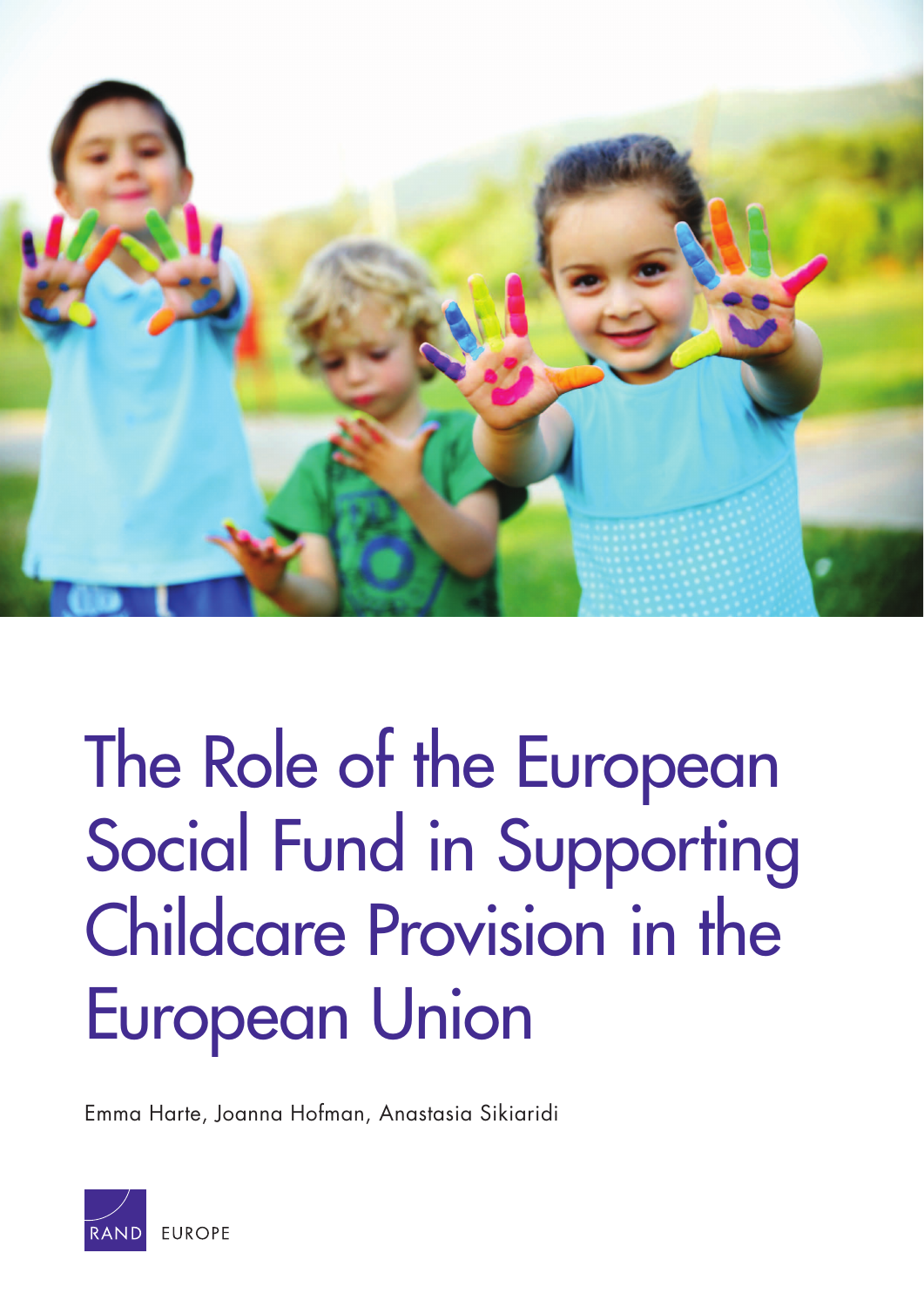For more information on this publication, visit [www.rand.org/t/](http://www.rand.org/t/RR1364)RR1364

Published by the RAND Corporation, Santa Monica, Calif., and Cambridge, UK

© European Union, 2016

Reproduction is authorised provided the source is acknowledged.

RAND Europe is an independent, not-for-profit policy research organisation that aims to improve policy and decisionmaking in the public interest through research and analysis. RAND's publications do not necessarily reflect the opinions of its research clients and sponsors.

RAND<sup>®</sup> is a registered trademark.

Support RAND Make a tax-deductible charitable contribution at [www.rand.org/giving/contribute](http://www.rand.org/giving/contribute)

[www.rand.org](http://www.rand.org)

[www.rand.org/randeurope](http://www.rand.org/randeurope)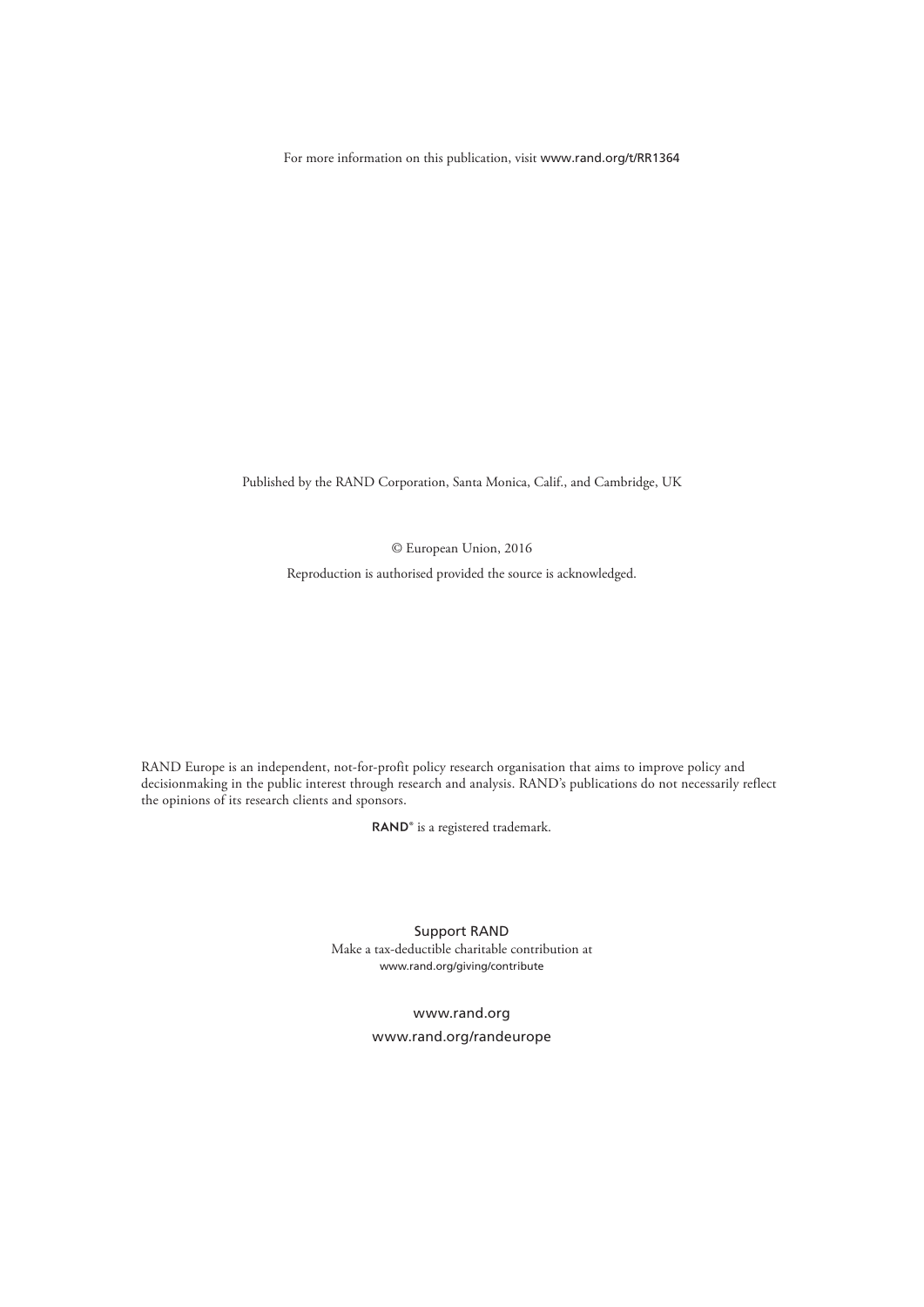This policy brief was developed by RAND Europe, which in 2011 was commissioned by the European Commission's Directorate-General for Employment, Social Affairs and Inclusion to provide content and technical support for the European Alliance for Families platform, which became the European Platform for Investing in Children (EPIC) in 2013.

The European Platform for Investing in Children (EPIC) was set up to explore demographic and economic challenges in the EU from a child and family-focused perspective. Its purpose is to share the best of policymaking for children and their families, and to foster cooperation and mutual learning in the field. This is achieved through information provided on the EPIC website, which enables policymakers from the Member States to search evidence-based child-focused practices from around the EU and to share knowledge about practices that are being developed, and also by bringing together government, civil society and European Union representatives for seminars and workshops to exchange ideas and learn from each other.

RAND Europe is an independent not-for-profit policy research organisation that aims to improve policy and decisionmaking in the public interest, through research and analysis. RAND Europe's clients include European governments, institutions, non-governmental organisations and firms with a need for rigorous, independent, multidisciplinary analysis.

The document is designed to provide insights into issues of interest to policymakers and practitioners. It has been reviewed by one of the EPIC external experts in child and family policy, and internally, following RAND's quality assurance processes.

The opinions expressed do not necessarily reflect the position of the European Commission.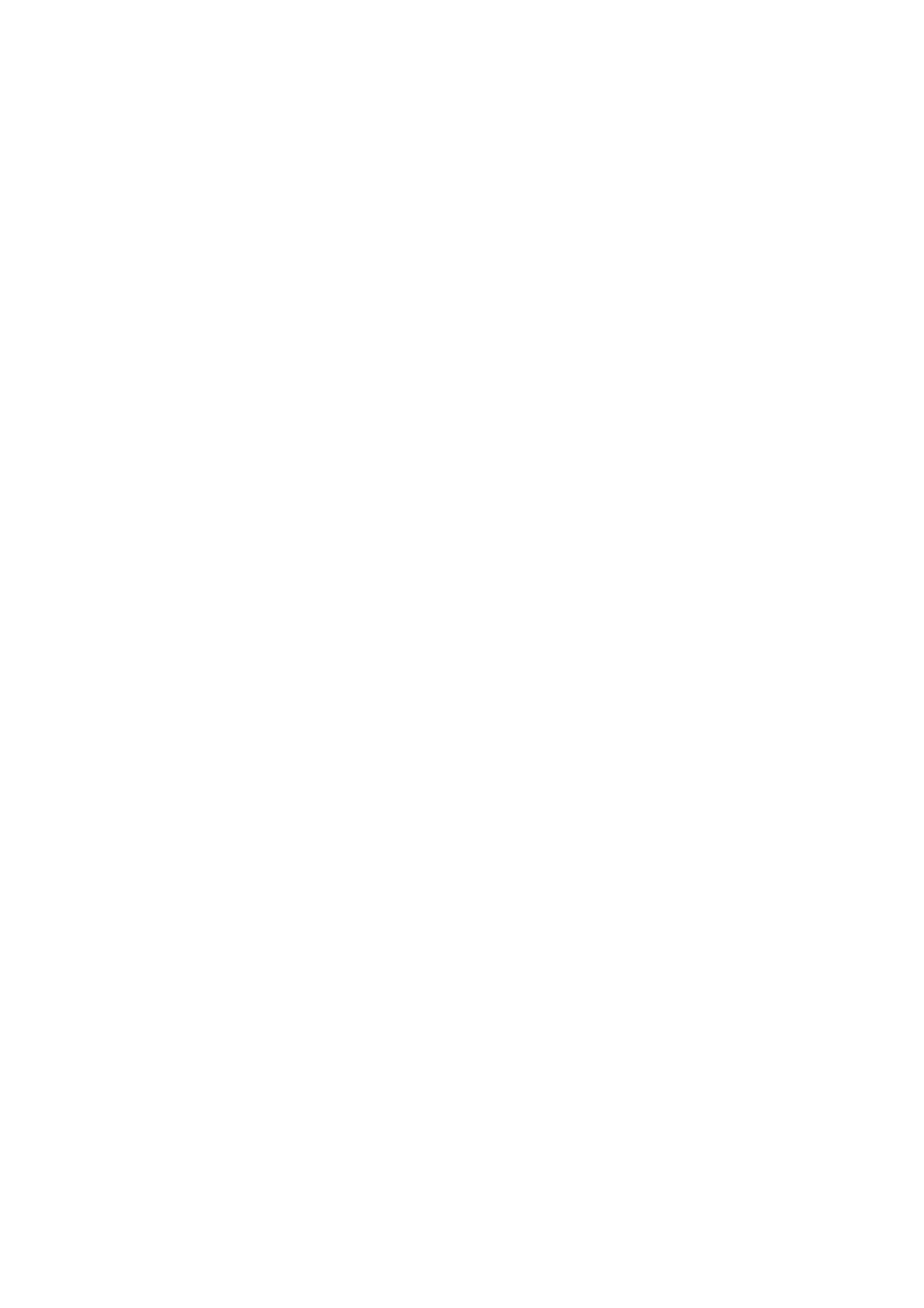# **The Role of the European Social Fund in Supporting Childcare Provision in the European Union**

## **Emma Harte, Joanna Hofman, and Anastasia Sikiaridi, RAND Europe**

# **Executive summary**

- This policy brief discusses the role that the European Social Fund (ESF) plays in supporting childcare provision in the European Union (EU). Specifically, this brief looks at some of the Operational Programmes from the current funding cycle (2014–2020) which incorporate an element of childcare into their plans.
- Parents' access to employment can sometimes hinge on the availability of good quality childcare. EU policies relate to the question of childcare, social inclusion and access to employment.
- In addition, this policy brief categorises and compiles different examples of ESF funded projects from across the EU, which relate to childcare, from the previous 2007–2013 funding cycle, with the aim of encouraging new applicants to access the ESF.

# **1. Introduction**

This policy brief outlines how the European Social Fund (ESF) can contribute to supporting childcare provision across Europe. It specifically aims to highlight the possibilities afforded by the ESF in this context and to inspire ideas for future projects. To this end, it provides a high-level overview of operational programmes that involve elements of childcare from the 2014–2020 funding cycle and also outlines examples of ESF support for childcare projects from the previous 2007–2013 funding cycle.

Childcare is high on the policy agenda for the EU, as evidenced by the Europe 2020 Strategy,<sup>1</sup> the regular monitoring of progress against the 2002 Barcelona Targets (European Commission 2002; European Commission 2013a) and Commission Communications targeted at improving social inclusion, such as the Commission Recommendation on *Investing in Children: Breaking the Cycle of Disadvantage*.<sup>2</sup> These strategies are often flanked by access to European Structural and Investment Funds (ESIF), such as the ESF and the European Regional Development Fund (ERDF). This policy brief will focus exclusively on the role of the ESF in supporting childcare provision in the context of supporting employment, children and social inclusion. The European Commission aims to tackle inequalities and promote childcare by encouraging the use of the ESIF (European Commission 2016a). For the funding cycle 2007–2013, approximately half a billion euros was made available for childcare services, although this was not channelled exclusively through the ESF (European Commission 2008). The ESF is one tool with which to translate EU social policy into practice. In supporting childcare provision, the ESF can, in principle, encourage parents into employment or education.

Childcare can be categorised as formal or informal. Formal childcare broadly relates to compulsory education, as well as after-school care, pre-school education, daycare centres and crèche facilities, where providers are usually professionally trained and qualified (European Commission 2008; Janta 2013).

 $\overline{a}$ 

<sup>1</sup> COM(2014) 130 final/2

<sup>2</sup> 2013/112/EU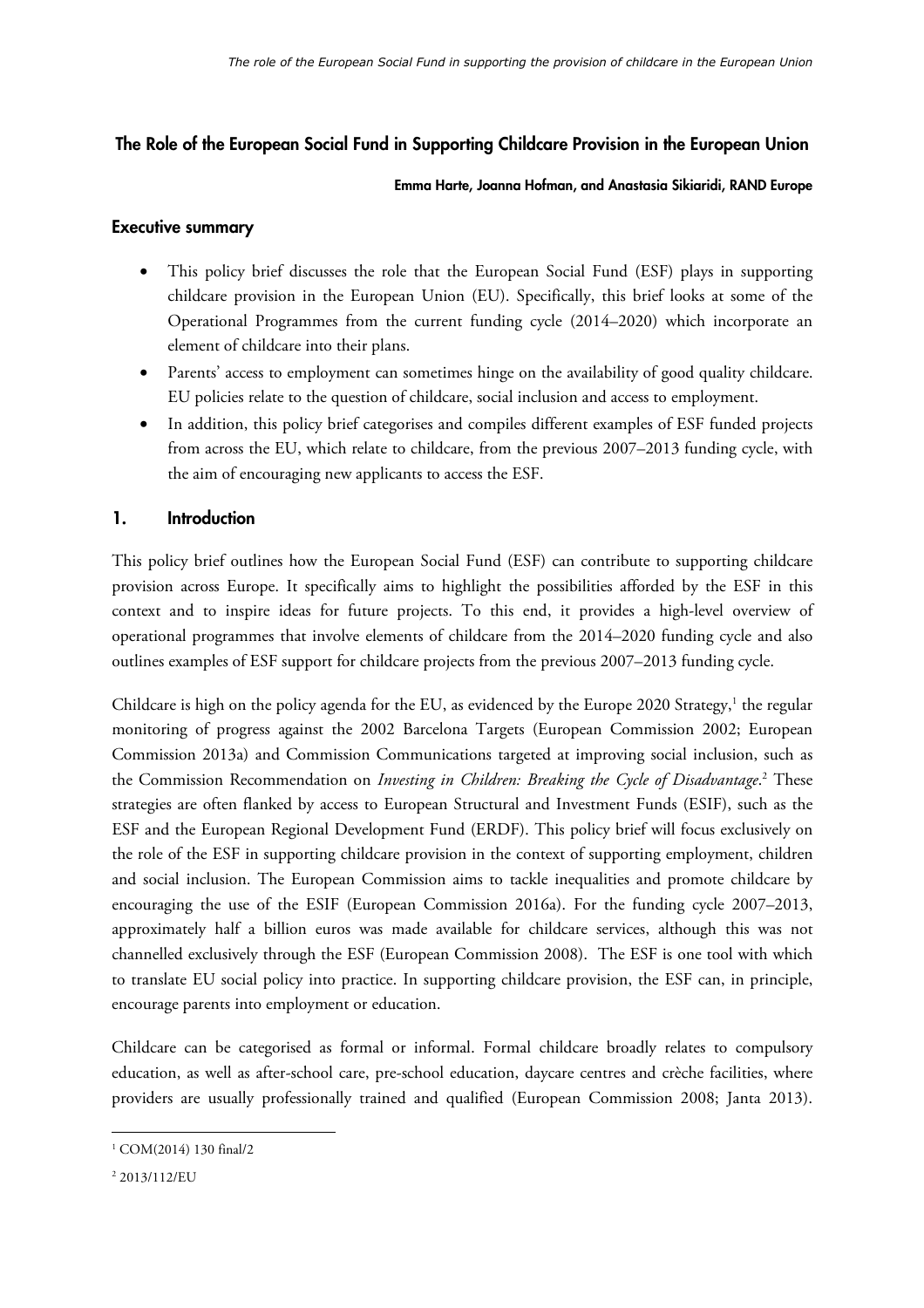Informal childcare usually occurs outside of a daycare setting by a provider who may or may not be trained and who is not subject to quality control or taxation. It can also include care provided by a nonparental family member (European Commission 2008; Janta 2013).

This brief is divided into two sections. First, it will summarise the priorities of the EU relating to employment, childcare and social inclusion and examine the role that childcare might play in employment, and gender and social inclusion. Secondly, it will outline the ESF's role in supporting childcare provision and provide examples of how some forms of formal childcare are supported by the ESF.

# **2. Childcare, employment and social inclusion**

# **2.1. Considering childcare in the European Union context**

The Europe 2020 Strategy aims to ensure, smart, sustainable and inclusive growth in the ten years up to 2020 (European Commission 2010a). Most prominent in this Strategy is the aim to address employment, educational attainment and poverty. The Europe 2020 Strategy has outlined a number of objectives that each of the EU Member States should meet by 2020. These include integrating 75 per cent of the population between 20 and 64 years of age into the labour market, reducing the number of early school leavers to below 10 per cent, increasing third level education completion to 40 per cent, and, importantly, ensuring that there are 20 million fewer people at risk of poverty and social exclusion (European Commission 2010a). Europe 2020 references the structural funds as central to enabling its flagship initiatives, of which there are seven (European Commission 2010a).<sup>3</sup> The ESF features prominently in two initiatives which aim to tackle poverty and boost job and skills creation (European Commission  $2010a$ ).  $4$ 

The European Structural and Investment Funds must bridge their work with the objectives of the Europe 2020 Strategy (European Commission 2016b). The Europe 2020 Strategy stipulates that access to childcare facilities will be important in ensuring inclusive growth, which includes addressing employment, building skills and tackling poverty throughout an individual's lifetime (European Commission 2010a). Employment does not necessarily inoculate against poverty; however, the European Commission (2008) argues that the full participation of parents in the labour force can help to decrease the risk of poverty.

The Commission Recommendation of 20 February 2013 on *Investing in Children: breaking the cycle of disadvantage* (2013/112/EU) outlines the importance of improving outcomes for children through early interventions. The underlying recommendations are married to the objectives of Europe 2020 in reducing the number of those at risk of poverty and boosting educational attainment. There are three key pillars to this Recommendation (European Commission 2013b):

- 1. Access to adequate resources
- 2. Access to affordable quality services
- 3. Children's right to participate.

 $\ddot{\phantom{a}}$ 

<sup>3</sup> Innovation Union, Youth on the move, A digital agenda for Europe, Resource efficient Europe, An industrial policy for the globalisation era, An agenda for new skills and jobs, European platform against poverty

<sup>4</sup> European platform against poverty and An agenda for new skills and jobs.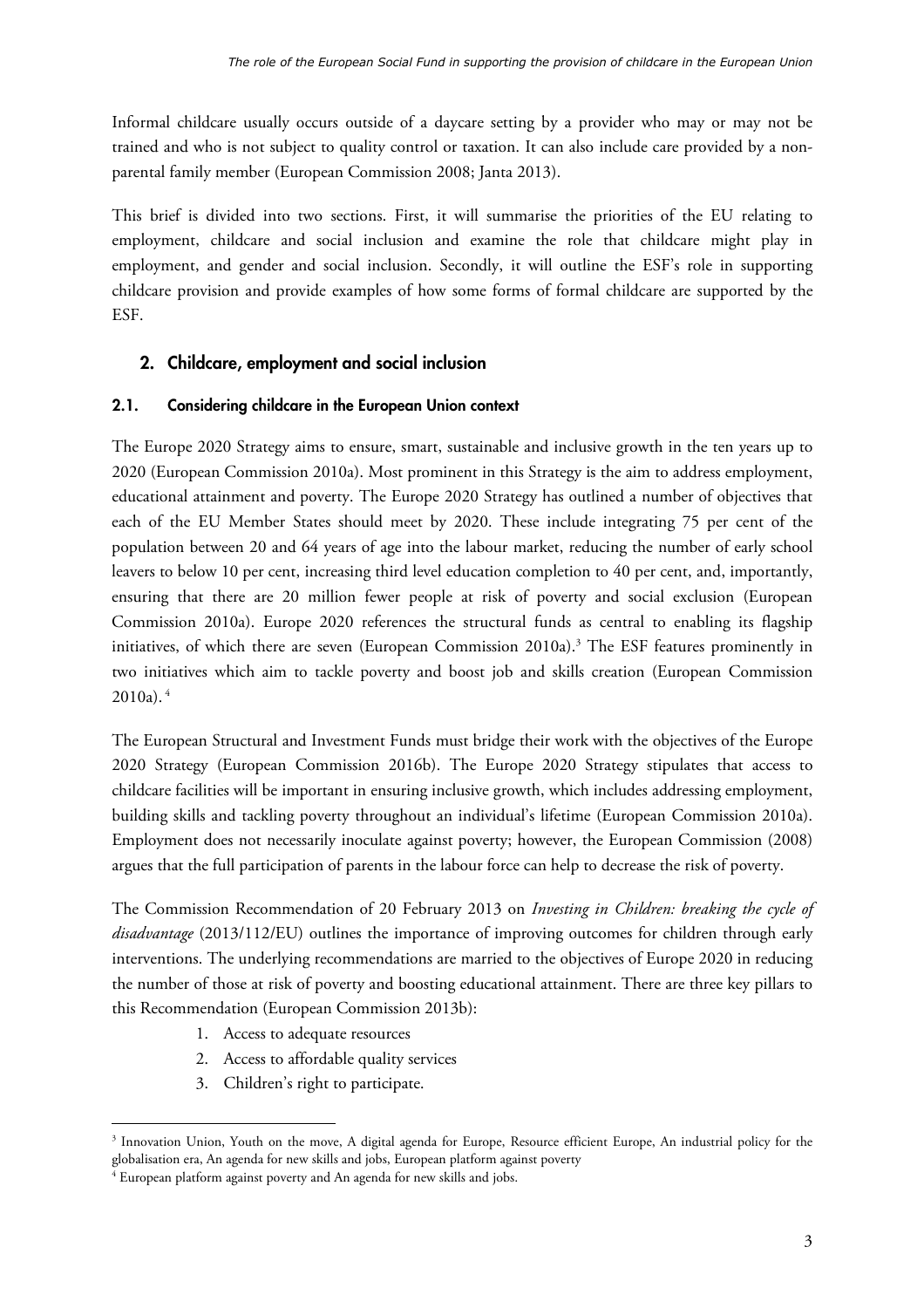The first two pillars relate to parents being able to access paid employment and, often linked to this, access to inclusive Early Childhood Education and Care (ECEC). Both of these pillars advocate for the inclusion of parents by designing and providing childcare services that are flexible to parents' working schedules (as seen in the first pillar) and by including more children in ECEC by raising awareness of the benefits of these early interventions (European Commission 2013b).

Although the Commission Recommendation<sup>5</sup> provides courses of action with no obligation on Member States to comply, more prescriptive mechanisms were established at the turn of the millennium. In 2002, EU Member States agreed on objectives towards increasing the number of children in childcare and enabling people with children to participate in the labour force as part of the wider strategy for Growth and Employment (European Commission 2008). These objectives are commonly known as the Barcelona Targets. The Commission argued that for many, especially women, parenthood can limit access to employment, or access to full-time employment, particularly when there is inadequate or no childcare provision (European Commission 2008). Although many Member States still have quite a long way to go, the Barcelona Targets illustrate the importance of childcare on the European Union's (EU) social agenda. Data from 2015 show that nine Member States<sup>6</sup> have met the Barcelona Targets for ensuring 33 per cent of children up to the age of three are in childcare (Eurostat 2016a). Nine Member States reached the target of ensuring 90 per cent of children from age three to mandatory school age are in childcare (Eurostat 2016a).<sup>7</sup> These figures have changed in recent years, highlighting how Member States can improve or fall short in the provision of childcare. Based on previous data from 2010 (Mills et al. 2014a), ten EU Member States<sup>8</sup> met or surpassed the Barcelona Targets for children under the age of three in formal childcare, while 11 Member States<sup>9</sup> met or surpassed the goals for children aged three years to mandatory school age. According to Mills et al. (2014b), the countries leading the way in meeting the Barcelona Targets based on data from 2010, namely Denmark, Sweden, Iceland and France, appeared to invest considerable sums of public funds in childcare.

1

<sup>5</sup> 2013/112/EU

<sup>&</sup>lt;sup>6</sup> Belgium, Denmark, France, Luxembourg, Netherlands, Portugal, Slovenia, Spain and Sweden

<sup>7</sup> Belgium, Denmark, Estonia, France, Italy, Malta, Slovenia, Spain and Sweden

<sup>8</sup> Belgium, Denmark, Sweden, the Netherlands, France, Luxembourg, Portugal, Slovenia, Spain, and the United Kingdom

<sup>9</sup> Belgium, Denmark, Estonia, France, Germany, Ireland, the Netherlands, Slovenia, Spain, Sweden and the United Kingdom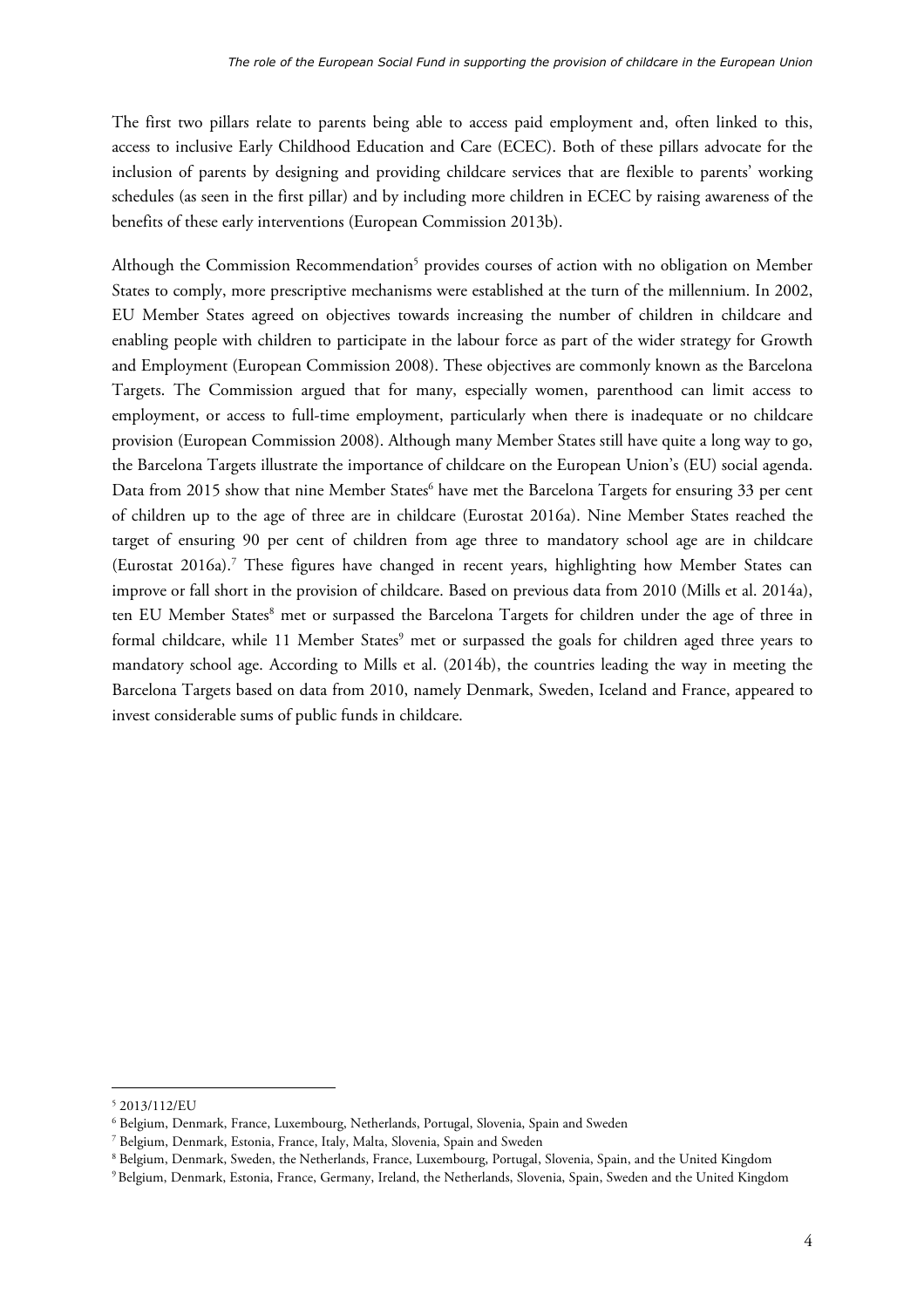

#### **Figure 1: EU Member States which have reached the Barcelona Targets, 2013.**

Source: Figure is authors' own based on data extracted on October 19th, 2015 from Eurostat, 2016b, SILC [ilc\_caindformal]

#### **2.2. Childcare and working parents**

Childcare is more than a simple mechanism that allows parents to work; it has wider reaching implications. Childcare is a vehicle for parents, particularly mothers and those from vulnerable groups, to reintegrate into the workforce (Esping-Andersen 2009). Increasing opportunities for women to penetrate the workforce acts as a step towards diminishing the gender employment gap and the pension gender gap, which women who raise families rather than engage in paid employment outside of the household may experience (Mills et al. 2014b; European Commission 2013). The participation of mothers in the workforce is, on the whole, quite imbalanced across Europe. Mills et al. (2014b) showed that mothers are less represented in the workforce than childless women.<sup>10</sup>

Working towards increased social inclusion and gender equality, is a major target of the ESF's current funding cycle, and has been a priority since 2007. Women, more than men, can be marginalised in the labour force leading to lower levels of employment and full-time employment. Shifting perceptions of traditional gender roles may mean that women are increasingly expected to participate in the labour force while men are expected to become more involved in caring and parenting. Indeed, women's participation in the labour market has grown in the past ten years in the EU (Mills et al. 2014a) and will be essential towards reaching an employment rate of 75 per cent as outlined in Europe 2020 (European Commission 2010a). However, barriers to accessing childcare, such as cultural norms and costs, persist. Based on data from the 2010 EU Labour Force Survey (EU-LFS), Mills et al. (2014b) explained that in half of

 $\ddot{\phantom{a}}$ 

<sup>&</sup>lt;sup>10</sup> The exceptions to this were Denmark, Croatia and Slovenia.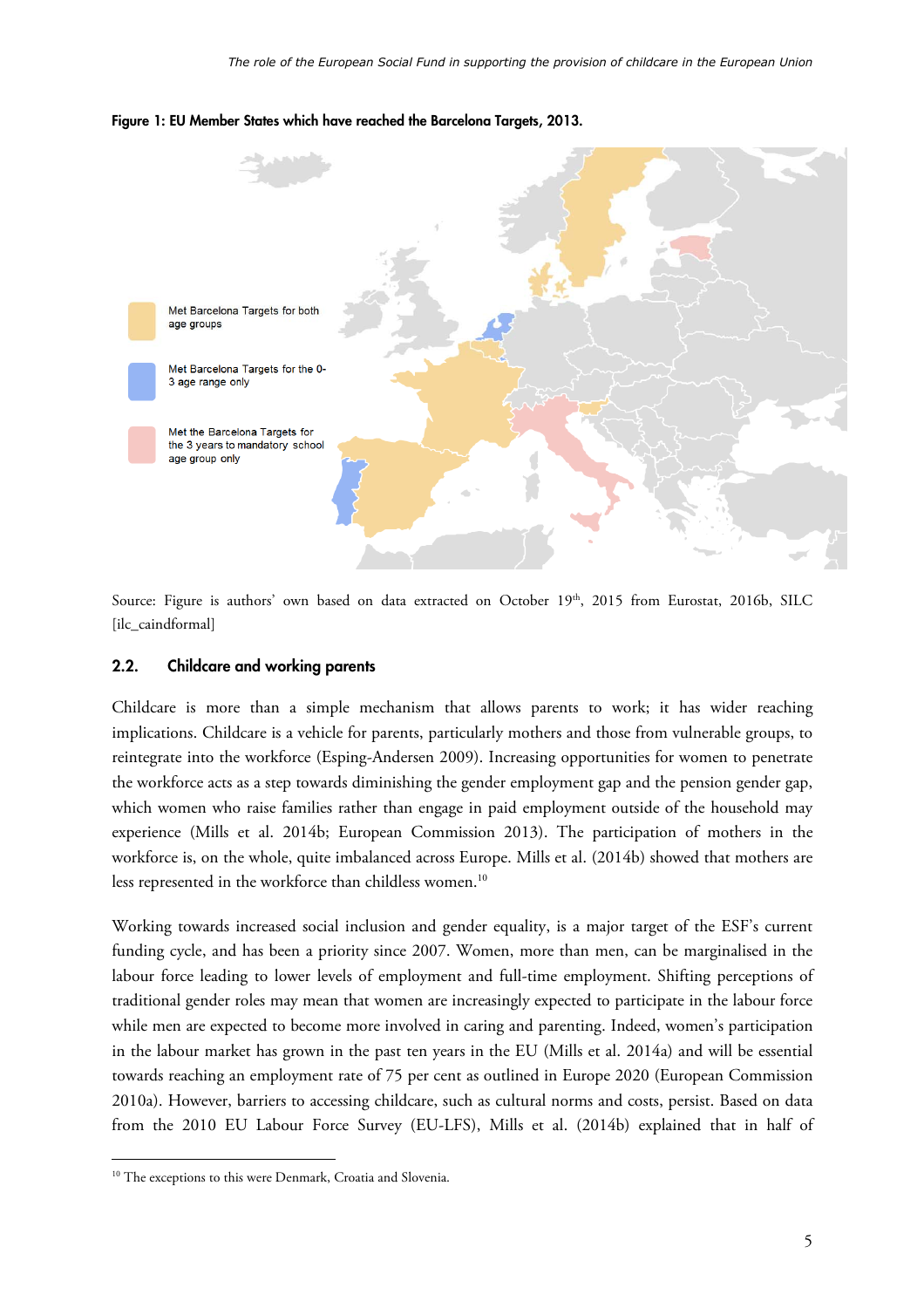European countries, 50 per cent of respondents approved of women with children up to the age of three participating in full-time employment. In addition, EU-LFS data from 2010 show that 53 per cent of women in EU countries between the age of 15 and 64, who do not work or who work part-time, and who have children up to the mandatory school age, do so because childcare is too expensive (European Commission 2013c; Mills et al. 2014a). However, affordability is not the only concern for mothers: one quarter of respondents claimed that the lack of availability of childcare services was problematic (Mills et al. 2014a). Another cited reason was that childcare was of insufficient quality (European Commission 2008). However, these reasons are only part of a larger problem and more information is needed to determine the impact that the availability of good quality childcare might have on employment.

## **2.3. Improving children's outcomes**

ECEC can be of great benefit not only to parents who may struggle with maintaining a healthy work-life balance, but also for children in allowing them to harness valuable life skills. Often, unfavourable circumstances, such as being at-risk of poverty and social exclusion (AROPE) can be inherited from one generation to the next. Research suggests that disadvantage can impact on a parent's ability to invest in their children and that the transmission of inequality across generations is strong (Esping-Andersen 2008). Investing in early years interventions can promote social justice and economic productivity (Heckman 2006). Guérin (2014) outlines how socio-economic factors, parents' qualifications, among other factors, can impact on a child's academic success. Additionally, on average, academic achievement of children from low-income households lags behind their counterparts later in life (Guérin 2014).

Early childhood education and care can have a positive ripple effect on a child's educational outcomes and the benefits of early interventions carry over into adulthood (Esping-Andersen 2008). Such interventions have the greatest impact between the ages of 0 and 6 but their effectiveness diminishes thereafter (Esping-Andersen 2008). Additionally, childcare needs to be of high quality, and childcare staff qualifications also matter for care to be effective – this is particularly important in the case of underprivileged and migrant children (Esping-Andersen 2008; Vandenbroeck 2015).

In light of the empirical research, well-formulated family and social policies, and investment in good, affordable, quality childcare could contribute to addressing a number of disparities in the workforce, and in educational and life outcomes for children.

# **2.4. The ESF and childcare**

Employability and social inclusion, including better outcomes for children, are core components of the European social agenda. The EU has a number of investment priorities which flank the main components of its social agenda, namely to invest in people through job and skills creation. Specific to this brief, ESF resources have been allocated to regional and local level projects to enhance childcare provision, to address gaps (either directly or indirectly) experienced by disadvantaged children, to assist parents in accessing the labour market and to make efforts towards addressing disparities in employment between men and women. To complement this agenda, the European Commission makes funds available to a wide variety of beneficiaries who are practitioners, companies and service providers, among other groups, by allowing access to grants to facilitate country, regional and local level projects. As the next section will outline, the ESF has provided funding to a number of projects which incorporate childcare provision into their plans.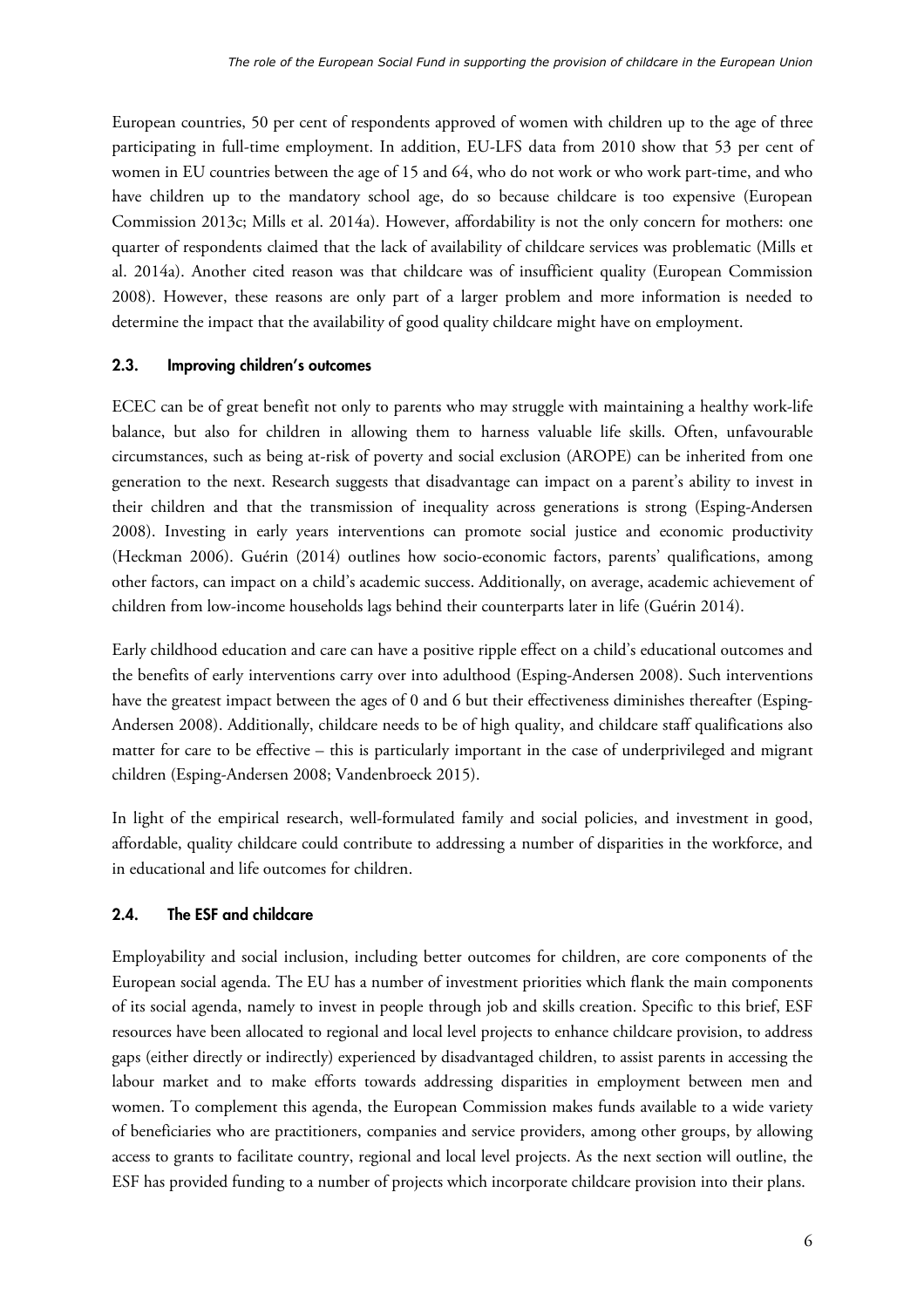# **3. The European Social Fund**

## **3.1.Objectives of the ESF**

The ESF is the oldest of the five ESIFs, established in 1957 by the Treaty of Rome to improve job opportunities in the Community. The ESF was created to promote the geographical and occupational mobility of workers and to help them adapt to restructuring sectors of the economy through retraining. Over the years, the ESF has adapted its focus to meet new challenges and needs. Nowadays, ESF support no longer requires an immediate employment focus. The ESF contributes to a wide range of EU priorities by promoting high employment and job quality, improving access to the labour market, supporting the mobility of workers, encouraging a high level of education and training, combating poverty, enhancing social inclusion, and promoting gender equality, non-discrimination and equal opportunities (EU Regulation, 1304/2013).

There is one permanent feature that still makes the ESF distinct from other ESIF funds: the ESF focuses on individuals and aims to 'benefit people, including disadvantaged people such as the long-term unemployed, people with disabilities, migrants, ethnic minorities, marginalised communities and people of all ages facing poverty and social exclusion' (EU Regulation, 1304/2013).

Such a people-centred approach also allows for investments in ECEC that aim to benefit children and help break the cycle of disadvantage.

## **3.2.ESF organisation, management and funding**

## **Organisation and management**

The ESF is organised, managed and funded on the basis of seven-year programmes agreed in partnership between Member States and the European Commission, and implemented at national and regional levels. The current cycle covers the years 2014–2020.

Each Member State or region prepares their operational programme (or multiple programmes) to be funded by the ESF. Once agreed, operational programmes describe the priorities for ESF activities and their objectives, and fund numerous projects run by a range of public and private organisations. The operational programmes are implemented by managing authorities in collaboration with other partners, with the managing authorities held accountable for the correct, efficient and effective use of ESF resources.

The ESF priorities in each programme are the result of need analysis and decisionmaking processes which involve a range of stakeholders, from local government to EU level. In short, the EU provides a set of general rules that guide the use and management of operational programmes. This includes a general catalogue of options on which the resources can be spent (see Section 3.3.1). Based on this catalogue, Member States decide what they wish to prioritise (and fund) in their countries. These more specific instructions are developed by the managing authorities for each programme and result in a wide range of funding possibilities that vary greatly between countries and regions (see Section 3.3.2).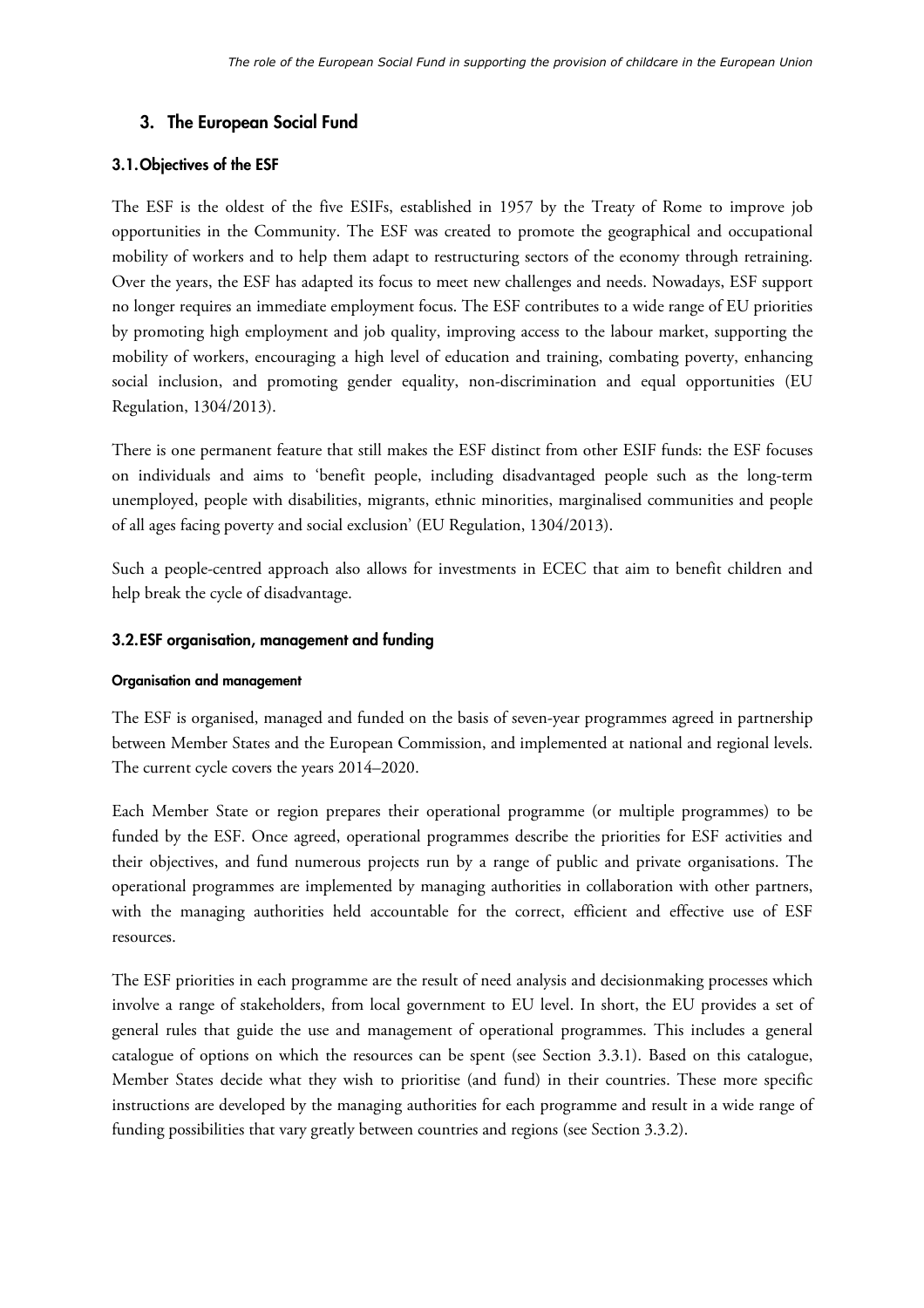Whether or not and to what extent these possibilities will be taken up depends largely on concrete project proposals coming from civil society organisations, not-for-profit, as well as public and private institutions, which seek funding. Examples of such projects in the area of early childhood education and care are presented in Section 3.3.3.

## **Funding**

 $\ddot{\phantom{a}}$ 

The allocation of ESF resources varies according to the relative wealth of a region, meaning that the funds are more concentrated in poorer regions, which require greater financial support than others.

One of the principles of the ESF funding is subsidiarity, which means that EU funding should not replace national investments. Hence, the ESF contribution to operational programmes is further supplemented by either public or private mandatory co-financing from within Member States, ensuring that responsibility for its success is placed on a wider group of actors, including the government. This mechanism warrants that authorities from the local to the EU level have a vested interest in the success of projects and take ownership of their successful implementation. Usually, depending on the needs of the region, the EU can co-finance anywhere between 50 per cent and 95 per cent (in exceptional cases) of the total project cost (European Commission 2015a).

In the 2014–2020 funding cycle more than €86 billion has been dedicated to the ESF for human capital investment in Member States. Of this overall allocation, 20 per cent (accounting for approximately  $E17$ billion) has been earmarked, in agreement with Member States, for activities improving social inclusion and combating poverty (European Commission 2016c).

## **3.3.ESF support for childcare provision and early childhood education and care**

## **3.3.1. Thematic objectives set out at the EU level**

For the 2014–2020 cycle, the EU set up 11 investment priorities, also called thematic objectives (TO).<sup>11</sup> Out of these, the ESF resources are dedicated to four of these priorities (see Figure 2):

- Promoting sustainable and quality employment and supporting labour mobility (TO8)
- Promoting social inclusion, combating poverty and any discrimination (TO9)
- Investing in education, training and lifelong learning (TO10)
- Improving the efficiency of public administration (TO11).

Figure 2 (below) provides an overview of the scope of ESF support established for the funding cycle 2014–2020. The priorities listed below have been in place since 2014. These priorities provide the framework in which investments in childcare provision and early childhood education and care could be funded. According to the European Commission (2015a), investment decisions are based on needs

<sup>&</sup>lt;sup>11</sup> Strengthening research, technological development and innovation (TO1); enhancing access to, and use and quality of, information and communication technologies (TO2); Enhancing the competitiveness of SMEs (TO3); Supporting the shift towards a low-carbon economy (TO4); Promoting climate change adaptation, risk prevention and management (TO5); Preserving and protecting the environment and promoting resource efficiency (TO6); Promoting sustainable transport and improving network infrastructures (TO7); Promoting sustainable and quality employment and supporting labour mobility (TO8); Promoting social inclusion, combating poverty and any discrimination (TO9); Investing in education, training and lifelong learning (TO10); Improving the efficiency of public administration (TO11).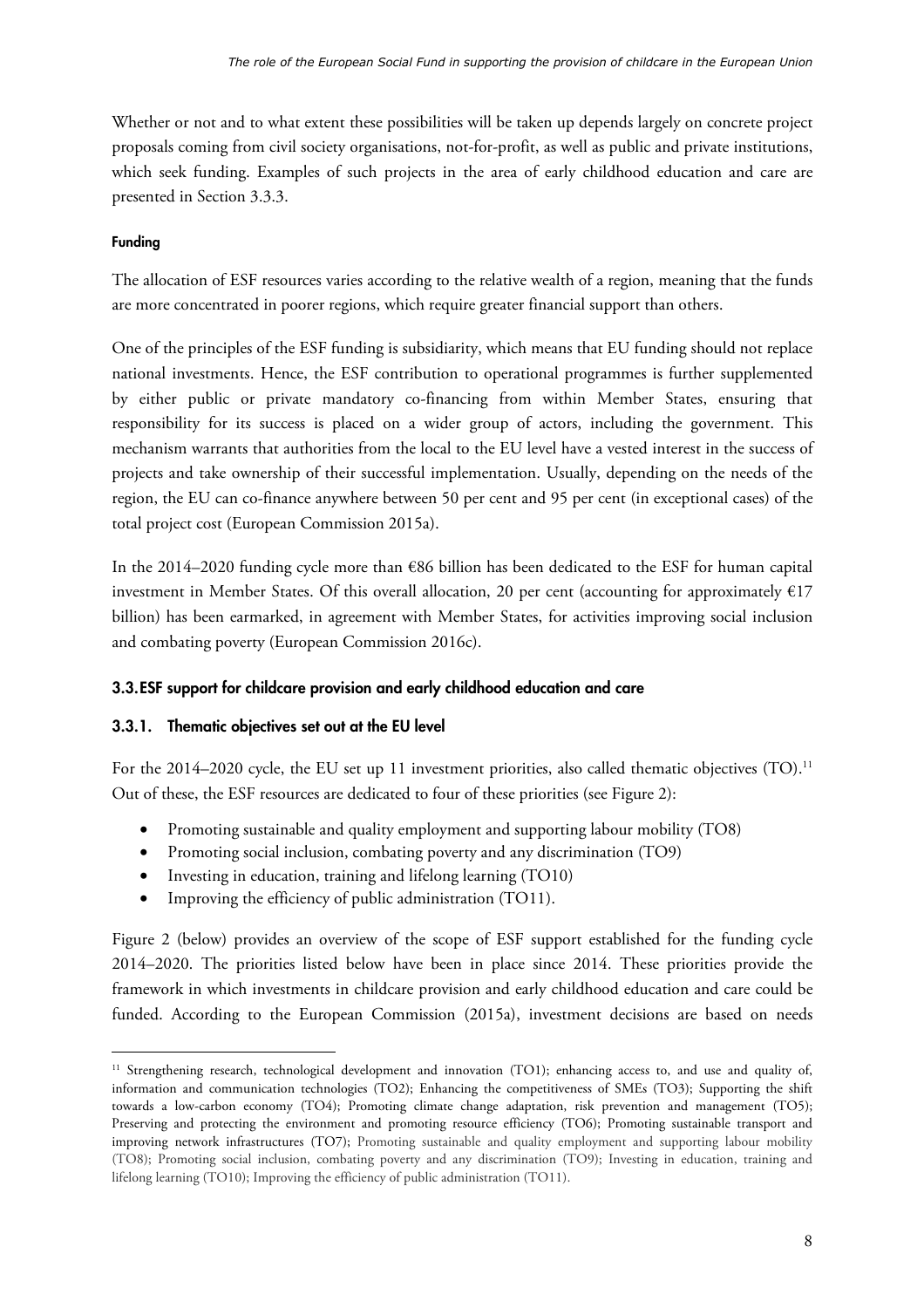analyses undertaken at Member State level to determine whether action should be taken under a particular priority or not.

## **Figure 2: Scope of ESF support (2014–2020)**

| Thematic objectives                                                                     | Specific priorities as defined in EU Regulation, 1304/2013                                                                                                                                                                                                                                                                                                                                                                                                                                                                                                                                                                                                                                                                              |
|-----------------------------------------------------------------------------------------|-----------------------------------------------------------------------------------------------------------------------------------------------------------------------------------------------------------------------------------------------------------------------------------------------------------------------------------------------------------------------------------------------------------------------------------------------------------------------------------------------------------------------------------------------------------------------------------------------------------------------------------------------------------------------------------------------------------------------------------------|
| Promoting<br>sustainable and<br>quality employment<br>and supporting<br>labour mobility | Access to employment for job-seekers and inactive people<br>Sustainable integration into the labour market of young people<br>٠<br>Self-employment, entrepreneurship and business creation<br>$\bullet$<br>Equality between men and women in all areas, including in access to employment,<br>$\bullet$<br>career progression, reconciliation of work and private life and promotion of equal pay<br>for equal work<br>Adaptation of workers, enterprises and entrepreneurs to change<br>Active and healthy ageing<br>$\bullet$<br>Modernisation of labour market institutions and improving the matching of labour<br>market needs                                                                                                     |
| Promoting social<br>inclusion,<br>combating poverty<br>and any<br>discrimination        | Active inclusion, including with a view to promoting equal opportunities and active<br>participation, and improving employability<br>Socio-economic integration of marginalised communities such as the Roma<br>$\bullet$<br>Combating all forms of discrimination and promoting equal opportunities<br>$\bullet$<br>Enhancing access to affordable, sustainable and high-quality services, including health<br>$\bullet$<br>care and social services of general interest<br>Promoting social entrepreneurship and vocational integration in social enterprises and<br>the social and solidarity economy<br>Community-led local development strategies                                                                                  |
| Investing in<br>education, training<br>and lifelong<br>learning                         | Reducing and preventing early school-leaving and promoting equal access to good<br>٠<br>quality early-childhood, primary and secondary education including formal, non-formal<br>and informal learning pathways for reintegrating into education and training<br>Improving the quality and efficiency of, and access to, tertiary and equivalent education<br>$\bullet$<br>Enhancing equal access to lifelong learning for all age groups, upgrading the<br>٠<br>knowledge, skills and competences of the workforce<br>Improving the labour market relevance of education and training systems, facilitating the<br>transition from education to work, and strengthening vocational education and training<br>systems and their quality |
| ш<br>Improving the<br>efficiency of public<br>administration                            | Investment in institutional capacity and in the efficiency of public administrations and<br>$\bullet$<br>public services<br>Capacity building for all stakeholders delivering education, lifelong learning, training<br>and employment and social policies                                                                                                                                                                                                                                                                                                                                                                                                                                                                              |

SOURCE: Adapted from European Commission 2016d and EU Regulation, 1304/2013

## **3.3.2. Opportunities provided at regional and national levels**

Overall, a number of operational programmes relate to childcare provision and early childhood education and care. Table 1 provides an overview of a variety of funding possibilities outlined in the operational

administration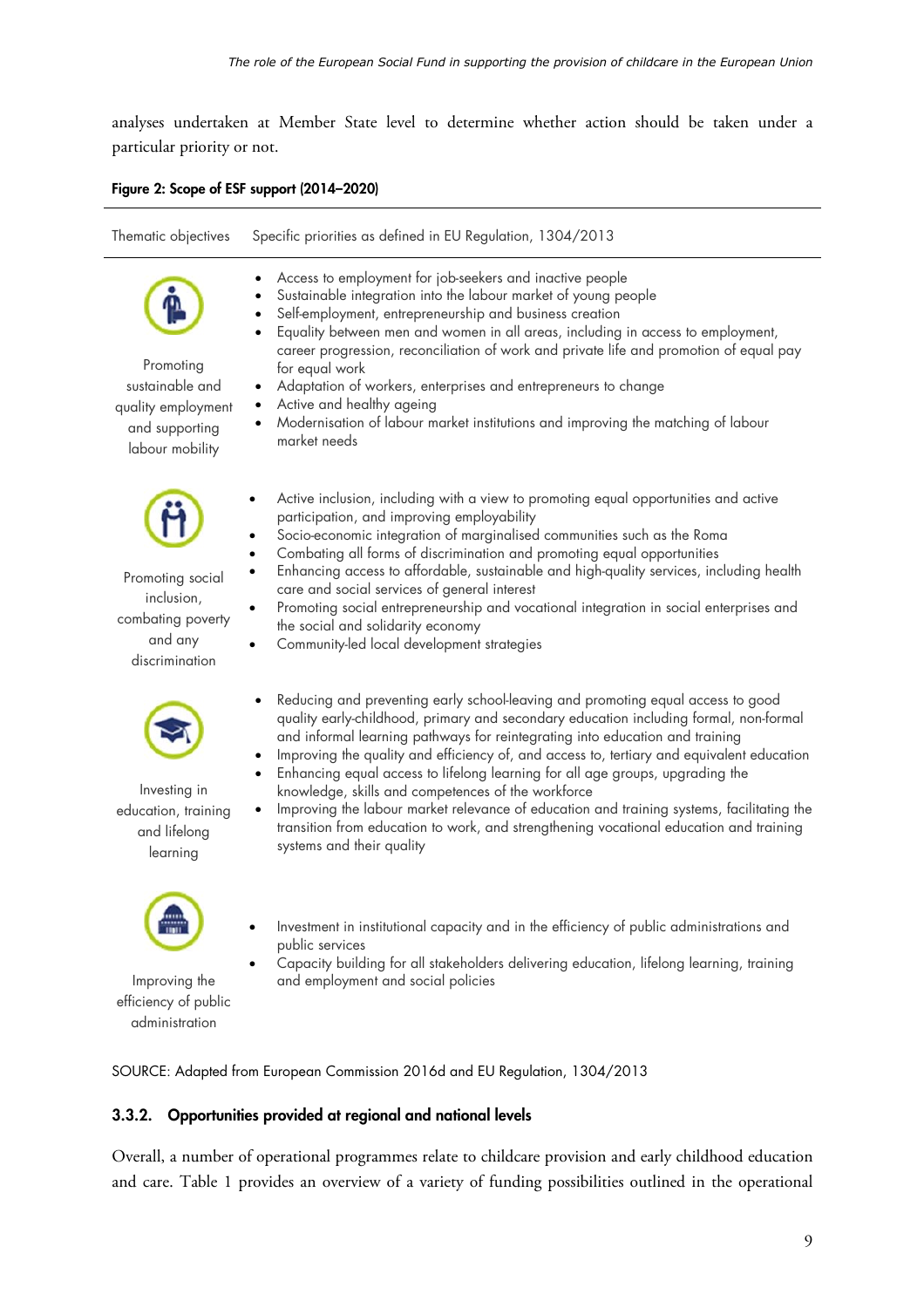programmes for the 2014–2020 funding cycle.<sup>12</sup> The summaries have been harmonised to the extent possible based on available information. More detailed information about ESF support in each Member State is provided by the managing authorities of each programme (see European Commission 2016e).

## **Table 1: Snapshots of operational programmes which include a childcare provision and/or an ECEC element in**  selected Member States (2014-2020)<sup>13</sup>

| Member<br><b>State</b> | Operational programme                                                                                                                                                                                                                                                                                                                                                                                                                                                                      |
|------------------------|--------------------------------------------------------------------------------------------------------------------------------------------------------------------------------------------------------------------------------------------------------------------------------------------------------------------------------------------------------------------------------------------------------------------------------------------------------------------------------------------|
| <b>Belgium</b>         | The Belgian operational programme "Investment for growth and jobs" aims to improve the social<br>and professional integration of the most deprived people in the labour market in the Brussels-Capital<br>Region. The programme will fund accompanying measures, such as support for childcare facilities<br>for parents in training, and those looking for or starting a job, to facilitate access to the labour<br>market.                                                               |
| <b>Bulgaria</b>        | The Bulgarian operational programme "Science and Education for Smart Growth" will invest in<br>education (approximately €220 million) to improve key competences of students and children,<br>including through innovative teaching methods. In addition, €110 million is dedicated to integrating<br>children at risk of exclusion from education, and childcare institutions for children with special<br>educational needs will be supported by the programme.                          |
| Czech<br>Republic      | The Czech operational programme "Growth Pole" is expected to increase the number of three-year-<br>old children in pre-school facilities by 13 per cent. The programme also aims to improve the<br>provision and quality of childcare and education facilities by creating 3,000 new jobs.                                                                                                                                                                                                 |
| <b>Estonia</b>         | The Estonian operational programme for "Cohesion Policy Funding 2014–2020" will dedicate 11<br>per cent of resources to social inclusion, reduce the rate of people at risk of poverty to 15 per cent<br>by 2020 and improve welfare and social services. The programme aims to improve childcare<br>options in the urban areas of Tallinn, Tartu and Pärnu.                                                                                                                               |
| Germany                | The German operational programme "Brandenburg" is active in the Brandenburg region and will<br>invest in projects supporting sustainable employment and mobility, social inclusion, and education<br>and training to boost skills and lifelong learning. The programme also encourages companies to<br>improve the work/childcare balance. In families where both parents are unemployed, the<br>programme will assist in improving educational opportunities available to their children. |
|                        | The German operational programme "North Rhine-Westphalia", active in its namesake region, will<br>invest approximately 20 per cent of resources to education, skills and lifelong learning, promoting                                                                                                                                                                                                                                                                                      |

<sup>&</sup>lt;sup>12</sup> Please note the summaries provided below are based on brief descriptions of operational programmes available on the ESF website (European Commission 2016e). Operational programmes available on the ESF website were screened for the term 'child' to identify those that included specific mention of the childcare provision of early childhood education and care in their brief descriptions. Only programmes under the thematic objective of 'Social inclusion' were searched for. The study team could determine neither the exact total number of ESF programmes nor the total budget devoted to childcare.<br><sup>13</sup> This table provides an overview of programme provisions for childcare provision and the ECEC and is based on brief

 $\ddot{\phantom{a}}$ 

descriptions of the programmes found in English. Childcare is not the main focus of each programme, but features in some capacity.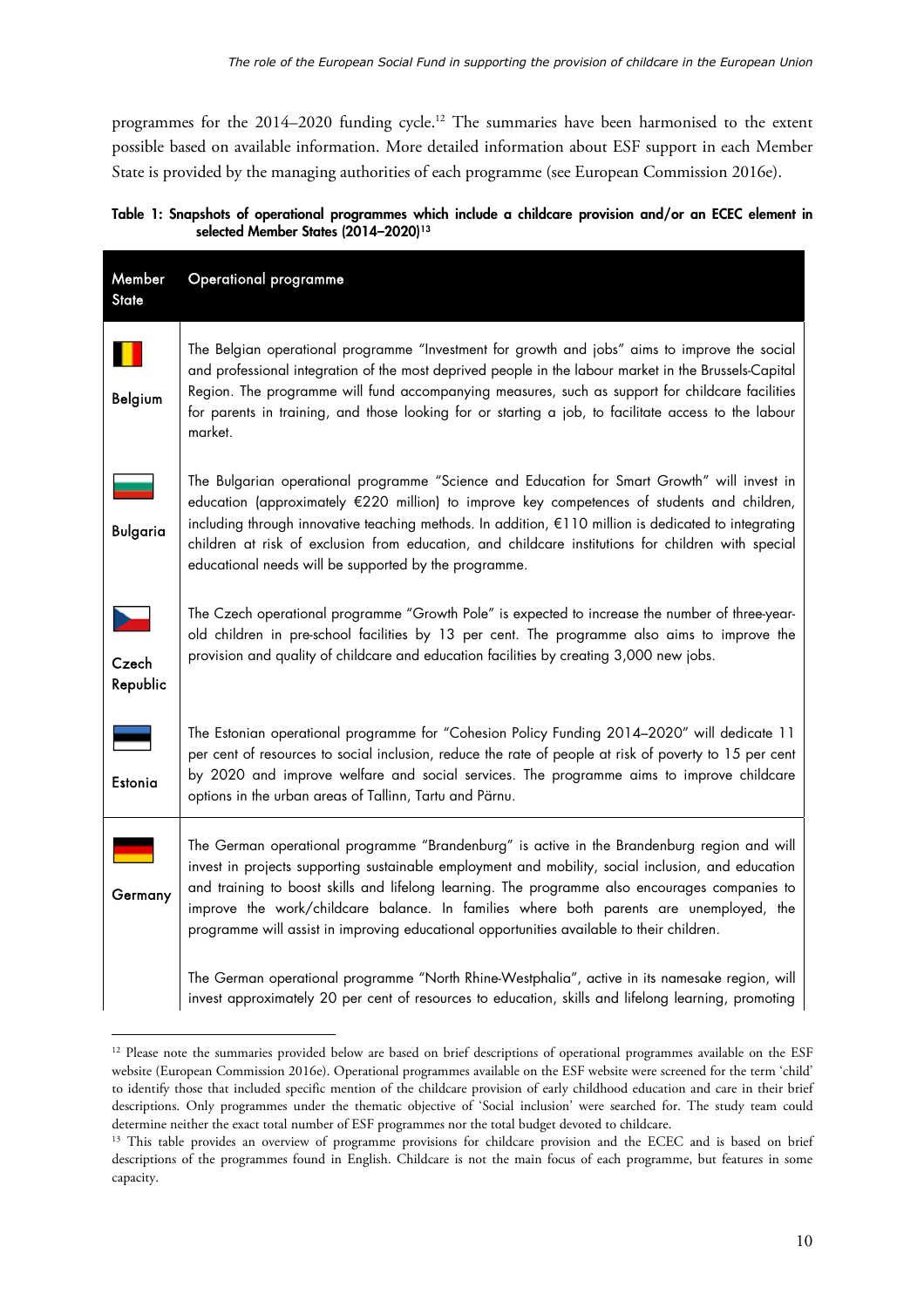| Member<br><b>State</b> | Operational programme                                                                                                                                                                                                                                                                                                                               |
|------------------------|-----------------------------------------------------------------------------------------------------------------------------------------------------------------------------------------------------------------------------------------------------------------------------------------------------------------------------------------------------|
|                        | good-quality schooling from early childhood through to primary and secondary education. The<br>programme will support training for some 16,000 education personnel in day-care centres.                                                                                                                                                             |
| Greece                 | The Greek operational programme "Attika" aims to improve the attractiveness of the region as a<br>place to live and ensure social cohesion. The programme is expected to create 450 places in<br>supported child care facilities.                                                                                                                   |
|                        | The Greek operational programme "East Macedonia/Thrace" aims to boost economic development<br>and create job opportunities. The programme is expected to increase the capacity of healthcare<br>services and supported childcare and education infrastructure.                                                                                      |
|                        | The Hungarian operational programme "Central Hungary" is expected to create 4,500 new or<br>improved childcare facilities, including crèches and kindergartens.                                                                                                                                                                                     |
| Hungary                | The Hungarian operational programme "Human Resources Development" will support the transition<br>of 10,000 children from institutional to community-based services. The programme will also<br>promote equal access to good quality early childhood education.                                                                                      |
|                        | The Hungarian operational programme "Territorial and settlement development" aims to increase<br>childcare capacities by approximately 18,000 new places for children up to three years old.                                                                                                                                                        |
| <b>Italy</b>           | The Italian operational programme "Basilicata" will invest 25 per cent of its resources to support<br>disadvantaged or poor jobseekers and to improve the work-life balance for carers - mainly women<br>- improving their employment opportunities and care services for children.                                                                 |
|                        | The Italian operational programmes "Lazio" and "Autonoma di Trento" will invest in employment,<br>social inclusion, education and gender equality. Both programmes are expected to facilitate access<br>to work for the most disadvantaged people, including women, and to improve capacity of care<br>services for children up to three years old. |
|                        | The Italian operational programmes "Piemonte" and "Tuscany" will support employment measures,<br>social policies, and education. Both programmes are expected to improve socio-educational<br>services in childcare. They will also support a better work-life balance helping women into<br>employment.                                            |
|                        | The Italian operational programme "Umbria" will invest in projects improving childcare services, in<br>an attempt to bridge the gender gap in employment by facilitating greater female participation in<br>the labour market.                                                                                                                      |
|                        | The Italian operational programme "Puglia" will support projects that increase the capacity for<br>childcare and education infrastructure.                                                                                                                                                                                                          |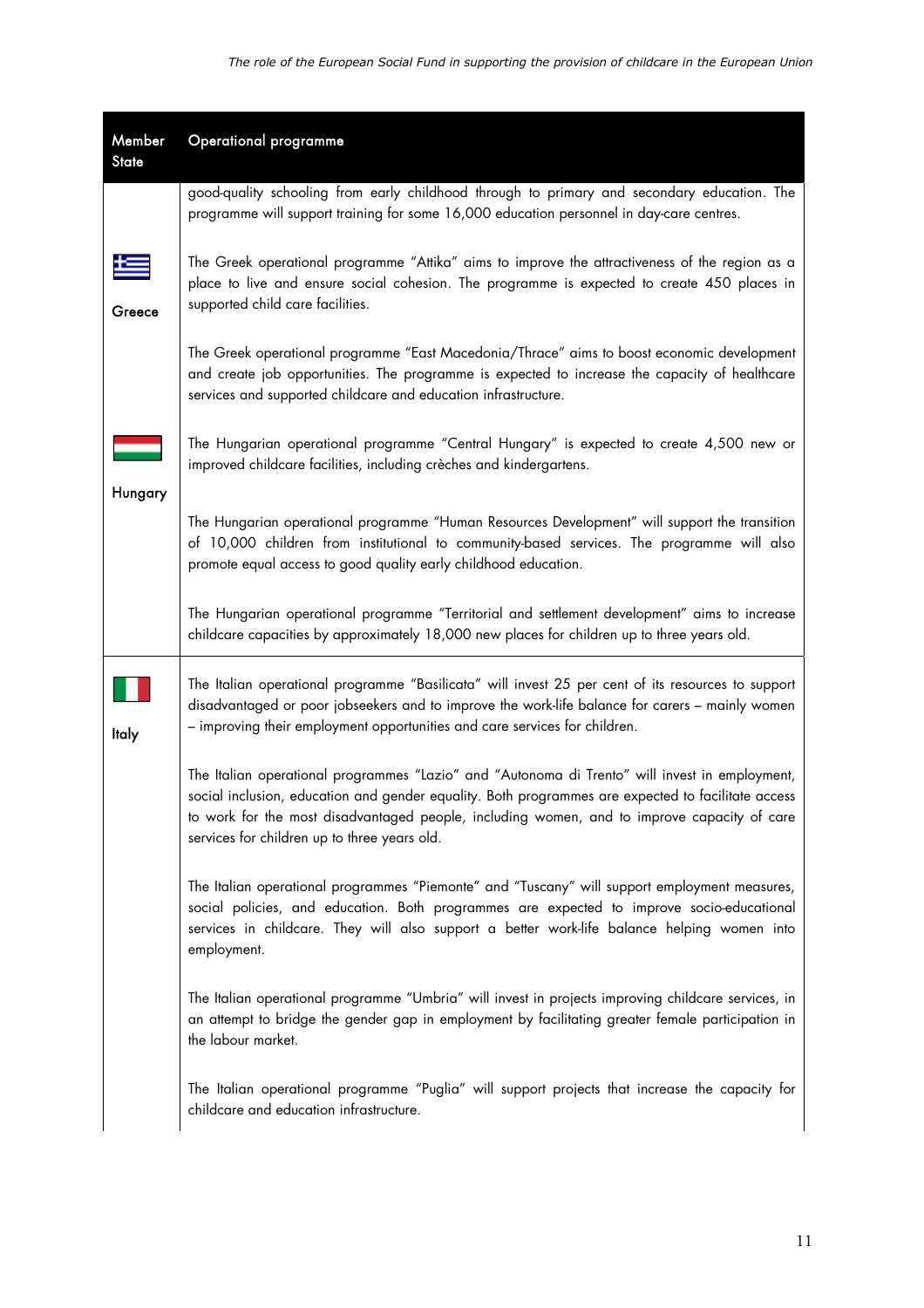| Member<br><b>State</b> | Operational programme                                                                                                                                                                                                                                                                                                                                                  |  |
|------------------------|------------------------------------------------------------------------------------------------------------------------------------------------------------------------------------------------------------------------------------------------------------------------------------------------------------------------------------------------------------------------|--|
| Poland                 | The Polish operational programmes, including "Podlaskie", "Kujawsko-Pomorskie" and "Lubelskie",<br>aim to improve access to high quality pre-school education for children of three to four years of<br>age.                                                                                                                                                           |  |
|                        | The Polish operational programme "Lodzkie" also aims to extend the capacity of supported<br>childcare or education infrastructure.                                                                                                                                                                                                                                     |  |
|                        | The Portuguese operational programmes "Alentejo", "Algarve", "Lisboa" and "Norte" are expected<br>to increase the capacity of childcare and education infrastructure.                                                                                                                                                                                                  |  |
| Portugal               |                                                                                                                                                                                                                                                                                                                                                                        |  |
| Slovakia               | The Slovak operational programme "Human Resources" will invest in improving the quality of early<br>childhood education and care, improving work-life balance for parents and supporting children's<br>development. The programme will also fund projects that support people from disadvantaged<br>groups, including children, to improve their future opportunities. |  |

#### SOURCE: European Commission 2016e

The operational programmes for the 2014–2020 funding cycle have been in place for less than two years and they may continue until 2022.<sup>14</sup> To stimulate new ideas and planning for childcare provision and ECEC practices in this extended timeframe, examples of the ESF funding for projects from the previous cycle are provided below.

## **3.3.3. ESF project examples at local level**

## **Overview and method statement**

 $\ddot{\phantom{a}}$ 

The wide scope of the ESF and provisions at the national and regional level allow for variety in the cofinanced initiatives. This section outlines examples of ESF funded projects that acted as vehicles for supporting childcare provision and early childhood education and care. Based on the thematic objectives and operational programmes outlined in the previous sections, the study team created four categories to group examples of how the ESF might support childcare provision and early childhood education and care (see Table 2 for an overview of the selected practices):

- Stand-alone childcare provision and/or early childhood education programmes
- Childcare provision as accompanying measures in projects largely focused on labour market integration
- Childcare provision as a measure of improving work-life balance, flexible working arrangements and gender equality in the workplace
- Other initiatives aiming to improve the capacity and/or quality of childcare.

<sup>&</sup>lt;sup>14</sup> The funds allocated for the 2014–2020 cycle may be used up to two years longer.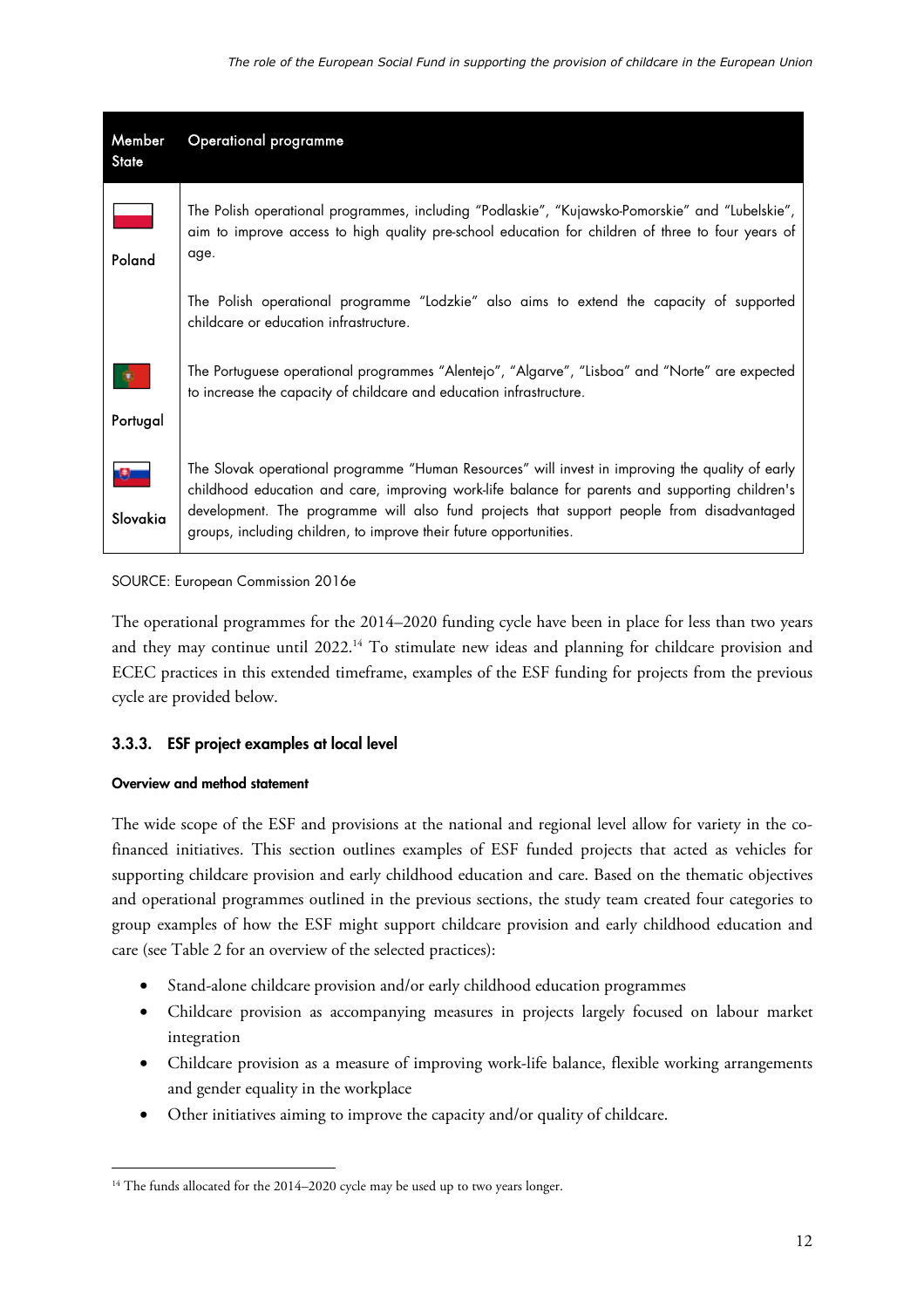These categories broadly reflect the type of interventions carried out under ESF programmes. They also serve to tie these examples in with the objectives and priorities of the ESF, while leaving some room for flexibility and innovation in addressing persistent challenges and responding to the emerging needs of people in Europe.

The following examples come from the most recently completed ESF cycle: 2007–2013. They have been identified by running a search through the ESF project database for the terms 'child', 'children', 'childcare', and related terms (European Commission 2016e).<sup>15</sup> The study team scanned through the examples in the database and selected projects for the funding cycle 2007–2013. The study team also ran an online search for ESF childcare programmes using terms like 'ESF', 'European Social Fund', '2007– 2013,' 'child', 'children', 'childcare'. We then selected 13 examples based on their apparent relevance, available data and relevant documentation. The study team also tried to ensure a balance in the case study selection between EU-15 and Member States which have entered the EU since 2004 (with the exception of Croatia) in order to understand the priorities and actions taken within each context.<sup>16</sup> In some instances, information on these project examples was provided in the language of the country where the initiative was based, significantly impacting on our ability to process it. In addition, readers should keep in mind that much of the data on which these case studies are based come from European Commission sources.

None of the practices provided in this section are listed as an 'evidence-based practice' or a 'promising practice' on the European Platform for Investing in Children (EPIC)<sup>17</sup> as their descriptions often lack the necessary level of detail.18 To the extent possible, we tried to gather information on the number of people who reportedly participated in each programme and on whether or not the project continued after ESF funding had ceased. In many cases, projects have not been evaluated, and information about potential evaluations was not (sufficiently) available to formally assess their success or effectiveness. It is beyond the scope of this policy brief to evaluate these practices. To this end, we avoid the term 'best practice' in relation to the projects outlined below.

 $\ddot{\phantom{a}}$ 

<sup>&</sup>lt;sup>15</sup> The ESF project search engine is no longer updated and many of the projects kept in this are from the 2000–2006 cycle. Given that this policy brief focuses mainly on projects from the 2007–2013 funding cycle, we cannot give an absolute figure for the number of projects in the database relevant to this time period.<br><sup>16</sup> Note that some the examples are sourced from the 2007–2013 cycle. Croatia entered the European Union in July 2013 and

did not feature in our search.

<sup>&</sup>lt;sup>17</sup> The European Platform for Investing in Children funded by the EC focused on child and family practices and programmes aiming to break the cycle of disadvantage and strengthen the capacities of children and their families. See more on [http://europa.eu/epic/index\\_en.htm](http://europa.eu/epic/index_en.htm) (accessed 23/09/15). 18 The project, *Les Castors*, was submitted to the European Platform for Investing in Children (EPIC) and is featured in the

*Practice User Registry*. The *Practice User Registry* is a tool which allows practitioners to share information on the development and implementation of their practices in the spirit of knowledge sharing. If practices have been subject to evaluation, the EPIC team will review the practice for inclusion in the *Evidence-Based Practice* repository.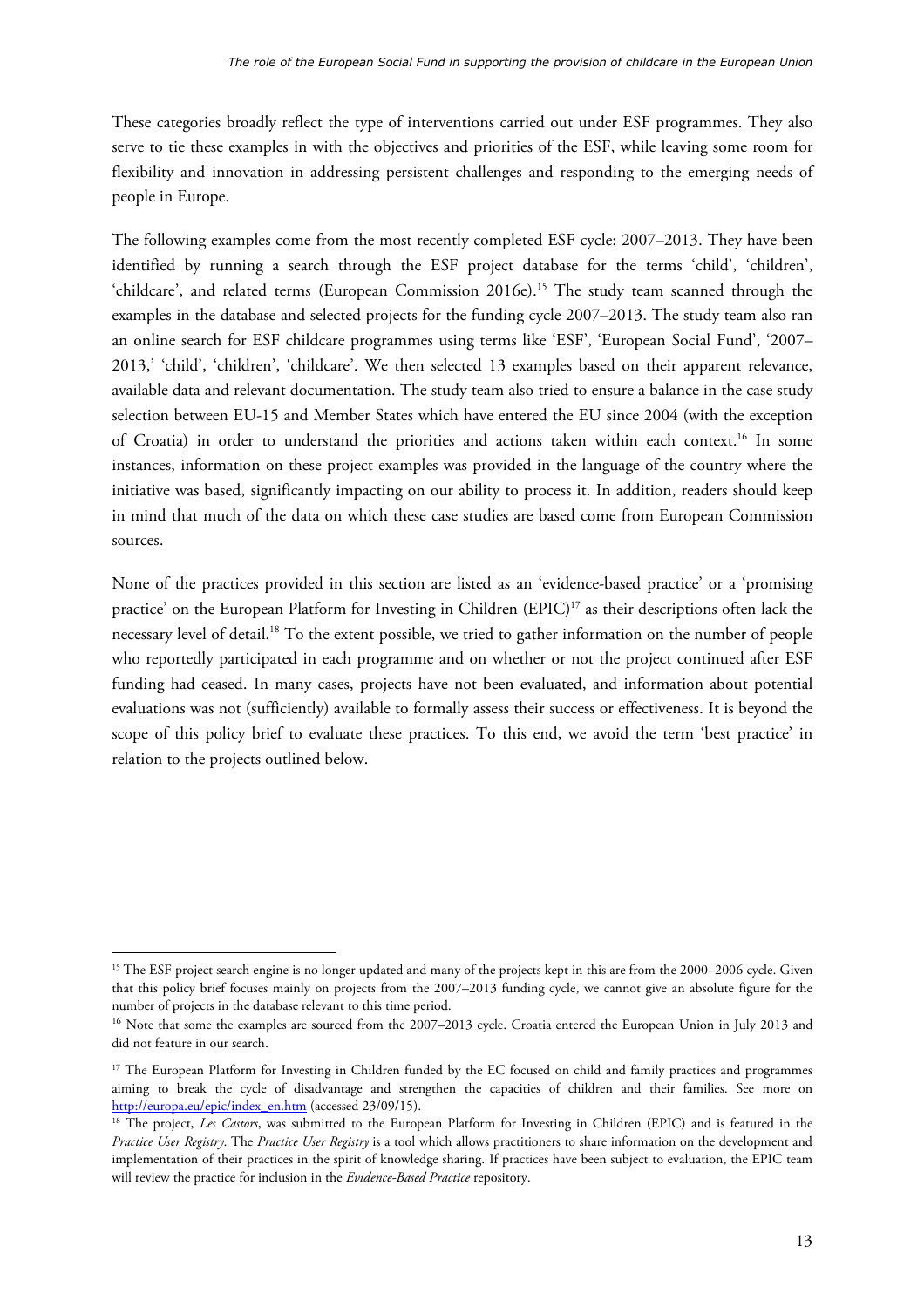## **Table 2: Overview of selected case studies**

| <b>Project title</b>                                                                                                                   | Country        | <b>Dates</b> | <b>ESF Funding</b> |  |  |  |  |  |
|----------------------------------------------------------------------------------------------------------------------------------------|----------------|--------------|--------------------|--|--|--|--|--|
| Stand-alone childcare provision and/or early childhood education programmes                                                            |                |              |                    |  |  |  |  |  |
| Quality in education $-$ a step to equality                                                                                            | Romania        | 2009-2011    | €719,476           |  |  |  |  |  |
| Creating a nursery for multiply disadvantaged families                                                                                 | Hungary        | 2009-2012    | €196,408           |  |  |  |  |  |
| Childcare provision as accompanying measures in projects largely focused on labour market integration                                  |                |              |                    |  |  |  |  |  |
| La Balle au Bond                                                                                                                       | France         | 2007-2010    | €41,204            |  |  |  |  |  |
| Young Mums Will Achieve                                                                                                                | United Kingdom | 2007-2013    | €156,633           |  |  |  |  |  |
| Les Castors                                                                                                                            | France         | 2007-2013    | €334,436           |  |  |  |  |  |
| <b>Family Links</b>                                                                                                                    | United Kingdom | 2011-2012    | €300,000           |  |  |  |  |  |
| Childcare provision as a measure of improving work-life balance, flexible working arrangements and gender<br>equality in the workplace |                |              |                    |  |  |  |  |  |
| Conciliación de la Vida Laboral                                                                                                        | Spain          | 2007-2013    | €16,128,547        |  |  |  |  |  |
| Working for the welfare of the family                                                                                                  | Lithuania      | 2009-2012    | €1,100,000         |  |  |  |  |  |
| The Success Project                                                                                                                    | Lithuania      | 2009-2012    | €597,429           |  |  |  |  |  |
| Part-time training in Hamburg                                                                                                          | Germany        | 2010-2013    | €596,080           |  |  |  |  |  |
| Kindergarten for children of staff in the General<br>University Hospital in Prague                                                     | Czech Republic | 2012-2014    | €266,919           |  |  |  |  |  |
| Other initiatives aiming to improve the capacity and/or quality of childcare                                                           |                |              |                    |  |  |  |  |  |
| Busy Bees - Community improvement and employment                                                                                       | Croatia        | 2011-2012    | €94,551            |  |  |  |  |  |
| Valiflex                                                                                                                               | Luxembourg     | 2011-2013    | €194,589           |  |  |  |  |  |

## **Stand-alone childcare provision and/or early childhood education programmes**

Many countries and regions still fall short in meeting the Barcelona Targets and the ESF can help fund projects which address this situation. The Greek Operational Programme "Reconciliation of Family and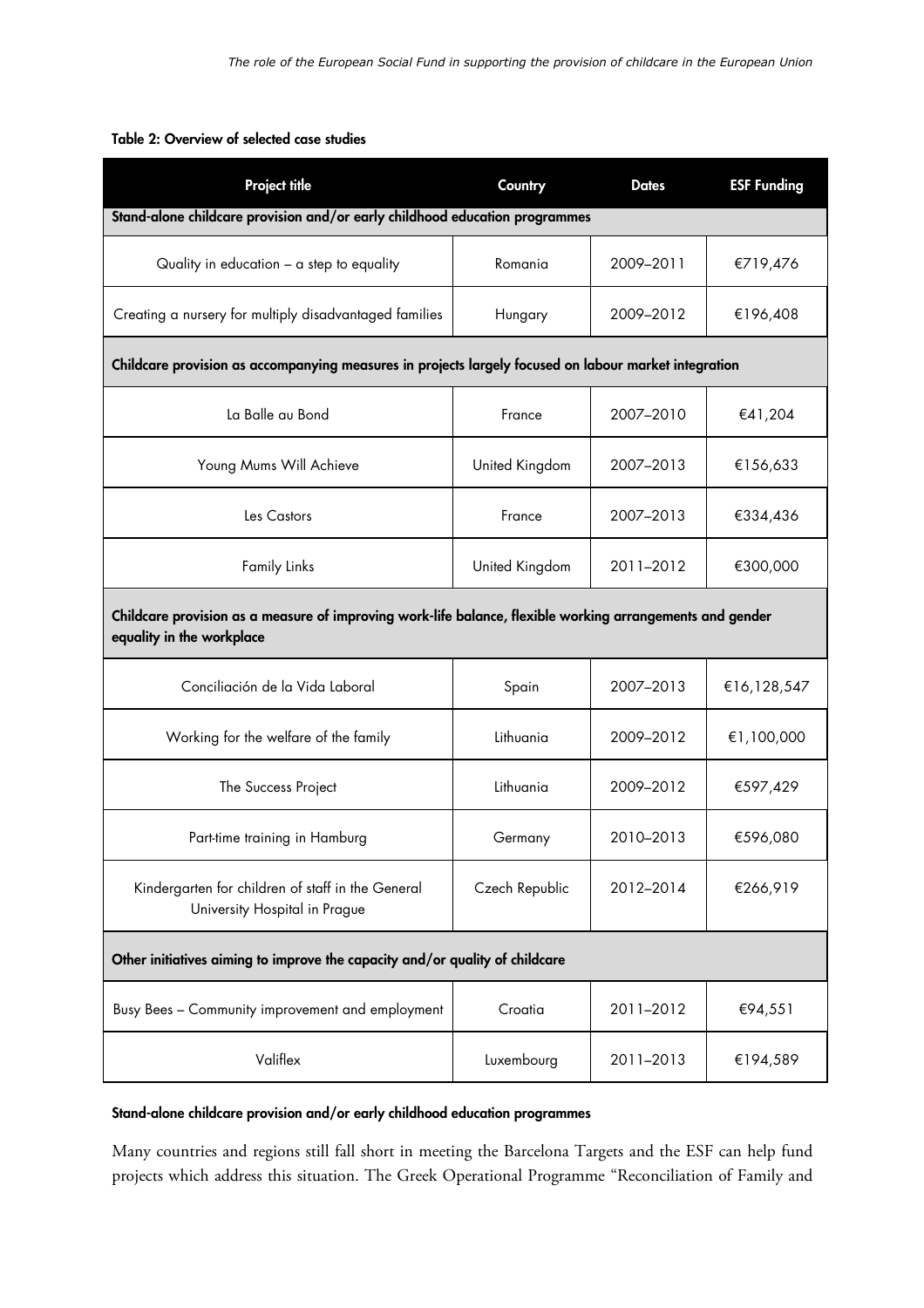Professional Life" for the 2007–2013 funding cycle identified gaps in pre-school care provision and helped support pre-school education for children under the mandatory school age (EU Network of Independent Experts on Social Inclusion 2014). The examples below come from different EU Member States addressing specific needs and problems identified at the local level.

> Quality in education – a step to equality, Romania, 2009–2011

**Context** 



SOURCE: REF Romania

About 535,140 people who identify as Roma live in Romania – a number that is considered to underestimate the true figures, estimated at between 1.4 and 2.5 million (Radu 2011). Bacau, Buzau, Calarasi and Iasi are counties in the east and southeast of Romania with varying numbers of Roma populations, estimated at 3 per cent, 4.5 per cent, 8 per cent and 2 per cent of the total populations, respectively (CPHCC 2012). Roma people have faced discrimination and social exclusion in many European countries, including in Romania.

Data from the European Union Agency for Fundamental Rights (FRA 2014) show that 45 per cent of Roma children in Romania between the age of four and compulsory school age attended preschool or kindergarten in 2010– 2011. Research suggests that a combination of institutional and structural factors within the educational system led to higher drop-out rates and higher levels of non-attendance among Roma children (FRA 2014). In 2007–2013, Romania committed to addressing the challenges faced by ethnic minorities, including Roma, and to promoting social inclusion through the ESF funding (European Commission 2012a).

## Access to education

The 'Quality in education – a step to equality' project ran from 2009 to 2011 and was led by Amare Rromentza, an NGO that aims to promote education in the Roma communities (Amare Rromentza 2016a). The project was part of the National Roma Integration Strategy, which aimed to improve access to education, employment and health services for the Roma population (European Commission 2013d).

The purpose of the project was to increase the number of Roma and non-Roma children in pre-school education and prevent children from dropping out of the education system. The project implemented an international curriculum for 800 children in 40 kindergartens in Bacau, Buzau, Calarasi and Iasi and facilitated access to pre-school education for approximately 160 Romani-speaking children (Amare Rromentza 2016a). The project also invested in training teachers, to equip them with the necessary skills to run the education modules, and setting up support groups that include parents (European Commission 2012b; European Commission 2013d).

## **ESF Funding**

The project received support through the operational programme 'Human Resources Development 2007–2013.' The ESF contribution amounted to €719,476, with a total budget of €853,213 (European Commission 2012b).

## Results

It was reported that this programme reached approximately 950 Roma and non-Roma children and helped encourage young Roma to complete their education (European Commission 2012b). The NGO Amare Rromentza (2015b) stated that a number of similar projects were implemented in the country (Amare Rromentza 2015b). No independent evaluation or assessment of this or similar projects was sourced.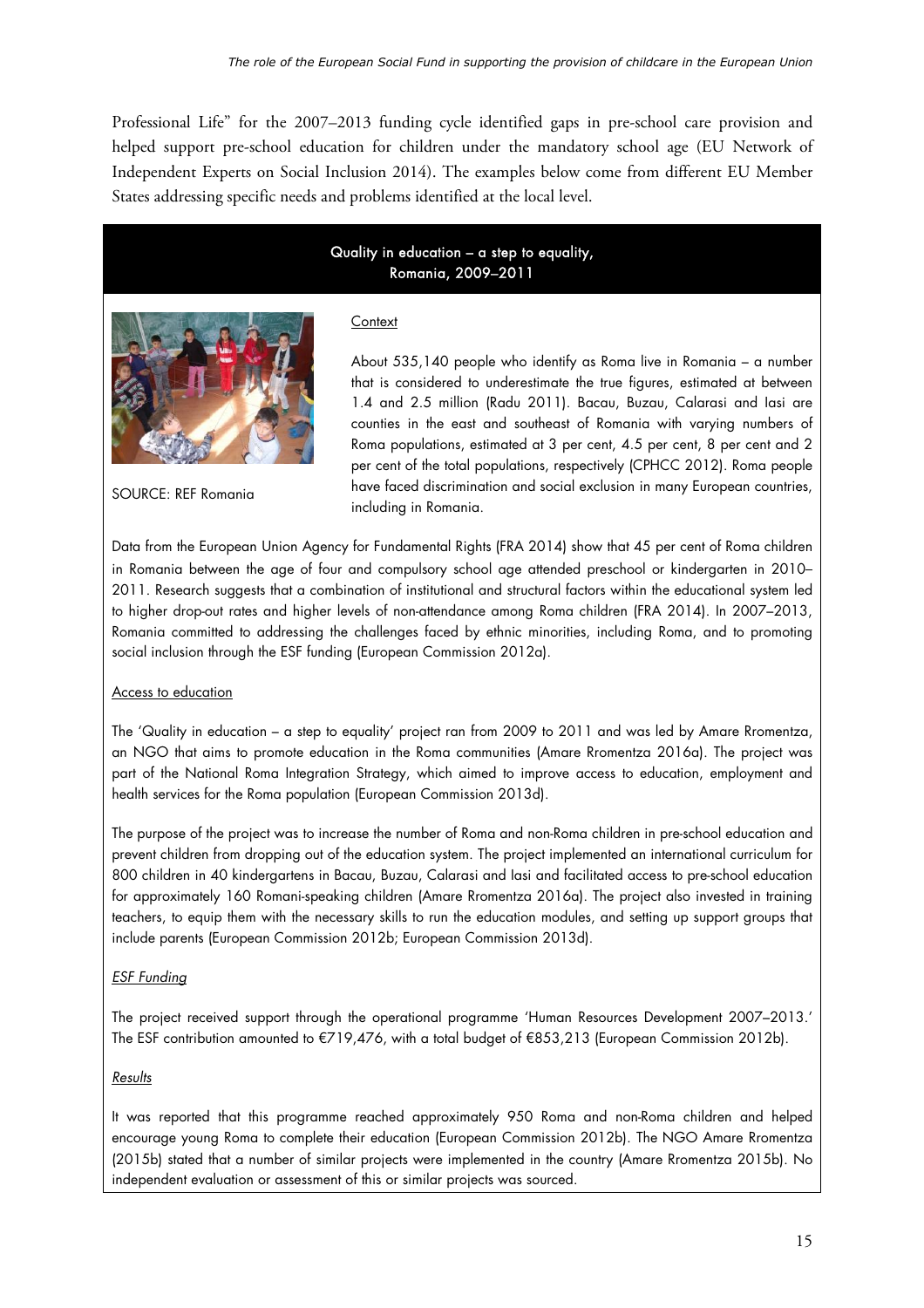## Creating a nursery for multiply disadvantaged families with children through the active involvement of parents and the promotion of local partnerships in Battonya, Hungary, 2009–2012



SOURCE: Shutterstock / Pavel L Photo and Video

#### **Context**

According to Eurostat (2016c), in 2013 more than a third (33.5 per cent) of the population in Hungary was at risk of social exclusion (while the percentage of children living in a household at risk of poverty was more than 40 per cent). Hungary was hit hard by the economic crisis, with unemployment reaching double digits in 2010, and social challenges affecting disadvantaged groups and poorer regions persist (European Commission 2016f). ESF funding in 2007–2013 was meant to address some of these problems.

Battonya is a town in the Békés County in the South Great Plain in southeast Hungary, with a population of about 6,000 people (Hungarian Central Statistical Office 2015). Located in one of the most disadvantaged micro-regions of the country, its population is mainly rural and counts among it a large Roma minority. Common characteristics of these regions are, among others, non-competitive education (no further training after primary school), child poverty, poor public health and safety provision, dangerous indebtedness and low employment (Frigyes 2016) While nursery care is well-established in the South Great Plain, in four micro-regions nursery provisions were inadequate and nurseries in the Békés County were at risk of closure (South Great Plain Operational Programme 2007).

#### Combatting marginalisation and facilitating local partnerships

The project was established in 2009 to create a nursery for disadvantaged families in Battonya through the active involvement of parents and the promotion of local partnerships.19 Creating an institutional network of collaborators was the core element of the project and it initiated a partnership with organisations such as Vis Medica Kft, the SUPPORT Foundation, Peoples' Friendship Library, the Supporting Association of Poor and Large Families, the Family and Child Welfare Supporting Staff, a nurseries network, as well as Serbian, Romanian and Hungarian nursery schools (European Commission 2014a).

The project aimed to integrate local services and to provide inclusive development support through the nursery. While also helping parents and children with health issues, the model included numerous activities, such as interactive playgroups, mentoring and health education.

## ESF Funding

The project received support through the operational programme "South Great Plain 2007–2013." The ESF contribution to (and the total budget of) the project amounted to €196,408. The nursery project ran for three years, from October 2009 to March 2012, receiving ESF support throughout the period.

## Results

1

Reportedly, 97 children and their families benefitted from the programme and 20 external experts participated

<sup>19</sup> <http://ec.europa.eu/esf/main.jsp?catId=46&langId=en&projectId=962>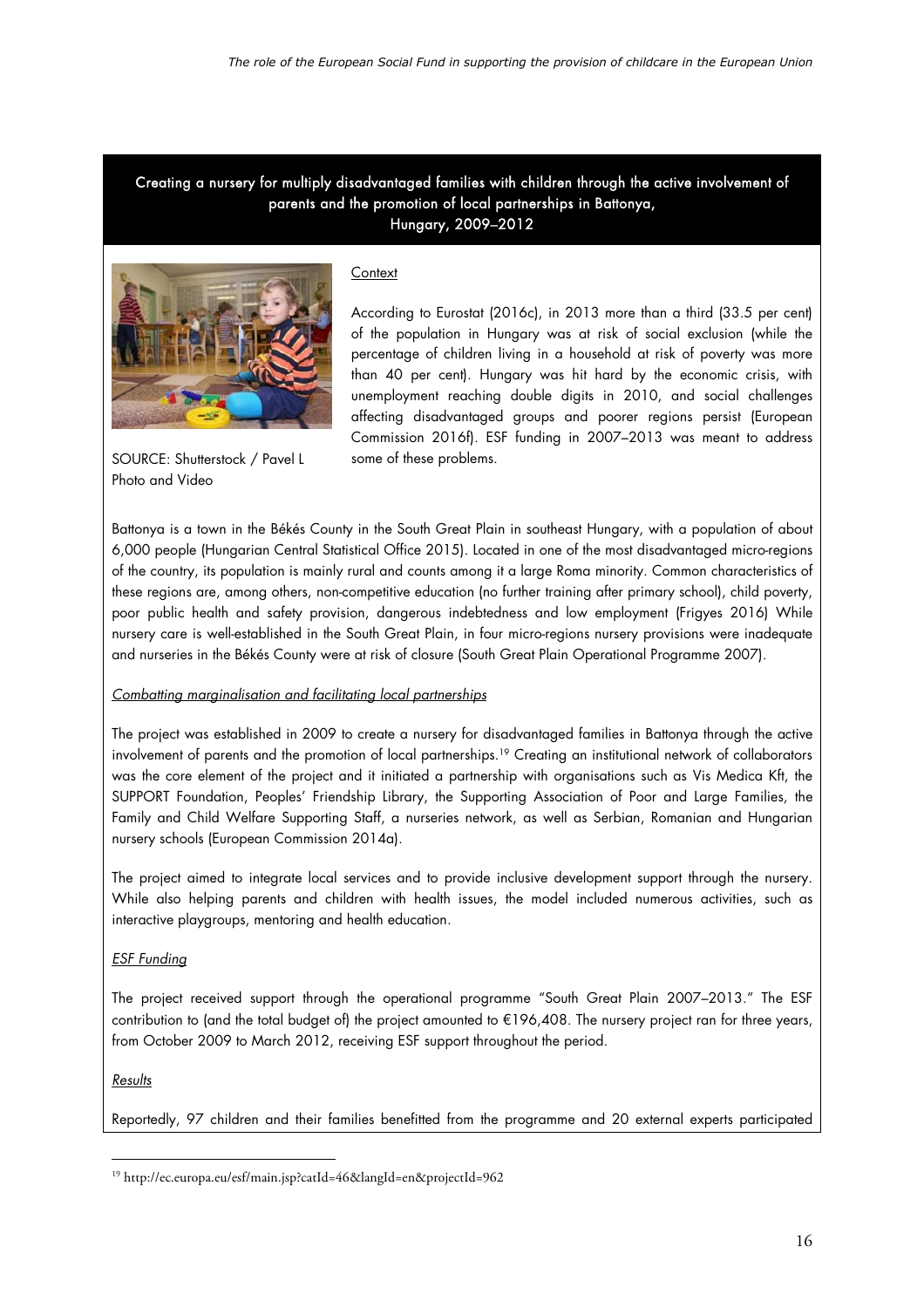(European Commission 2014a). While no evaluation could be sourced in English regarding the specific results of the project, the European Commission (2016c) reports that the support and development of the participants contributed 'to the improvement of both children's skills and parents' key competences and habits'.

#### **Childcare provision as an accompanying measure in projects largely focused on labour market integration**

Traditionally, ESF support has been associated with employment support and labour market integration. For many, limited access to good quality and affordable childcare is a barrier to pursuing training and employment. This is particularly true for single parents, most of whom are women. Across the EU many ESF projects aimed to combat this challenge.

## La Balle au Bond, Seine-et-Marne, France, 2007–2010



SOURCE: © Shutterstock/Mila Supinskaya

#### **Context**

Seine-et-Marne is a French Department located in Île-de-France and has a population of about 1.3 million people as of 2012 (Insee 2016). Overall, youth unemployment is one of the main challenges in France. General unemployment in France has remained above 9 per cent since 2009 (European Commission 2012d), although unemployment in Seine-et-Marne was 6.9 per cent in 2009.

The total contribution of the ESF to France during the 2007–2013 funding cycle was €5.4 billion. The main target of the funding was to enhance employment and training opportunities (European Commission 2012d).

## Support for families

In 2007, the Employment House of the Seine-et-Marne Department established La Balle au Bond project, a counselling service that offers 'made-to-measure solutions for young mothers looking for work' (European Commission 2011). The project offers bespoke services to mothers, including counselling, to help them reconcile work and family life. The service provided by La Balle au Bond project also involves analysing a family's social and financial situation and liaising with multiple stakeholders, such as employers, social services and early childhood workers.

## **ESF Funding**

The ESF contributed €41,204 out of a total of €82,610 required to complete the project (European Commission 2011). Information regarding the details of the individual co-funders could not be sourced. The project was launched by the French Department of Seine-et-Marne as part of the wider National Strategic Framework.

## Results

Reportedly, a total of 113 parents were helped by this project, 110 of whom were women (European Commission 2011). Of the beneficiaries of the project, 69 managed to secure the childcare facilities they wanted while 44 were trained to become child carers (European Commission 2011). According to the European Commission (2011), a second centre offering the same services was established in Marne la Vallée in 2009 (European Commission 2011). The study team did not source an evaluation of this programme.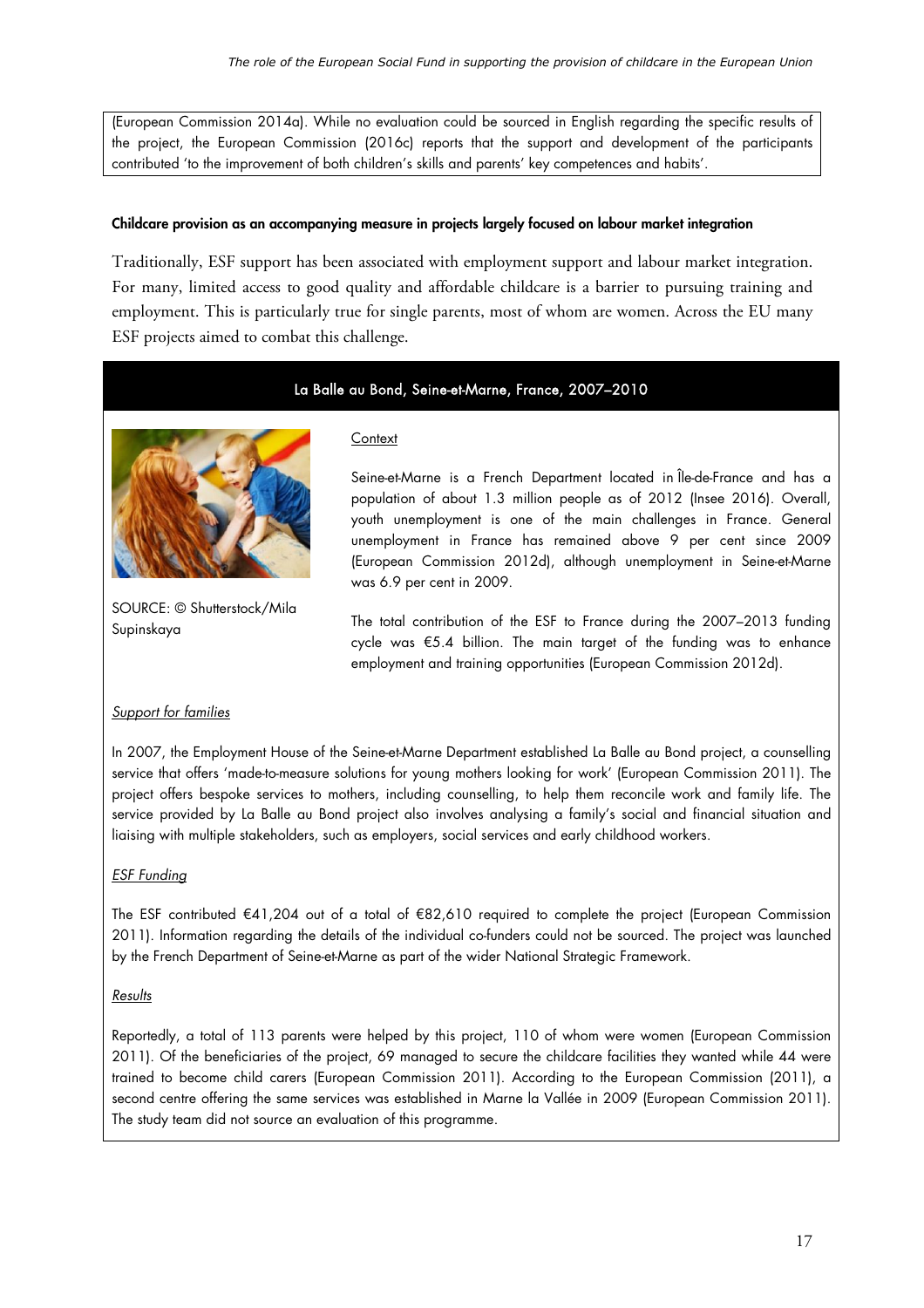#### Young Mums Will Achieve, Cornwall, UK, 2007–2013

#### **Context**

 $\ddot{\phantom{a}}$ 

Cornwall and the Isles of Scilly is the only region in England categorised under the Convergence banner of the ESF. A total of £164 million (approximately €119.7 million)<sup>20</sup> was devoted to Cornwall and the Isles of Scilly for the 2007–2013 funding cycle (Department for Work and Pensions 2006). In the UK, two per cent of non-working mothers with partners and three per cent of single mothers cited a lack of available childcare as reasons for nonengagement in employment in 2011 (Department for Work and Pensions & Department for Innovation, Universities and Skills 2011). It is estimated that roughly 17,000 16–18 year olds not in employment, education or training (NEETs) were mothers caring for children (Department for Work and Pensions & Department for Innovation, Universities and Skills 2011). Further, 74 per cent of NEET teenage parents are at risk of social exclusion (Department for Work and Pensions & Department for Innovation, Universities and Skills 2011).

Cornwall Council is engaged with working with teenage parents in order to ensure they achieve positive outcomes and engage in education, employment or training (Cornwall Council 2014). According to Cornwall Council, teenage mothers are at an increased risk of suffering from poor mental health, and teenage mothers and their children risk falling into poverty (Cornwall Council 2014). Cornwall Council has therefore developed a strategy to reach young mothers under the age of 19 in order to reduce their risk of entering into a cycle of disadvantage, with the aim of having better outcomes for both mothers and their children.

#### Providing opportunities for teenage mothers

The award-winning project Young Mums Will Achieve (YMWA) was established by a partnership between Cornwall Council, Fit'n'Fun Kids and Cornwall College in 2009 (Fit 'n' Fun Kids 2016). Other partners included a network of social workers, midwives and youth workers, some of whom signposted teenage mothers to this initiative (Department for Work and Pensions 2012). The overarching aim of the programme was to enable young women to engage in education and training to improve their employment prospects. Prospective participants identified a number of barriers to pursuing such activities that the partnering organisations addressed. Chief among mothers' concerns was access to childcare, finance and transport (Department for Work and Pensions 2012).

YMWA was designed to provide increased opportunities for young mothers, between the ages of 14 and 19, to engage in training to continue on to further education and/or employment. This project awards qualifications to young women and has integrated childcare provision and transport into its model (Fit 'n' Fun Kids 2016) to ease the burden and to support the educational and professional aspirations of the women.

The project affords young women the opportunity to increase their employability and to build functional mathematics and English language skills, among other beneficial services (Cornwall Voluntary Sector Forum 2014). The women are also offered access to on-site crèche facilities and a transport service to the venue (Cornwall Voluntary Sector Forum 2014). This project is an innovative example of reaching young women at risk of social exclusion, to encourage their development and facilitate their accession to the labour market or to further education. The programme's apparent success led to the establishment of eight other groups across Cornwall (Fit 'n' Fun Kids 2016).

Childcare services were provided by Fit'n'Fun Kids. It was important to allow mothers to learn while ensuring their children were appropriately cared for, and that the women were not too far away from their children. As a result, the childcare provider scoped venues to source appropriate facilities which met the standards required by the Office for Standards in Education, Children's Services and Skills (Department for Work and Pensions 2012).

<sup>&</sup>lt;sup>20</sup> In 2007, £1 was equal to approximately  $60.73$ , This is based on historical exchange rate information found at [http://www.oanda.com/currency/historical-rates/,](http://www.oanda.com/currency/historical-rates/) as of 19 August 2015.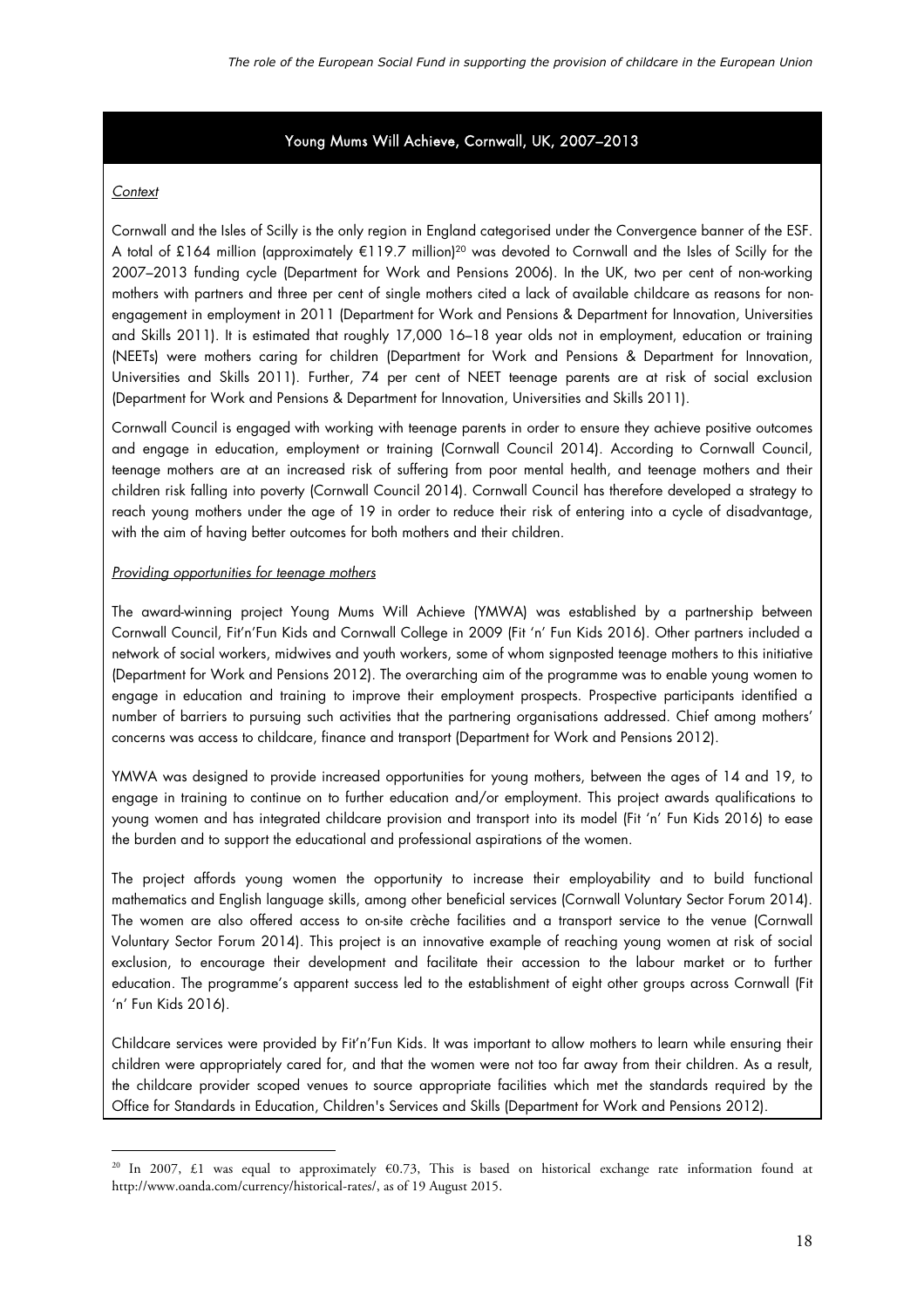Information from Fit'n'Fun Kids specific to the first YMWA initiative has not been found. In its description of the YMWA programme for its branch in Newquay, Fit'n'Fun Kids outlines its policy of inclusivity and endeavours to cater to all children, irrespective of cultural background (Care & Support in Cornwall 2015). Fit'n'Fun Kids takes a holistic approach to childcare, ensuring that all children are included, irrespective of their cultural background, and that children's health and wellbeing is incorporated into the activities, as well as by preparing children to transition into primary school.

## ESF Funding

The European Social Fund co-financed the project by providing €156,633 between November 2009 and July 2011 (European Commission 2012e). The details regarding individual investments from co-funders are unclear.

## **Results**

The project benefitted from ESF support over two academic years (2009–2011) and, as a result, a reported 145 women took part in the programme (European Commission 2012e). Results from this period show that 95 per cent of participants gained qualifications in literacy and numeracy, with an overall retention rate of 90 per cent (Department for Work and Pensions 2012).

Prior to the establishment of the YMWA programme, fewer than 20 per cent of teenage parents were in employment, education or training (EET) in Cornwall; however, by the end of October 2011, this figure rose to 35 per cent (Cornwall Council 2014). Cornwall Council attributes this fifteen per cent increase to the success of YMWA (Cornwall Council 2014).

Although we have not sourced an evaluation of this programme under the ESF funding, the success and impact of the project may be demonstrated by the establishment of a number of other branches across Cornwall.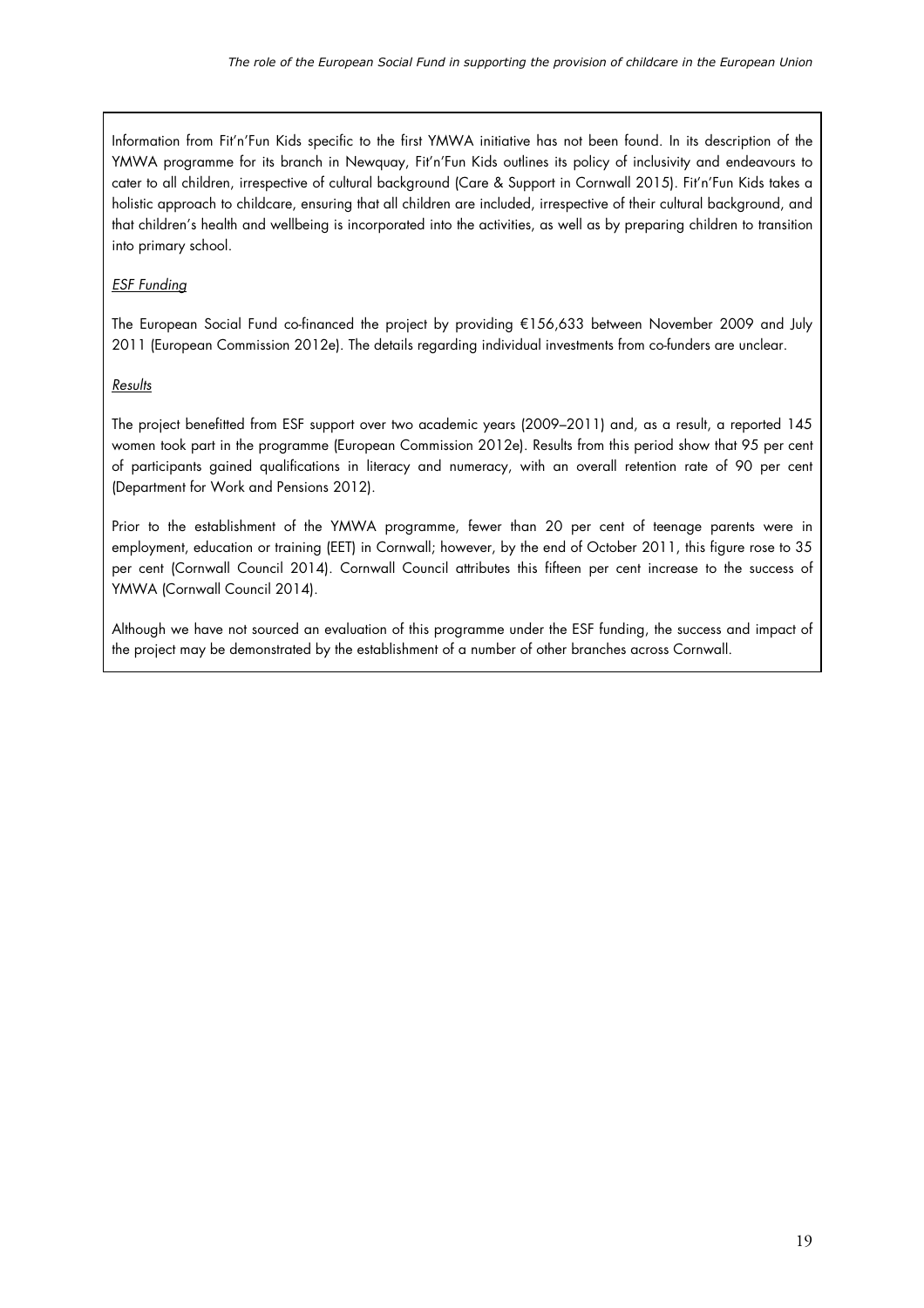## Les Castors, Pays de la Loire, France, 2007–2013

## Regional context

Rezé, situated in the Loire region, is home to the micro-crèche Les Castors. The population of Rezé is 39,372 as of 2012, 2,851 of whom were children under the age of 5 (Caisse d'Allocations familiales de Loire-Atlantique & Association nantaise d'aide familiale 2012).

## Solutions for long-term change

In March 2012, the micro-crèche Les Castors was established as a 'short-term crutch' to support a wider programme known as Pas à Pas to get parents into work (Le Canard Social 2012). In this vein, the crèche welcomes children for a maximum of six months before another childcare solution is found. This service is beneficial as it allows parents to search for and engage in work, secure in the knowledge that their children are being cared for. The crèche is open between 7:30 in the morning until 8 in the evening (Caisse d'Allocations familiales de Loire-Atlantique 2016).

The programme takes a three-pronged approach to childcare. First, it is adaptable to each child, placing a clear focus on their needs and patterns (Caisse d'Allocations familiales de Loire-Atlantique 2016). Secondly, the crèche is designed to provide support to parents seeking to pursue educational or professional activities (Caisse d'Allocations familiales de Loire-Atlantique 2016). An individual supports parents in their job-seeking pursuits and helps them to find a longer term childcare solution (L'Europe S'Engage en France 2016). Finally, the crèche creates a community environment in which children of all ages can interact, contributing to their overall social development (Caisse d'Allocations familiales de Loire-Atlantique 2016). Flexible in nature, the service can be tailored to each family's specific needs and childcare can be provided at home, if necessary.

## ESF Funding

Les Castors crèche requires a reported €230,000 per annum to run (Acceuil Petite Enfance 2016). When the crèche was first established, it received funding from a variety of sources, chief among which were the European Social Fund and the Espoir Banlieue (Caisse d'Allocations familiales de Loire-Atlantique & Association nantaise d'aide familiale 2012). The crèche was co-funded by the ESF to the amount of €334,436 (European Platform for Investing in Children 2016) and the Association of Nantes Family Support (ANAF).

## Results

Reportedly, 70 families have been able to access this service since 2011, in one of the three crèches currently in operation (European Platform for Investing in Children 2016). It is unclear if this programme has been subject to an evaluation. Nonetheless, the programme was funded in 2011 and is still running to the present day. This is a clear sign that Les Castors was a good intervention when it was established, and there is an appetite for its services.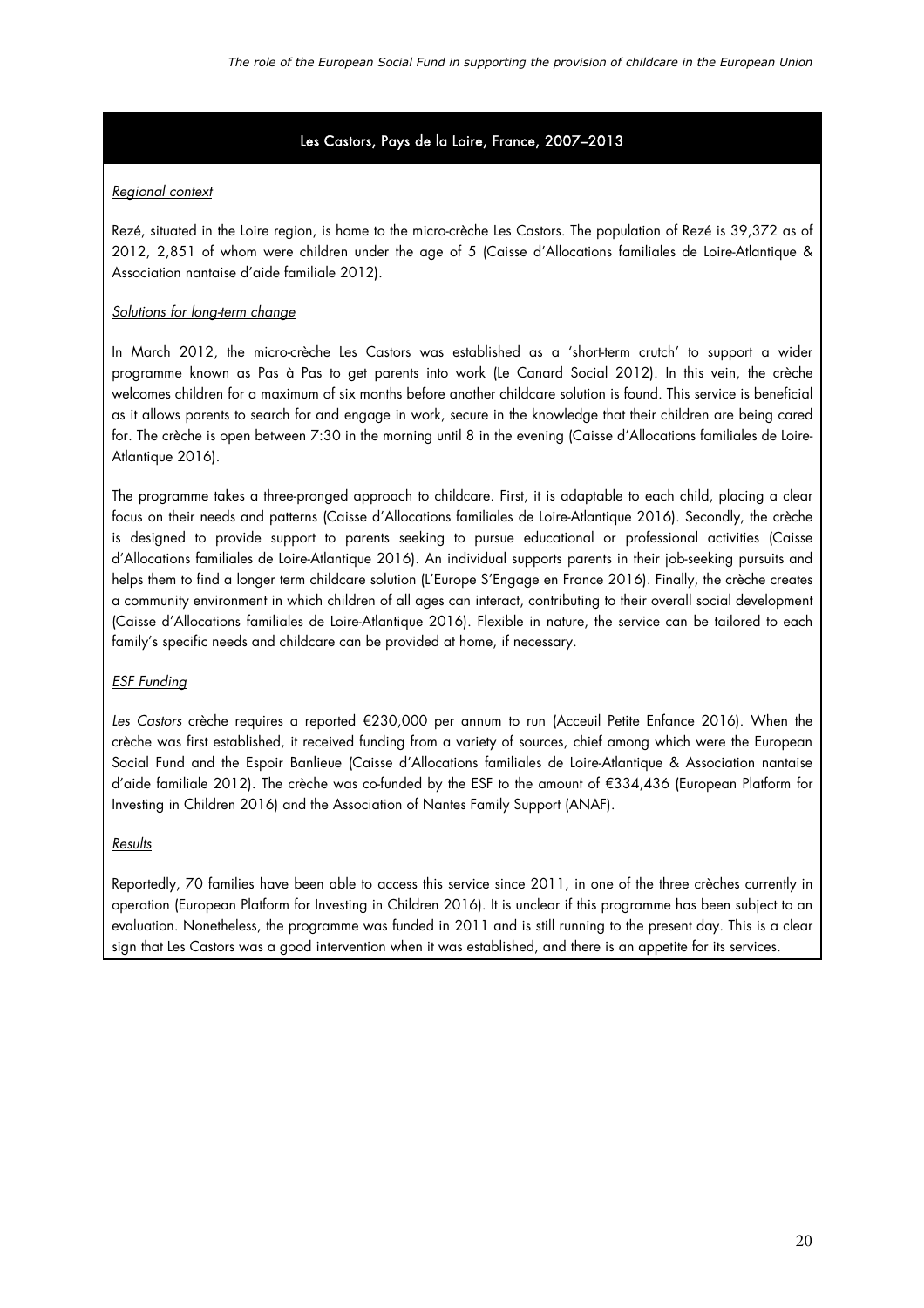# Family Links, London, United Kingdom, 2011–2012

**Context** 

2009–10.



SOURCE: Pavel L Photo and Video/shutterstock

There is no national figure for how many people are homeless across the UK, partly because statistics are recorded differently in each nation and partly because these data are difficult to capture. However, according to Crisis (2016), 3,673 people slept rough at some point in London during

Community Links (2016), a charity based in East London, has been working for 40 years in supporting vulnerable members of the population in the most social and economically deprived areas. ESF allowed the organisation to focus on homeless families with out-of-work single parents (European Commission 2013e).

#### Support for homeless families

The project was launched by Community Links in April 2011 and aimed to help people overcome barriers to employment and to deliver targeted support to homeless families in London (European Commission 2013e).

Recruitment took place in the local community by reaching out to places where jobless parents would gather (such as women's refuges and children's centres). Project staff chose participants based on their understanding of the local homeless community and their needs. The Family Links project involved several hours of intensive, tailored, one-to-one support and training to guide participants into employment. The support included childcare provision, if and where appropriate.

#### ESF Funding

The project received support through the operational programme "England and Gibraltar 2007–2013." The ESF contribution amounted to €300,000.

#### Results

Family Links ran for one year (until March 2012). According to the European Commission (2013e) the project reported that over 165 people enrolled in training and 25 jobs were created. Its success was measured by the fact that the original objectives were met mid-way through the project's implementation (European Commission 2013e). However, the study team did not source an external evaluation of this programme.

#### **Childcare provision as a measure for improving work-life balance, flexible working arrangements and gender equality in the workplace**

A large proportion of ESF support is also dedicated to improving the adaptability of workers, enterprises and entrepreneurs to changes in the workplace. Some of these changes reflect increasing flexibility of working arrangements, efforts to improve work-life balance and gender equality in the workplace. A number of ESF projects put these priorities in focus by facilitating childcare provision for people in employment.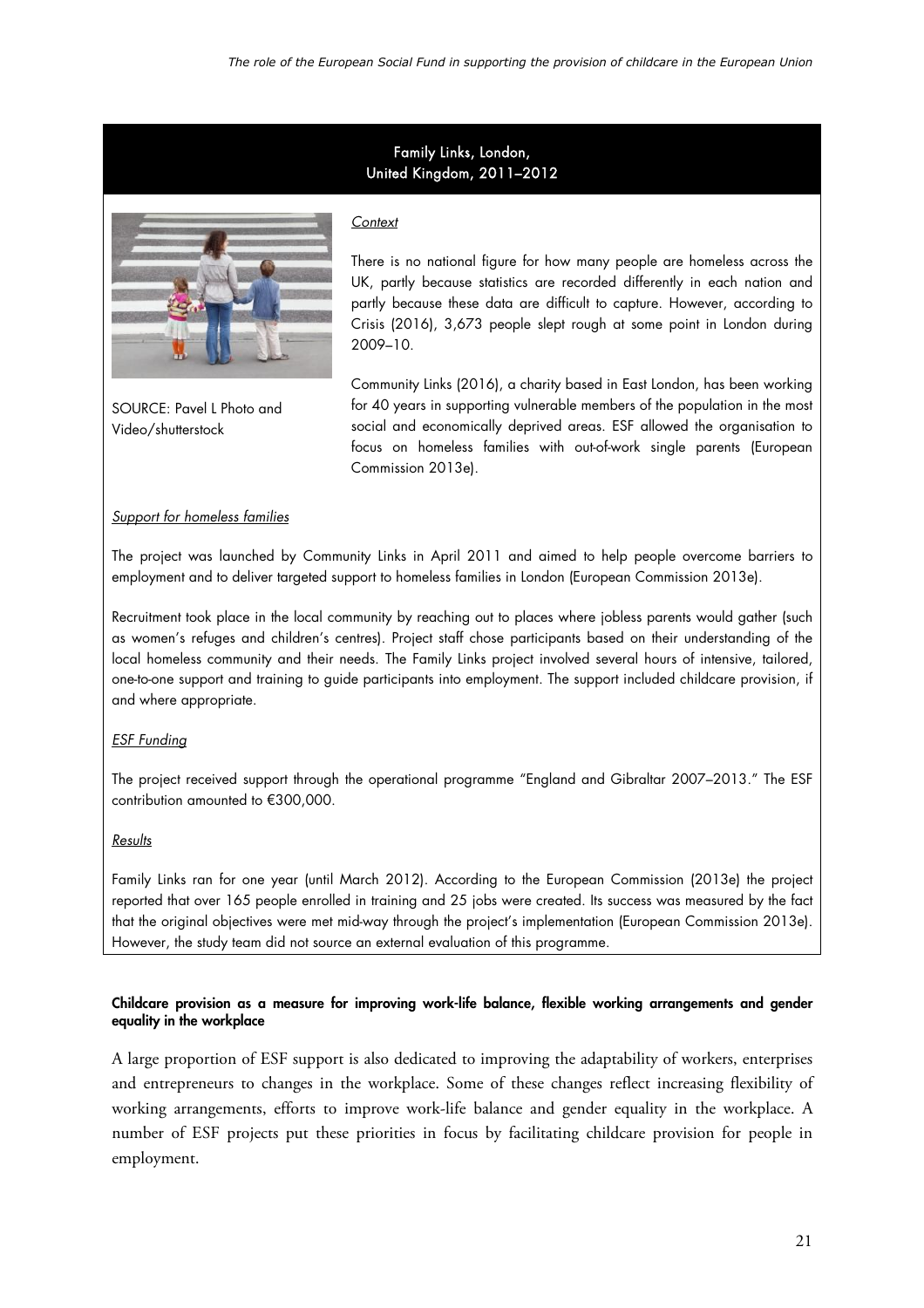## Conciliación de la Vida Laboral, Familiar y Personal, Castile-La Mancha, Spain, 2007–2013



SOURCE: © iStockphoto

#### **Context**

Unemployment in Spain increased from 8.3 per cent in 2007 and 11.4 per cent in 2008 to 25.2 per cent in 2012 (OECD iLibrary 2013). Castile-La-Mancha is the third largest region in Spain. According to information from the National Public Employment Service's Jobs Observatory, the number of unemployed jobseekers in Castile-La-Mancha was 207,316 (or 5.06 per cent of the total unemployed population in Spain) (EURES 2016).

During the programme years 2007–2013, just over €8 billion was dedicated in ESF funding, complemented by €3.3 billion from the national budget (European Commission 2016g). Around €6.3 billion in total was dedicated to enhancing employability, social inclusion and equal opportunities (European Commission 2016g).

In order to combat disparities between the genders, the regional government of Castile-La-Mancha in Spain pledged €61 million in 2008 for projects aiming to help reconcile work and family life (Castilla-la-Mancha 2008).

#### Opportunities for employment

The project 'Conciliation de la Vida Familiar y Personal' was launched in 2007 by the Council for Employment and Economy with the help of ESF funding. The overarching aim of the plan is to help residents reconcile work and family-life. More specifically, the plan's key objectives include: 'promoting the employment of women, who more often act as primary carers; supporting the creation of jobs and businesses in the childcare sector; making it easier for local companies – especially SMEs – to voluntarily establish flexible working strategies that help staff balance work and family responsibilities' (European Commission 2013f).

Specifically, the regional administration made an effort to promote public policies that facilitate this reconciliation, within the framework of social dialogue. Several activities were carried out along the following three intervention axes: a) aid to companies for the implementation of reconciliation programmes, e.g. incentives for promotion for workers with family responsibilities; b) financial contribution for workers, e.g. aid for excused absences and overtime work; and c) training, information and awareness to promote cultural change, e.g. communication campaigns (Castilla-La-Mancha 2011).

#### ESF Funding

The total cost of the project was €20,160,684, and the European Social Fund contribution was €16,128,547 for the project duration (2007–2013).

#### Results

The project was funded by the ESF over the course of seven years. It was reported that approximately 34,000 people participated in this programme, 53 per cent of whom were women (European Commission 2013f). Company participation was also noted, with 48 reporting the implementation of measures to combat gender inequality, according to the European Commission (2013f). The study team did not source an evaluation of this programme.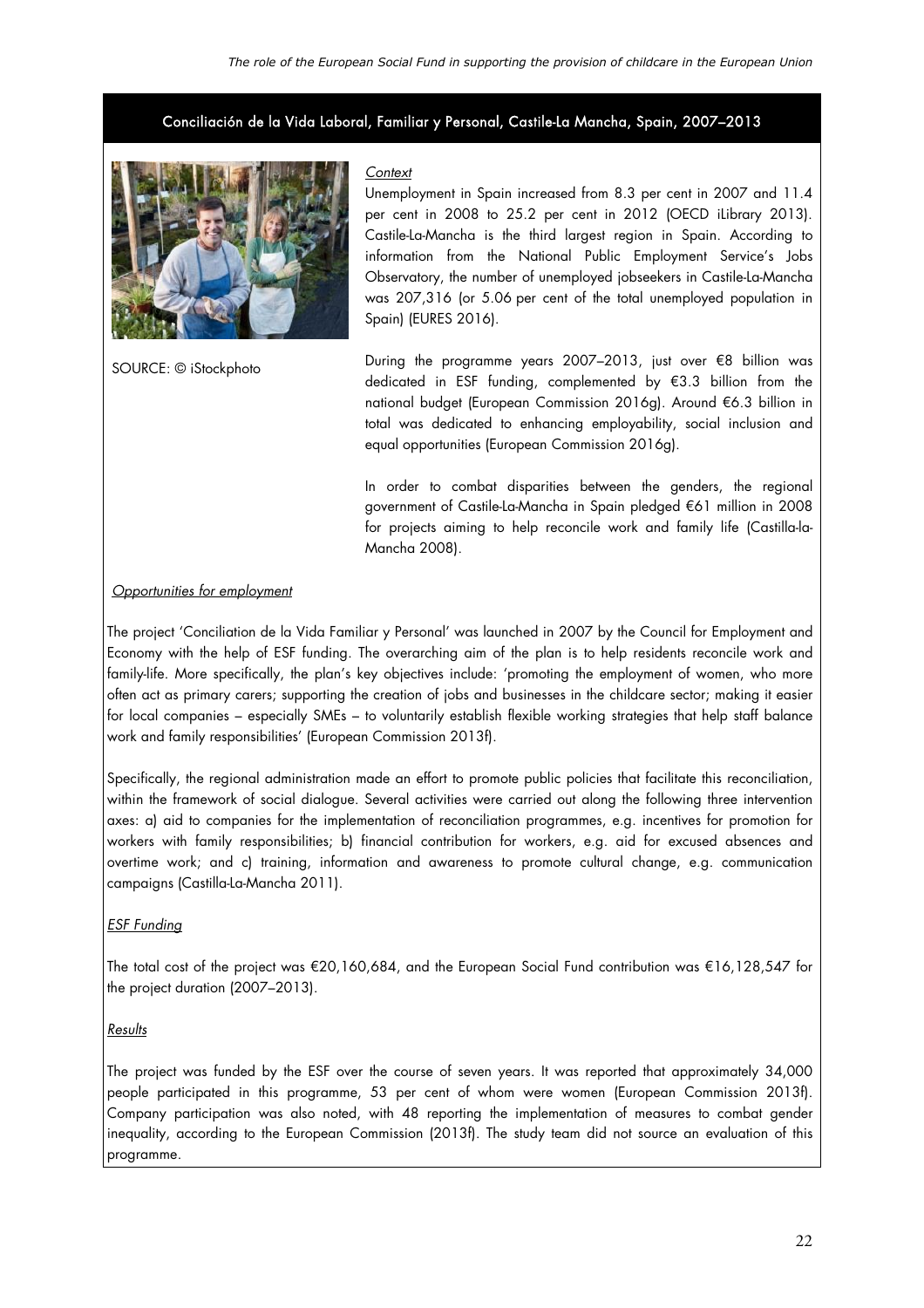## Working for the welfare of the family, Taurag**ė**, Lithuania, 2009–2012

## **Context**

Taurage County is located in the west of Lithuania and is home to 127,400 people, or 3.8 per cent of the Lithuanian population (Department of Statistics to the Government of the Republic of Lithuania 2016a). The majority of the county is employed in the service sector, followed by industry and construction, while agriculture also holds an important place in the structure of the economy (Department of Statistics to the Government of the Republic of Lithuania 2016b). Affected by the crisis, the years following 2008 witnessed rising unemployment, which was intensified by low internal workforce mobility.

While childcare services are widely available in cities across Lithuania, such options are scarce in the countryside (European Commission 2012f). For rural women, this means that they often end up holding the traditional role of home-carers as they find it difficult to balance life, family and work (European Commission 2012f).

During the programme years 2007–2013, Lithuania committed to promoting social inclusion and lifelong learning, and to improving employment opportunities, among other commitments. Special attention was given to those most vulnerable to and affected by unemployment, such as young women with families. ESF funding for the total period amounted to €1 billion with co-funding from the national government resulting in a total of €1.2 billion. In Taurage, the Centre of Social Services of Pagegiai Municipality is committed to increasing opportunities for families to integrate into the community by providing information, advice and services partially or entirely free of charge.

## Access to employment

The project 'Working for the welfare of the family' was launched in September 2009 by Pagegiai Municipality's Centre of Social Services in Taurage County with help from ESF funding. The overarching aim of the project was to assist rural women and families confined by the lack of available social services, such as childcare and nursing homes, in the region. Specifically, the project provided career advice and training in languages or computers for the women, to assist them with finding employment (European Commission 2012f). To help with balancing life and work, the project also provided care for children or elderly family members when it was needed (European Commission 2012f). The project was inspired by other projects in other ESF countries and by Norway in its promotion of social inclusion (European Commission 2012f).

## ESF Funding

The total budget for the project was approximately  $E1.1$  million (European Commission 2012f).

## Results

The project ran for three years, from September 2009 to August 2012. According to the European Commission (2012f), the project had a significant impact as it 'helped municipal authorities upgrade their whole approach to groups at risk'. Between 50 and 100 individuals participated in the programme and at least 25 gained employment and were provided with homecare support as a result of this intervention (European Commission 2012f). A number of disadvantaged families with children with disabilities are currently enrolled in a rehabilitation centre during the day. Another testament to the project's success is that a major local company was able to set up crèche facilities for its workers in the region. The study team did not source an evaluation of this programme.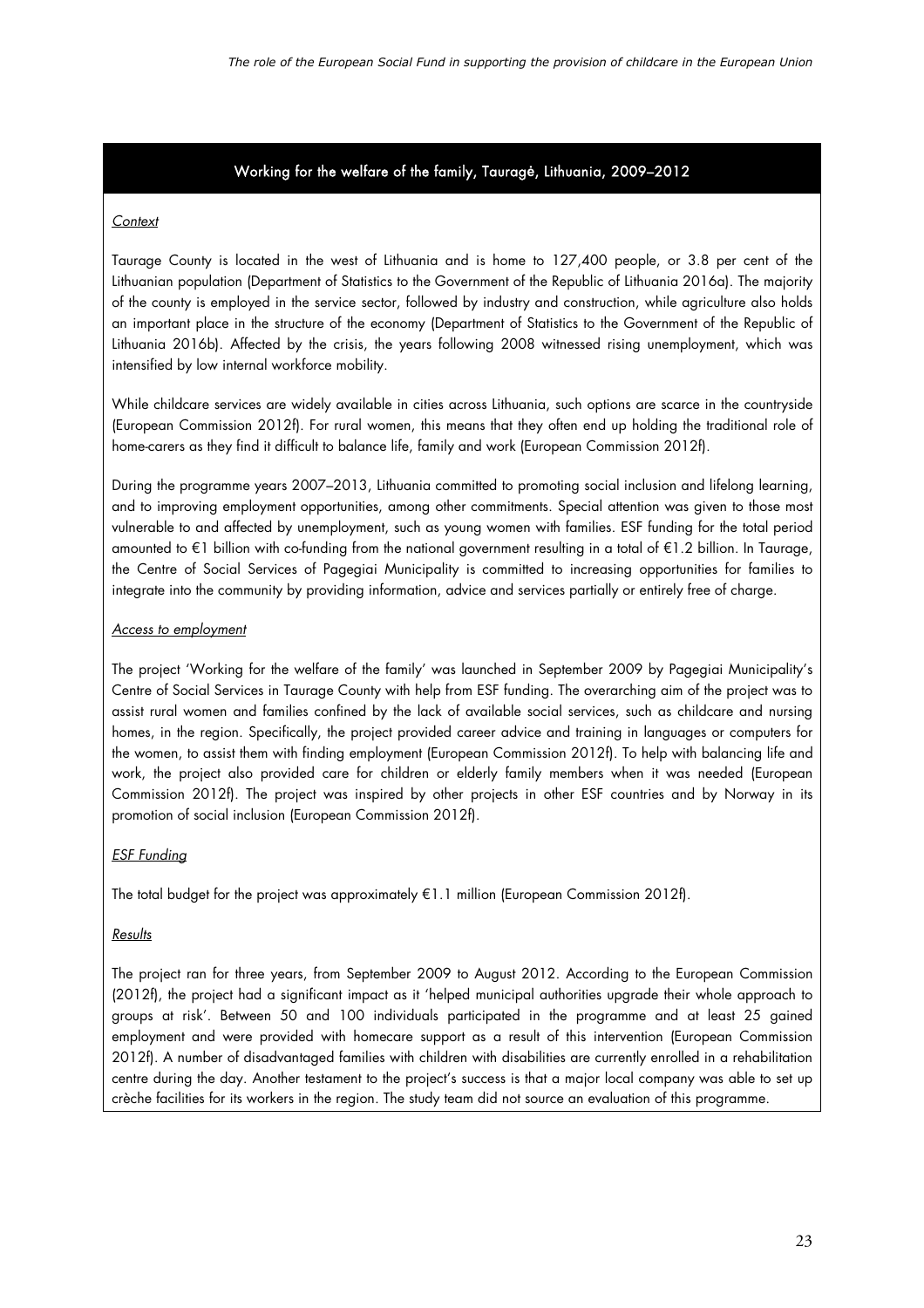#### The Success Project, Kaunas, Lithuania, 2009–2012

#### **Context**

Kaunas County is home to Kaunas, the second-largest city in Lithuania, which has historically been a leading economic, cultural and academic centre in the country. As of 2008, the population of the county was 676,000, constituting roughly 20 per cent of the national population (Department of Statistics to the Government of the Republic of Lithuania 2016 c).

During the 2007–2013 funding cycle, Lithuania committed to promoting social inclusion and lifelong learning, and improving employment opportunities, among other objectives. Special attention was given to the most vulnerable and those affected by unemployment, such as young women with families (European Commission 2012g). ESF funding for the total period amounted to €1 billion, which was complemented by co-funding from the national government, raising the total to €1.2 billion (European Commission 2012g).

The Kaunas Women Employment Information Centre is a public organisation whose mission is to support women in the workplace and business and to promote women's equality. In addition to conducting workshops and training, they also have various programmes to promote equal rights and opportunities such as a Women- Leaders Programme and a Women Trafficking Prevention Programme (Kaunas Women Employment Information Centre 2016).

#### Supporting a work/life balance

In September 2009, the Kaunas Women Employment Information Centre, with the help of ESF funding, launched The Success Project. The overarching aim of the project was to help women achieve a successful work-life balance. Part of the project was also designed to promote family-friendly work environments (European Commission 2014b).

As part of the project, childcare services for people struggling to combine work and family commitments was provided. Additionally, the project assisted the unemployed by conducting training and workshops in foreign languages, computer literacy and social skills, to name but a few (European Commission 2014b). The project also included bespoke services, such as one-to-one search assistance. Last but not least, they also gave training and advice to employers, workers' representatives (trade unions, work councils) and municipal representatives, in areas including family-friendly work environments, flexible work organisation and gender equality.

#### ESF Funding

The ESF contributed  $£597,429$  to the project over three years.

#### **Results**

Throughout the three years of the ESF funding, from September 2009 to August 2012, a reported 389 people participated in The Success Project (European Commission 2014b). Of those, 193 were unemployed (of whom 32 per cent were able to find jobs) and 196 were in work (European Commission 2014b).

The Kaunas Women's Centre believes that they were able to establish good cooperation between employers, workers and municipal representatives, with 151 employers and 235 local authority staff attending their workshops (European Commission 2014b). The study team did not source an evaluation of this programme.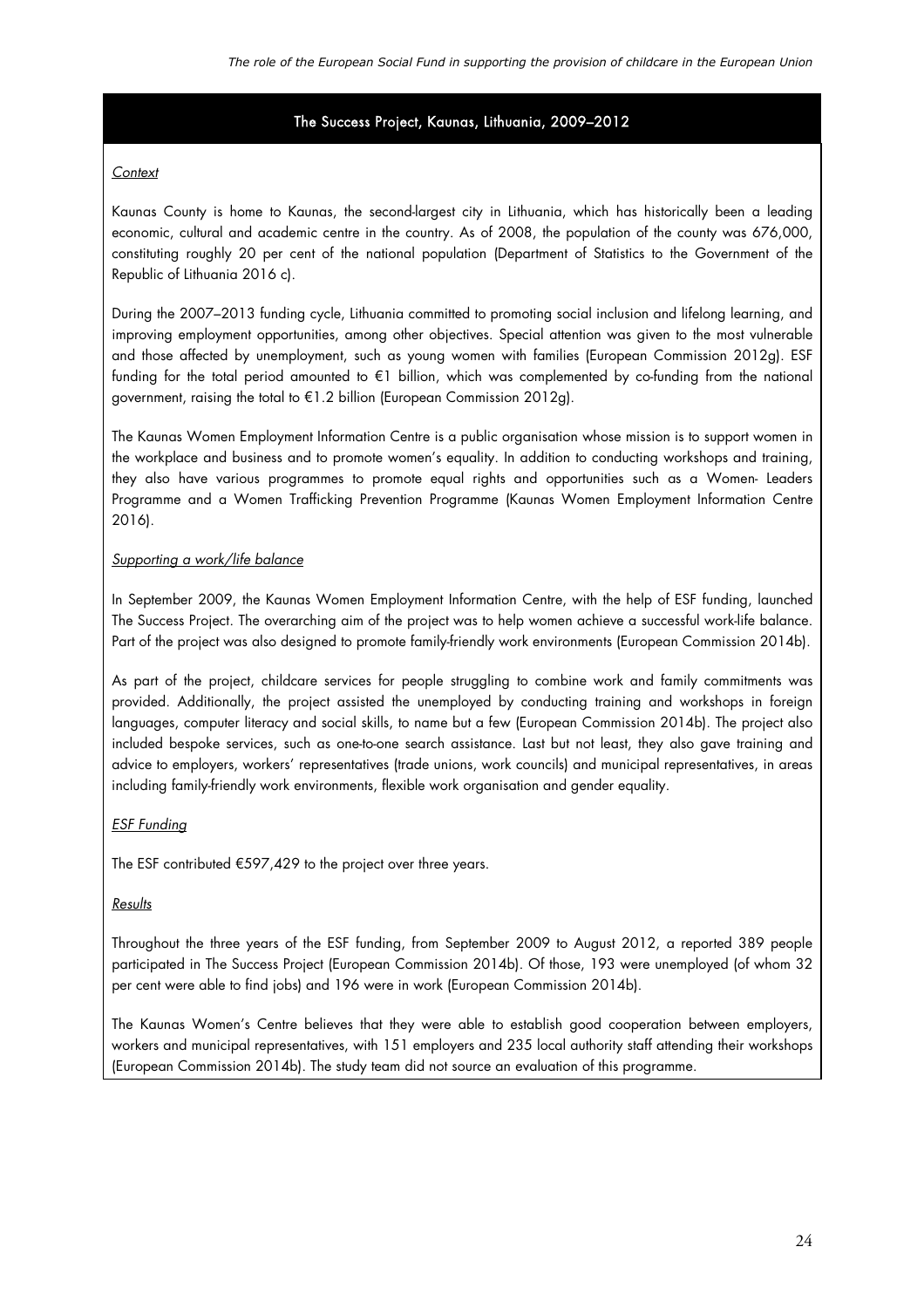#### Part-time training, Hamburg, Germany, 2010–2013

**Context** 



SOURCE: © Katja Nitsche

#### Flexible vocational training

Hamburg, a major port city in northern Germany, has a population of approximately 1.7 million, based on data from 2014 (DESTATIS 2016). Since 2013, children from the age of one in Germany have had the right to enter kindergarten; previously, this entitlement was reserved for children aged between three and six (Population Europe Resource Finder and Archive 2016). Hamburg's ESF priorities for the 2007–2013 cycle were people-centred: the aims were to create employment and curb social exclusion (European Commission 2010b.)

The Department of Employment and Education (Beschäftigung und Bildung e.V.) launched a part-time training programme in Hamburg in March 2010 with help from ESF funding. This intervention was designed to allow individuals to engage in training while maintaining their home life. Young parents and carers have been able to benefit from this programme (European Commission 2012b).

SAiT, the Training Service Agency, brings together apprentices and businesses that are interested in training parttime and provides consulting services free of charge (SAiT 2016). The training schemes (around 30 hours a week) are flexible enough and allow participants to manage their family and professional lives. At the same time, they have the opportunity to receive personalised advice to match training with their skills and ambitions, as well as receive support to find placements in local companies (European Commission 2012c).

ESF Funding

50 per cent of the total budget of €596,080 was contributed by the ESF (European Commission 2012c).

**Results** 

Since March 2010, a reported 600 people or more have availed themselves of this programme's services in order to enhance their skills through vocational training (European Commission 2012c). The study team did not source an evaluation of this programme.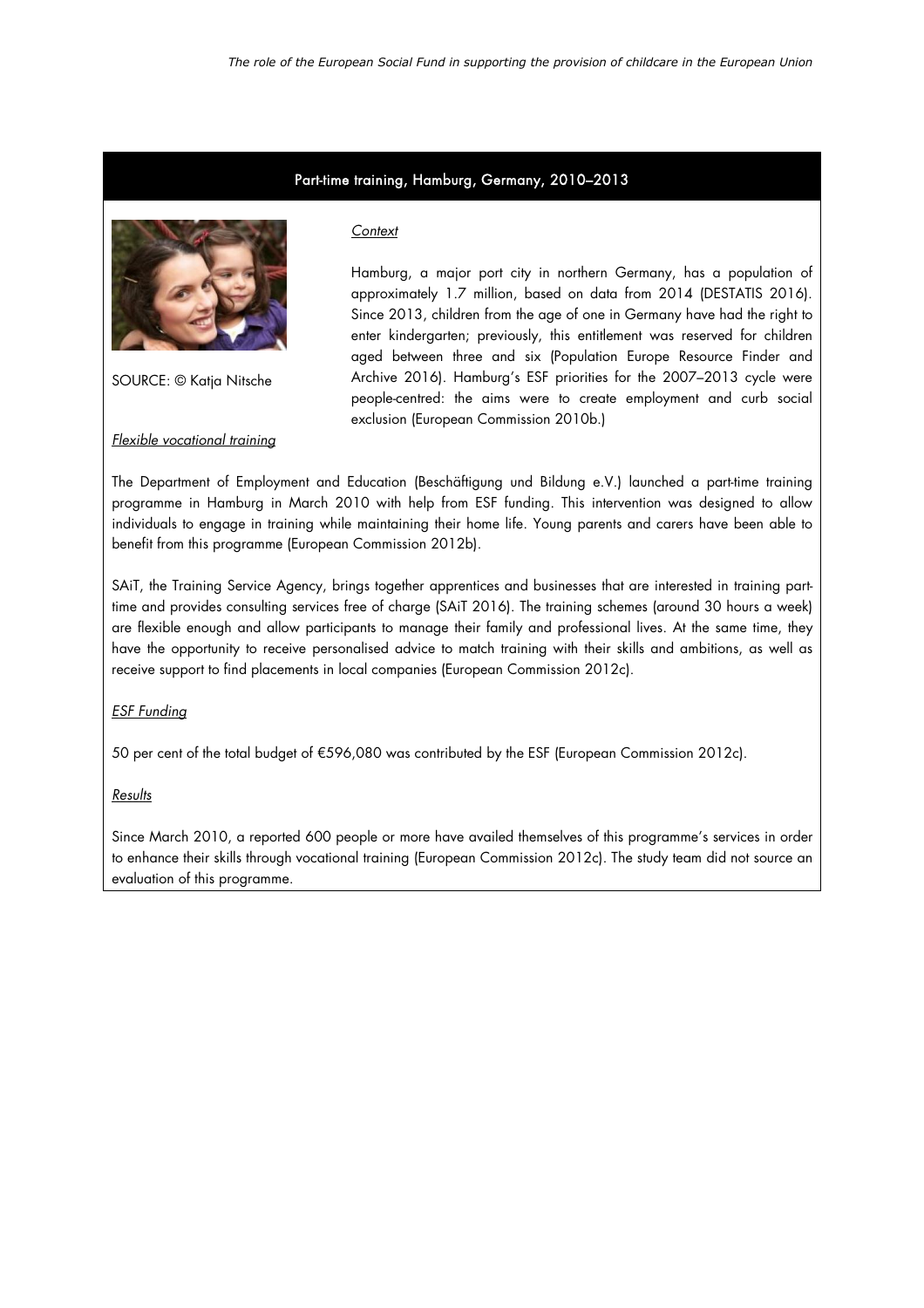## Kindergarten for children of staff in the General University Hospital, Prague, Czech Republic, 2012–2014



SOURCE: © Vseobecna fakultni nemocnice v Praze

Getting nurses back to work

#### **Context**

In the Czech Republic, the responsibility for the allocation of European Social Fund capital lies with the Ministry of Labour and Social Affairs (MoLSA). In total, €3.8 billion was given to the Czech Republic in the 2007–2013 ESF cycle. At this time, the Czech Republic had a population of between 10.2 and 10.5 million (Eurostat 2016b).

Between 1990 and 2007, Radio Praha (2007) reported that the number of day nurseries in the Czech Republic decreased from 1,040 to 52, creating a shortage in childcare provision and making it difficult for women and families to combine work and family. This shortage of state sponsored day nurseries is exacerbated by the limited number of private opportunities as well as their high cost.

The General University Hospital of Prague became aware of the lack of childcare provision, as many skilled nurses were forced to leave work to take care of their children. The kindergartens for children of nursing staff was launched in 2012 with the help of ESF funding. The hospital started its own nursery that could accommodate 24 children between three and six years of age (European Commission 2014c). The hospital invested in the reconstruction necessary to create a motivating, fun and practical environment that complied with the statutory norms.

#### ESF Funding

This programme was funded from 2012–2014, during which time the ESF contributed 4,168,228.70 CZK (€153,145.14) out of a total budget of 7,264,886.64 CZK (approximately €266,919) (European Commission 2014c).

**Results** 

As a result, a reported figure of 56 parents were given the opportunity to continue with work and 61 pre-school children were placed in this childcare facility (European Commission 2014c). The study team did not source an evaluation of this programme.

#### **Other initiatives aiming to improve the capacity and/or quality of childcare**

Many ESF-funded projects escape strict categorisation and yet contribute to better childcare provision. Supported by other EU funds, such as the European Regional Development Fund, which allow for infrastructure development, these projects further improve the capacity and/or quality of the childcare provision across the EU.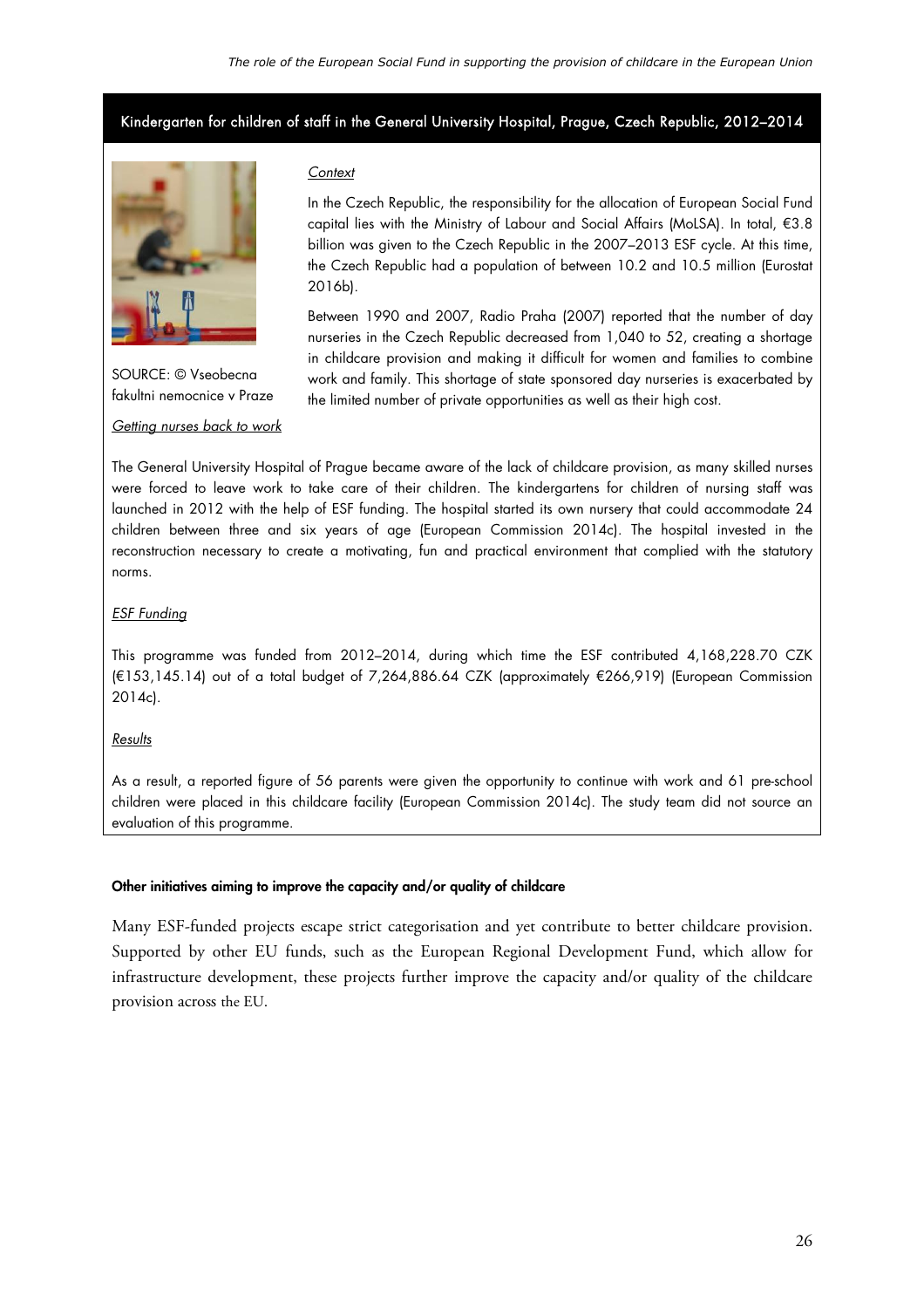## Valiflex, Confederation Caritas, Luxembourg, 2011–2013



**Context** 

Luxembourg, with a population of 549,680 and a GDP of approximately €49 billion is one of the wealthiest regions in the EU (European Commission 2016h; European Commission 2016i). The European Social Fund for opening pathways to employment is managed by the Ministère du Travail, de l'Emploi et de l'Économie sociale et solidaire (European Commission 2016j).

SOURCE: © iStockphoto

#### Providing training for quality childcare

The Valiflex project's main objective is to provide childcare training for job seekers. Additionally, the project affords some participants the chance to engage in advanced training which could lead to a degree. Participants engage in a ten-week course, with the option for those with relevant experience to complete an additional three week long module that can lead to a diploma (European Commission 2013g).

#### ESF Funding

The ESF contribution was 50 per cent of the total budget of €389,178 (European Commission 2013g).

#### Results

The project validated participants' experience and offered them bespoke programmes, including an action plan and training. Reportedly, of the 17 participants from the first cohort, 12 received jobs within three months of completion of the programme (European Commission 2013g). The study team did not source an evaluation of this programme.

## Busy Bees – Community improvement and employment, Pleternica, Croatia, 2011–2012



SOURCE: © iStockphoto

#### **Context**

Pleternica is located in the east of Croatia in the region of Slavonia and the population of the municipality is 11,323 as of 2013 (UrbiStat 2016). Croatia joined the EU in 2013 but was eligible for ESF resources before its accession. Youth unemployment is a major problem with 45.5 per cent of 15–24 year olds out of work in 2014 (Eurostat 2016d). Croatia's funding priorities focus on social inclusion and employment. In the 2007–2013 funding cycle, Croatia received a total of €152,413,106 of EU money (European Commission 2015b).

## Supporting individuals with training

The 'Busy Bees' project was established in partnership between the City of Pleternica, the Oppidum Association and the Croatian women's society. Oppidum works in a rural area of the city with young people and women for the development of civil society (Udruga Oppidum 2016). The main purpose of this initiative was to train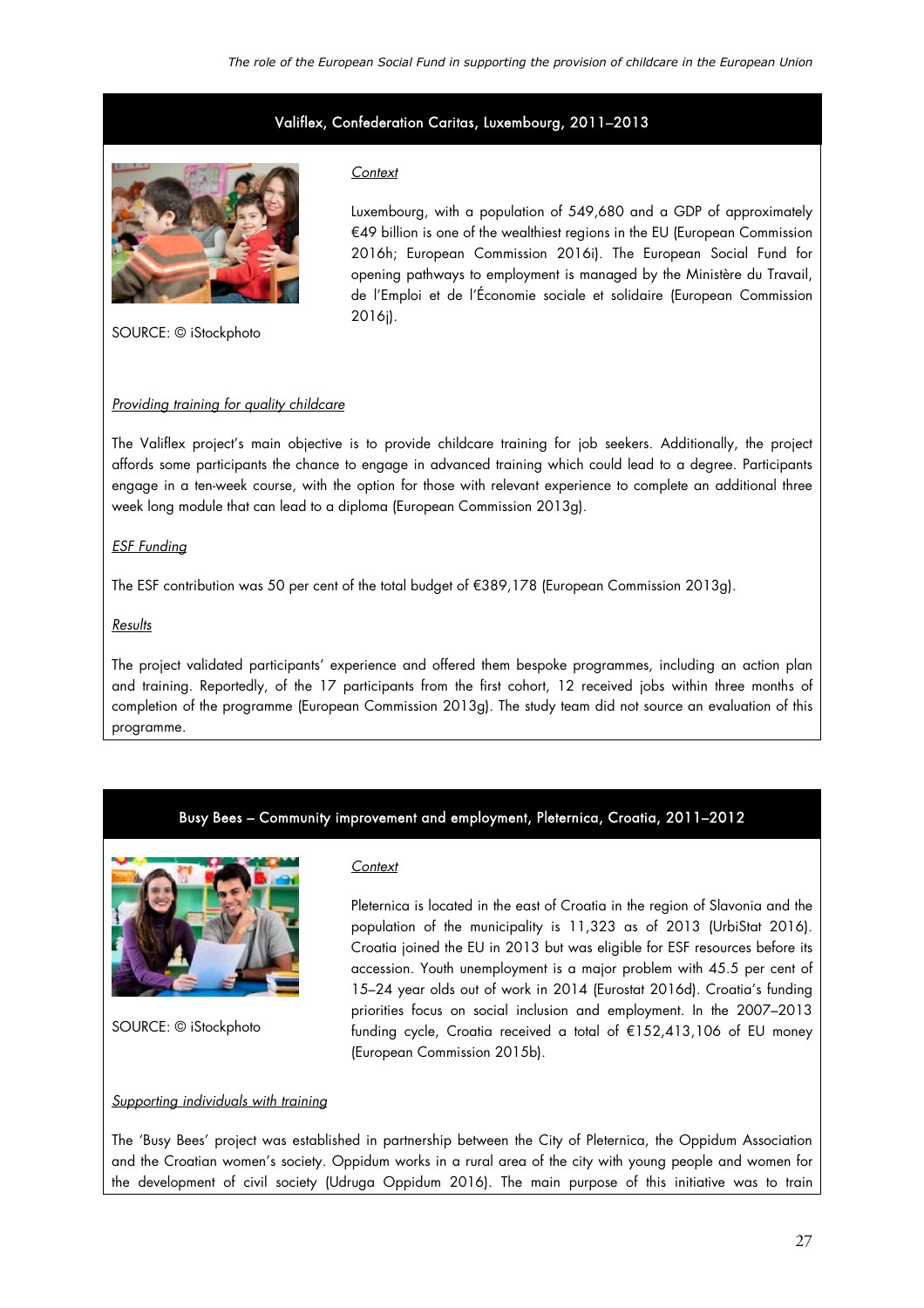individuals in childcare and pre-school education, and consequently provide childcare to parents in employment (European Commission 2013h).

The programme sought to target a core group of 30 individuals (Grad Pleternica 2016). The core group was comprised of individuals from a larger pool of potential participants of 225 young people, primarily with secondary school or college diplomas (Grad Pleternica 2016). In 2011–2012, this programme allowed ten unemployed young people from the area to retrain in childcare services and equipment was provided to two children's playrooms in two remote villages (Udruga Oppidum 2016).

#### **ESF Funding**

Between 2011–2012 the ESF contributed €94,551 to the Busy Bees programme (European Commission 2013h).

#### **Results**

 $\ddot{\phantom{a}}$ 

A reported 225 people participated in the programme, each of whom received mentoring and training in childcare or pre-school education (European Commission 2013). The study team did not source an evaluation of this programme.

# **4. Concluding remarks**

The aim of this policy brief is to demonstrate how the ESF supports childcare provision and to illustrate practical examples of this across the EU through co-financed projects. The ESF is an evolving instrument that, over the years, has made efforts towards increasing employability and adaptability in a dynamic labour market and has supported the social and economic integration of the most disadvantaged people across the EU. The Member States, as well as regional and local actors, may use the possibilities the ESF offers to address the challenges they face.

To date, many operational programmes aligning with EU priorities have been developed and supported by the ESF through funding for regional and local initiatives and projects, as the examples from this policy brief have illustrated. In order to continue to support a work-life balance and to ensure positive outcomes for children, individuals interested in establishing childcare interventions at the regional or local level can apply for grants through the ESF and current operational programmes. Local and regional governments can do their part in identifying the gaps in childcare provision and raising awareness of the ESF among practitioners to encourage them to apply for funding. Individuals and organisations can take inspiration from the examples of projects and, if necessary, build appropriate partnerships to create interventions responding to their local needs and contexts. Managing authorities<sup>21</sup> of each operational programme are the first port of call in providing information on types of support and procedures that need to be followed.

Going forward, however, additional attention needs to be paid to monitoring and evaluating such projects and initiatives, particularly those that are innovative and novel. Practitioners should consider evaluating their practices in childcare provision in order to facilitate and promote the uptake of best practice. In this vein, it would also be useful for more childcare practitioners to submit details of the development and the implementation of the projects involving childcare provision to the European Platform for Investing in

<sup>&</sup>lt;sup>21</sup> A list of country-level ESF managing authorities can be accessed here: http://ec.europa.eu/esf/main.jsp?catId=45&langId=en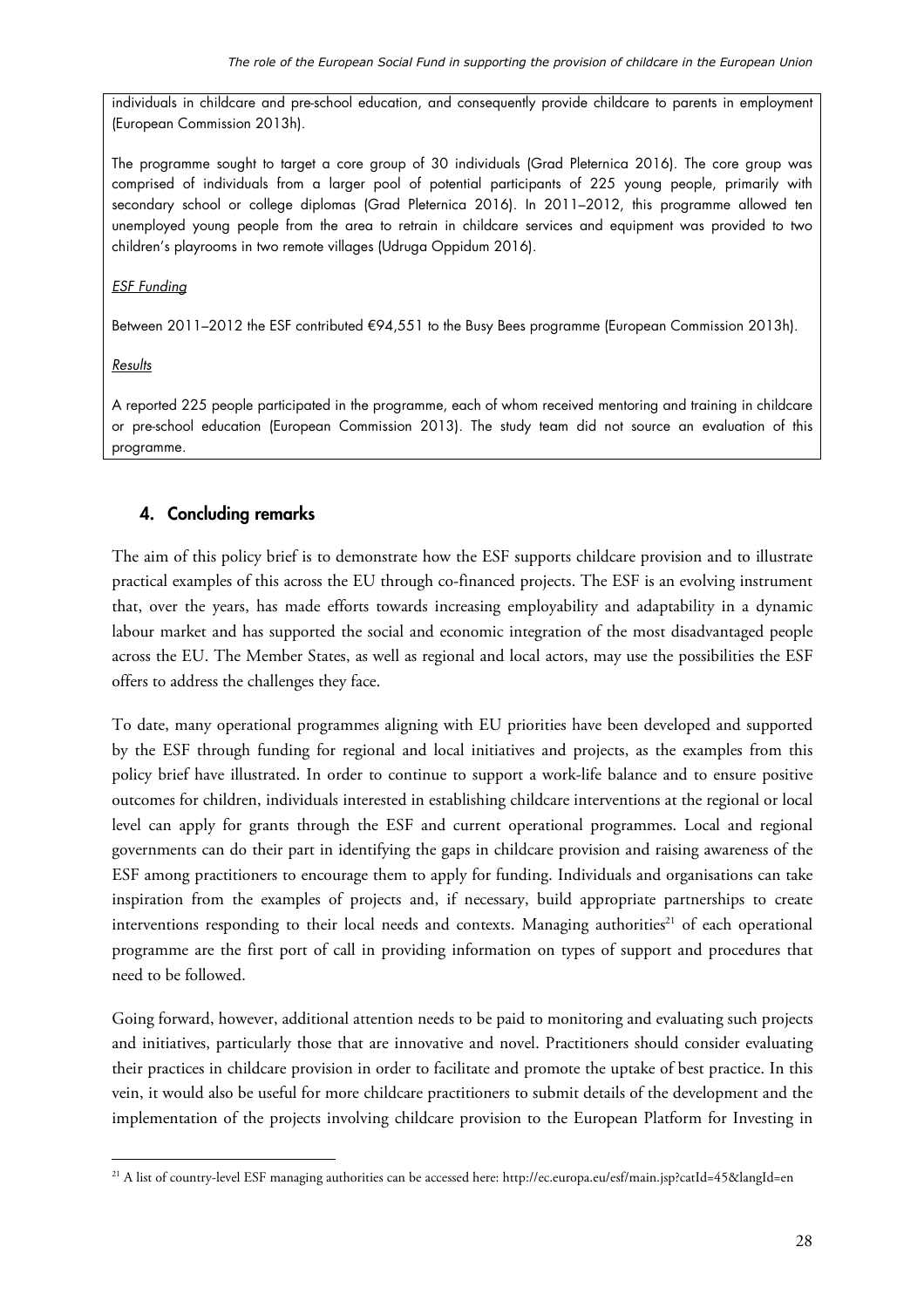Children for review. As a result, a critical mass of information on 'evidence-based' or 'promising' practices can form to ensure that a wider range of people benefit from positive and useful interventions with the purpose of transferring the practices, or of scaling them up.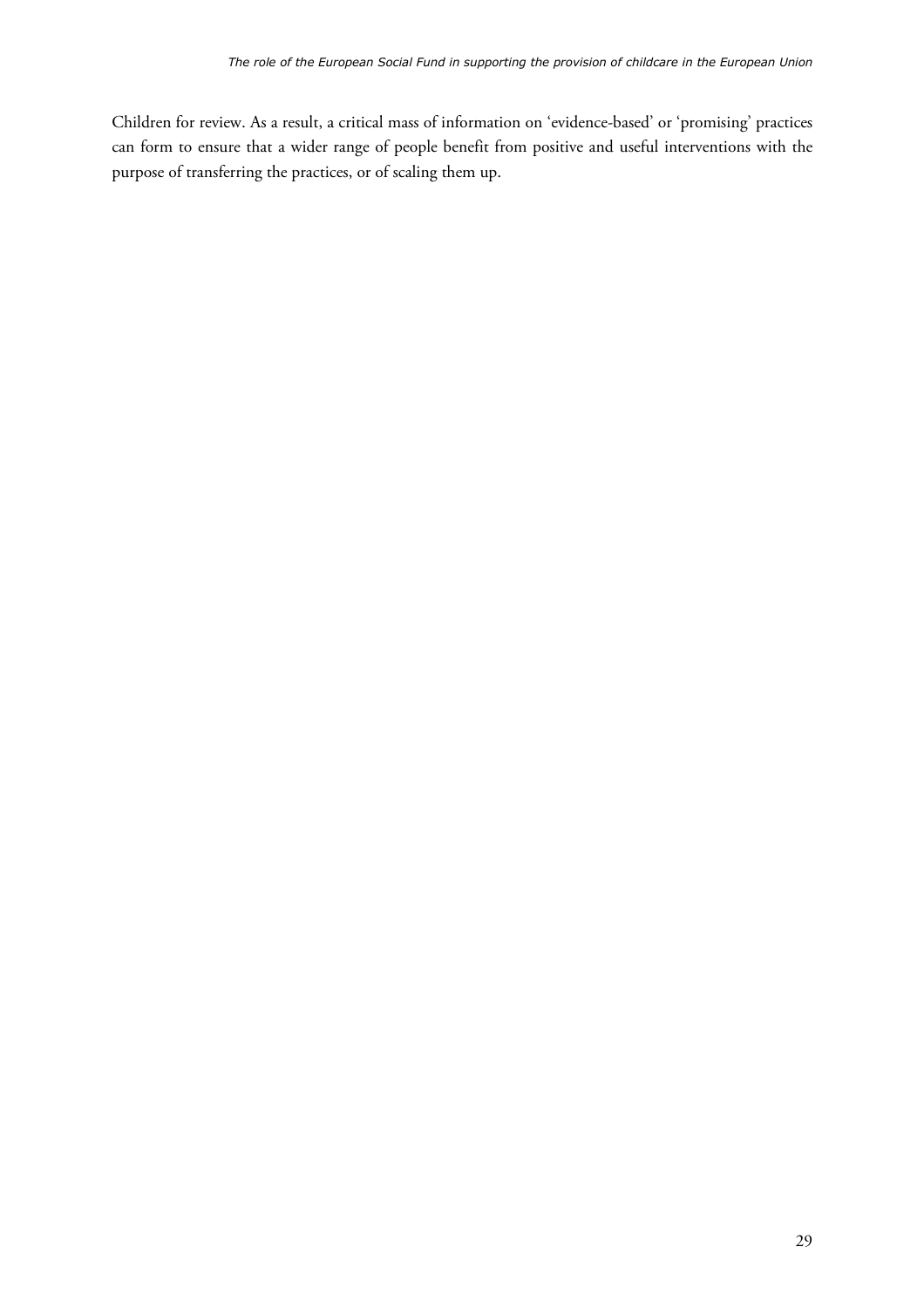## **References**

Acceuil Petite Enface. 2016. 'Micro-crèche Les Castors et le dispositif Pas à Pas.' *Acceuil Petite Enfance*. As of 28 February 2016:

[http://www.accueil-petite-enfance.fr/innovation/fiche/108/index/inno\\_map/page:2/sort:name/](http://www.accueil-petite-enfance.fr/innovation/fiche/108/index/inno_map/page:2/sort:name/direction:desc)  direction:desc

- Amare Rromentza (homepage). 2015a. As of 29 September 2015: <http://www.amarerromentza.org>
- Amare Rromentza. 2015b. 'Proiecte.' As of 29 September 2015[:www.amarerromentza.org/proiecte](http://www.amarerromentza.org/proiecte)
- Caisse d'Allocations familiales de Loire-Atlantique & Association nantaise d'aide familiale. 2012. 'Inauguration de la micro crèche Les Castors.' *Calameo*, 13 October 2012. As of 28 February 2016: <http://en.calameo.com/read/0014574085ce8d1a591c3>
- Caisse d'Allocations familiales de Loire-Atlantique. 2016. 'Micro-crèche « Les castors ».' *Association Nantaise d'Aide Familiale*. As of 28 February 2016: <http://anaf.asso.fr/micro-creche-les-castors/>
- Care & Support in Cornwall. 2015. 'YMWA Creche Newquay.' *Care & Support in Cornwall*. As of 4 August 2015:

[http://www.supportincornwall.org.uk/kb5/cornwall/directory/service.page?id=Ck4lC8U2AdA&familyc](http://www.supportincornwall.org.uk/kb5/cornwall/directory/service.page?id=Ck4lC8U2AdA&familychannel=0) hannel=0

Castilla-la-Mancha. 2008. 'El Gobierno de Castilla-La Mancha destinará 61 millones de euros en los próximos 5 años a ayudas de conciliació.' *Empleo y Formacion*, 22 December 2008. As of 28 February 2016:

<http://empleoyformacion.jccm.es/principal/conciliacion-de-la-vida-laboral-familiar-y-personal/noticias/>

Castilla-La-Mancha. 2011. 'Plan para la Conciliacion en Castilla-La Mancha.' *Empleo y Formacion*, 29 April 2011. As of 28 February 2016:

<http://empleoyformacion.jccm.es/principal/conciliacion-de-la-vida-laboral-familiar-y-personal/>

- Česká Televize. 2013. 'Děti, nebo práce? Díky dětským skupinám obojí.' Česká Televize, 3 January 2013. As of 28 February 2016:
	- <http://www.ceskatelevize.cz/ct24/ekonomika/1125593-deti-nebo-prace-diky-detskym-skupinam-oboji>
- Crisis. 2016. 'About Homelessness.' *Crisis*. As of 28 February 2016: [http://www.crisis.org.uk/data/files/publications/Homelessness%20briefing%202015%20EXTERNAL.](http://www.crisis.org.uk/data/files/publications/Homelessness%20briefing%202015%20EXTERNAL.pdf) pdf
- Community Links (homepage). 2016. As of 28 February 2016: [www.community-links.org](http://www.community-links.org)
- Cornwall Council. 2014. 'Teenage Pregnancy.' *Cornwall.gov.uk*, 19 November 2014. As of 31 July 2015: [https://www.cornwall.gov.uk/health-and-social-care/public-health-cornwall/director-of-public-healths](https://www.cornwall.gov.uk/health-and-social-care/public-health-cornwall/director-of-public-healths-annual-report/2012-director-of-public-healths-annual-report/health-improvement/vulnerable-young-people/teenage-pregnancy/)annual-report/2012-director-of-public-healths-annual-report/health-improvement/vulnerable-young[people/teenage-pregnancy/C](https://www.cornwall.gov.uk/health-and-social-care/public-health-cornwall/director-of-public-healths-annual-report/2012-director-of-public-healths-annual-report/health-improvement/vulnerable-young-people/teenage-pregnancy/)ornwall Voluntary Sector Forum. 2014. 'Young Mums Will Achieve Project working across Cornwall.' *Cornwall Voluntary Sector Forum*, 20 August 2014. As of 28 February 2016: <http://www.cornwallvsf.org/young-mums-will-achieve-project-working-across-cornwall/>
- Council Regulation (EC) No 1083/2006 of 11 July 2006 laying down general provisions on the European Regional Development Fund, the European Social Fund and the Cohesion Fund and repealing Regulation (EC) No 1260/1999. As of 31 July 2015: [http://eur-lex.europa.eu/legal](http://eur-lex.europa.eu/legal-content/EN/TXT/?uri=uriserv:g24231)[content/EN/TXT/?uri=uriserv:g24231](http://eur-lex.europa.eu/legal-content/EN/TXT/?uri=uriserv:g24231)
- CPHCC. 2012. 'Press Release on the provisional results of the 2011 Population and Housing Census.' *Institutul National de Statistica*, 2 February 2012. As of 28 February 2016: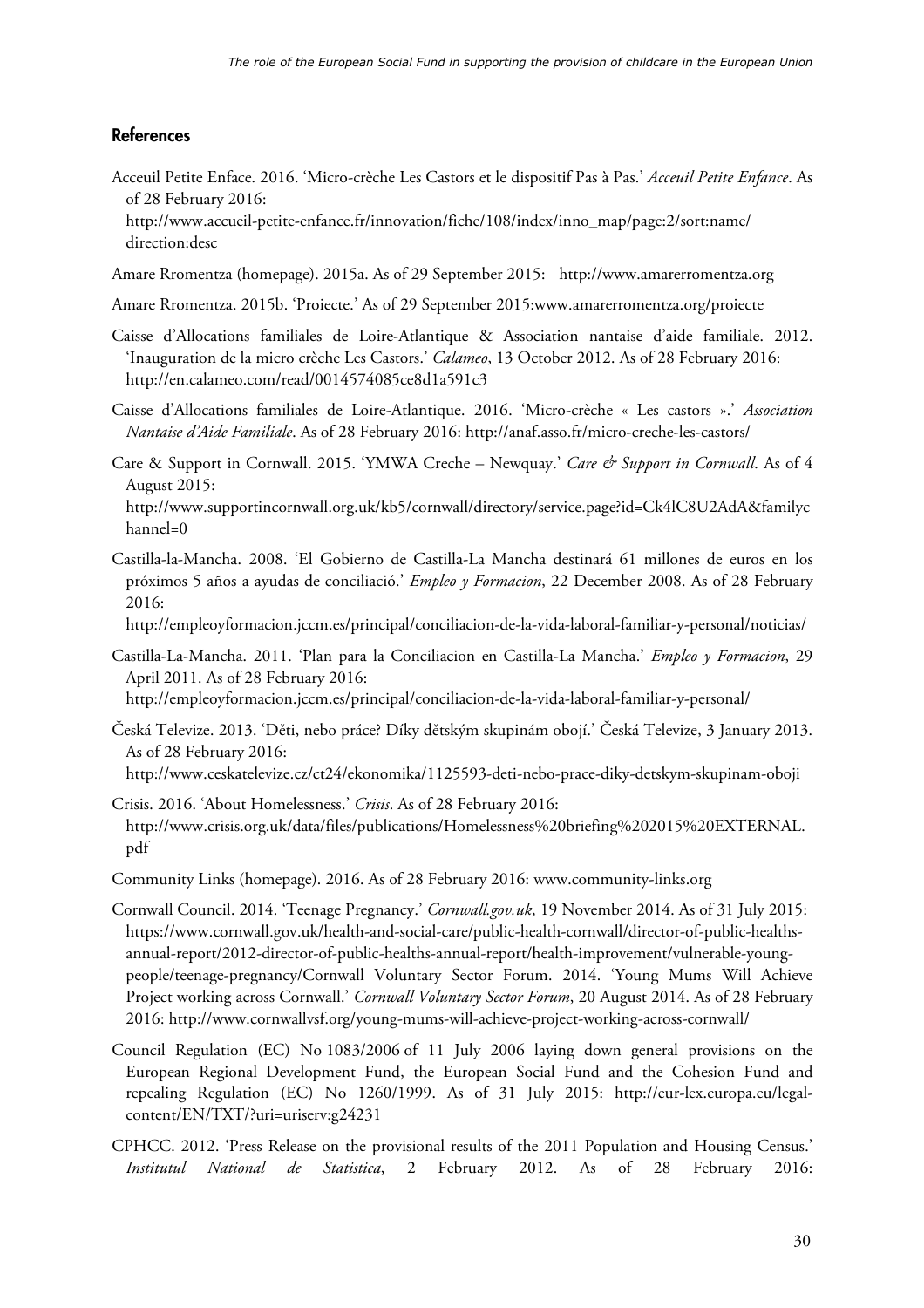[http://www.insse.ro/cms/files/statistici/comunicate/alte/2012/Comunicat%20DATE%20PROVIZORI](http://www.insse.ro/cms/files/statistici/comunicate/alte/2012/Comunicat%20DATE%20PROVIZORII%20RPL%202011e.pdf) I%20RPL%202011e.pdf

- Department for Work and Pensions & Department for Innovation, Universities and Skills. 2011. 'England and Gibraltar European Social Fund Convergence, Competitiveness and Employment Programme: 2007–2013.' *GOV.UK*. As of 28 February 2016: [https://www.gov.uk/government/uploads/system/uploads/attachment\\_data/file/313408/esf-operational](https://www.gov.uk/government/uploads/system/uploads/attachment_data/file/313408/esf-operational-programme-2007-2013-plus-logo.pdf)programme-2007-2013-plus-logo.pdf
- Department for Work and Pensions. 2006. 'ESF in England: 2007 to 2013: Objectives and Funding Allocations.' *GOV.UK*, 23 October 2006. As of 28 February 2016: [https://www.gov.uk/government/publications/esf-in-england-2007-to-2013-objectives-and-funding](https://www.gov.uk/government/publications/esf-in-england-2007-to-2013-objectives-and-funding-allocations/esf-in-england-2007-to-2013-objectives-and-funding-allocations)allocations/esf-in-england-2007-to-2013-objectives-and-funding-allocations

———. 2012. 'European Social Fund in England: Gender Equality Good Practice Guide.' *Network for Europe*, March 2012. As of 28 February 2016: [http://www.networkforeurope.eu/files/files/esf-gender](http://www.networkforeurope.eu/files/files/esf-gender-equality-good-practice-guide-2012-2.pdf)[equality-good-practice-guide-2012-2.pdf](http://www.networkforeurope.eu/files/files/esf-gender-equality-good-practice-guide-2012-2.pdf) 

- Department of Statistics to the Government of the Republic of Lithuania. 2016a. 'Social and Demographic Characteristics of Tauragė County.' *Portrait of the Regions of Lithuania*. As of 28 February 2016: [http://regionai.stat.gov.lt/pdf/taurage%20apskritis\\_socdemas\\_11\\_25.pdf](http://regionai.stat.gov.lt/pdf/taurage%20apskritis_socdemas_11_25.pdf)
- ———.2016b. 'Economy of Tauragė County.' *Portrait of the Regions of Lithuania*. *Portrait of the Regions of Lithuania*. As of 28 February 2016: [http://regionai.stat.gov.lt/pdf/taurage%20apskritis\\_ekonomika.pdf](http://regionai.stat.gov.lt/pdf/taurage%20apskritis_ekonomika.pdf)

———. 2016c. 'Social and Demographic Characteristics of Kaunas Country.' *Portrait of the Regions of Lithuania*. As of 25 September 2015: [http://regionai.stat.gov.lt/pdf/kauno%20apskritis\\_socdemas\\_11\\_25.pdf](http://regionai.stat.gov.lt/pdf/kauno%20apskritis_socdemas_11_25.pdf) 

- DESTATIS. 2016. 'Regional Statistics.' *DESTATIS*. As of 28 February 2016: <https://www.destatis.de/EN/FactsFigures/CountriesRegions/RegionalStatistics/RegionalStatistics.html>
- Esping-Andersen, G. 2008. 'Childhood investments and skill formation.' *International Tax and Public Finance* 15 (1): 19–44.

———. 2009. *Incomplete Revolution: Adapting Welfare States to Women's New Roles*. Cambridge: Polity Press.

- EU Network of Independent Experts on Social Inclusion. 2014. 'Investing in children: Breaking the Cycle of Disadvantage. A Study of National Policies: Greece.' *European Commission*. As of 28 February 2016: [http://europa.eu/epic/docs/countries/el-investing-in-children-2013\\_en.pdf](http://europa.eu/epic/docs/countries/el-investing-in-children-2013_en.pdf)
- EURES. 2016. 'Labour Market Information, Spain, About living & working, Castilla-La Mancha.' *European Commission*. As of 28 February 2016: [https://ec.europa.eu/eures/main.jsp?countryId=ES&acro=lmi&showRegion=true&lang=en&mode=text](https://ec.europa.eu/eures/main.jsp?countryId=ES&acro=lmi&showRegion=true&lang=en&mode=text®ionId=ES0&nuts2Code=%20&nuts3Code=null&catId=442) &regionId=ES0&nuts2Code=%20&nuts3Code=null&catId=442
- European Commission. 2002. 'Presidency Conclusion: Barcelona European Council 15 and 16 March 2002.' *European Commission*. As of 28 February 2016: [http://ec.europa.eu/invest-in-research/pdf/download\\_en/barcelona\\_european\\_council.pdf](http://ec.europa.eu/invest-in-research/pdf/download_en/barcelona_european_council.pdf)
- ———. 2007. *European Social Fund: 50 years investing in people*. Luxembourg: Office for Official Publications of the European Communities.
- ———. 2008. 'Childcare services in the EU.' *European Commission*, 3 October 2008. As of 28 February 2016: [http://europa.eu/rapid/press-release\\_MEMO-08-592\\_en.htm](http://europa.eu/rapid/press-release_MEMO-08-592_en.htm)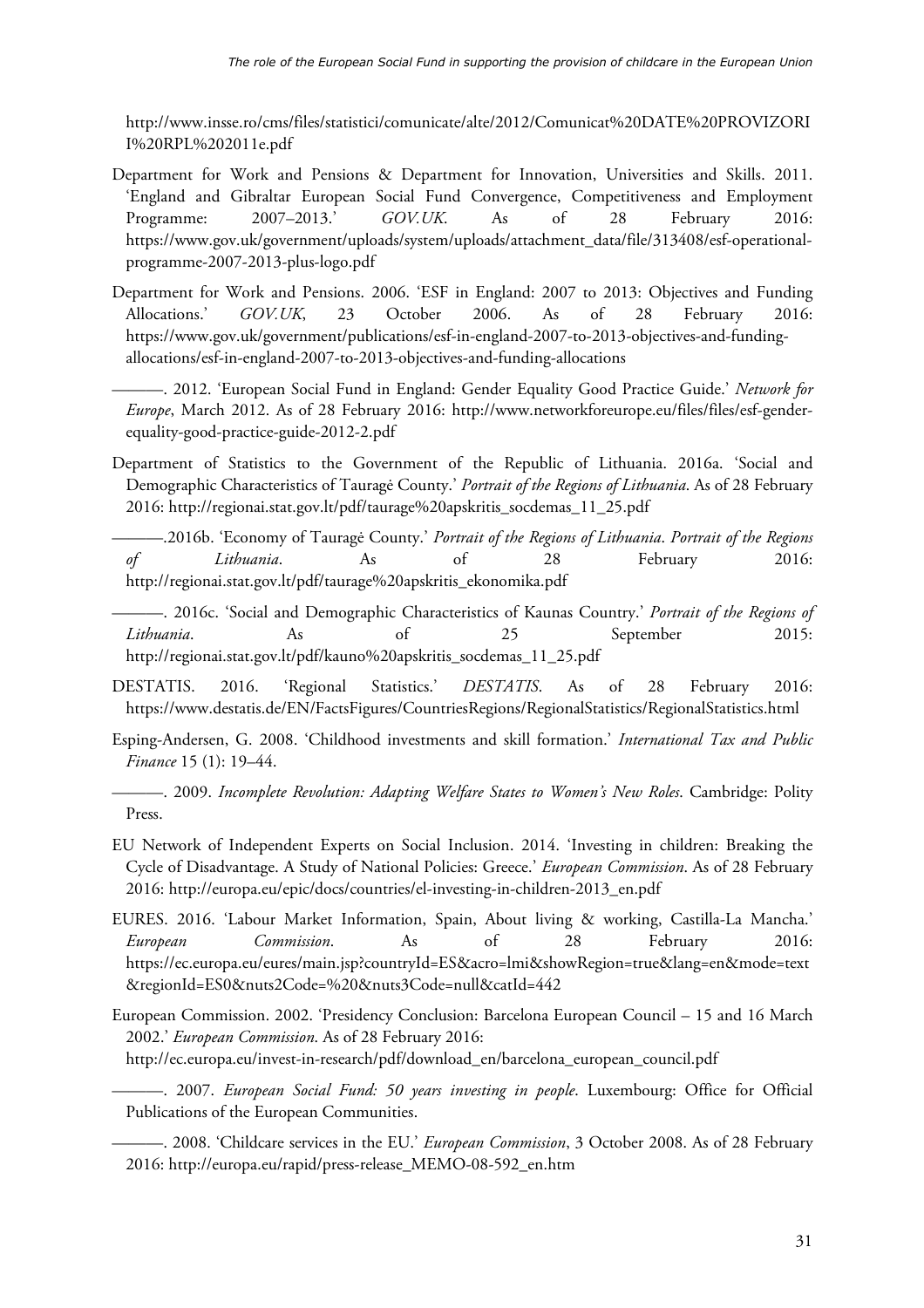———. 2010a. Communication from the Commission: Europe 2020: A Strategy for Smart, Sustainable and Inclusive Growth. (COM(2010) 2020 final).

———. 2010b. 'The European Social Fund in Hamburg, Germany, 2007–2014.' *European Commission*. As of 28 February 2016: [http://ec.europa.eu/employment\\_social/esf/docs/hamburg\\_en.pdf](http://ec.europa.eu/employment_social/esf/docs/hamburg_en.pdf) 

———. 2011. 'Nurturing families, nurturing opportunities.' *European Commission*. As of 28 February 2016: <http://ec.europa.eu/esf/main.jsp?catId=46&langId=en&projectId=286>

———. 2012a. 'Romania and the European Social Fund.' *European Commission*. As of 28 February 2016: http://[ec.europa.eu/esf/BlobServlet?docId=109&langId=en](http://ec.europa.eu/esf/BlobServlet?docId=109&langId=en) 

———. 2012b. 'ESF Projects, Quality and equality in education.' *European Commission*, 4 January 2012. As of 28 February 2016:<http://ec.europa.eu/esf/main.jsp?catId=46&langId=en&projectId=295>

———. 2012c. 'Flexible training in Hamburg.' *European Commission*, 17 July 2012. As of 28 February 2016: <http://ec.europa.eu/esf/main.jsp?catId=46&langId=en&projectId=406>

———. 2012d. 'France and the European Social Fund.' *European Commission.* As of 28 February 2016: <http://ec.europa.eu/esf/BlobServlet?docId=96&langId=en>

———. 2012e. 'Helping Young Mums Overcome Barriers to Learning.' *European Commission*, 12 October 2012. As of 28 February 2016: <http://ec.europa.eu/esf/main.jsp?catId=46&langId=en&projectId=430>

———. 2012f. 'Working for family welfare.' *European Commission*, 4 January 2012. As of 28 February 2016: <http://ec.europa.eu/esf/main.jsp?catId=46&langId=en&projectId=294>

———. 2012g. 'Lithuania and the European Social Fund.' *European Commission*. As of 28 February 2016: <http://ec.europa.eu/esf/BlobServlet?docId=103&langId=en>

———. 2013a. 'Barcelona objectives: The development of childcare facilities for young children in Europe with a view to sustainable and inclusive growth.' *European Commission*. As of 28 February 2016: [http://ec.europa.eu/justice/gender-equality/files/documents/130531\\_barcelona\\_en.pdf](http://ec.europa.eu/justice/gender-equality/files/documents/130531_barcelona_en.pdf) 

———. 2013b. 'Commission Recommendation of 20 February 2013. Investing in children: breaking the cycle of disadvantage.' (2013/112/EU). As of 28 February 2016: [http://ec.europa.eu/justice/fundamental-rights/files/c\\_2013\\_778\\_en.pdf](http://ec.europa.eu/justice/fundamental-rights/files/c_2013_778_en.pdf) 

———. 2013c. 'Q&A: Report on childcare provision in the Member States and study on the gender pension gap.' *European Commission*, 3 June 2013. As of 28 February 2016: [http://europa.eu/rapid/press-release\\_MEMO-13-490\\_en.htm](http://europa.eu/rapid/press-release_MEMO-13-490_en.htm) 

———. 2013d. 'The European Union and Roma-Country Factsheet, Romania.' *European Commission*. As of 28 February 2016: [http://ec.europa.eu/justice/discrimination/files/roma\\_country\\_factsheets\\_2013/romania\\_en.pdf](http://ec.europa.eu/justice/discrimination/files/roma_country_factsheets_2013/romania_en.pdf) 

———. 2013e. 'ESF Projects, "Made to measure" help for homeless families.' *European Commission*, 31 January 2012. As of 28 February 2016: <http://ec.europa.eu/esf/main.jsp?catId=46&langId=en&projectId=306>

———. 2013f. 'The right to a family, and working life.' *European Commission*, 4 July 2013. As of 28 February 2016:<http://ec.europa.eu/esf/main.jsp?catId=46&langId=en&projectId=525>

———. 2013g. 'Projects Childcare training aims to boost job prospects.' *European Commission*, 3 July 2013. As of 28 February 2016: <http://ec.europa.eu/esf/main.jsp?catId=46&langId=en&projectId=523>

———. 2013h. 'Youth in the Labour Market.' *European Commission*, 11 June 2013. As of 28 February 2016: <http://ec.europa.eu/esf/main.jsp?catId=46&langId=en&projectId=483>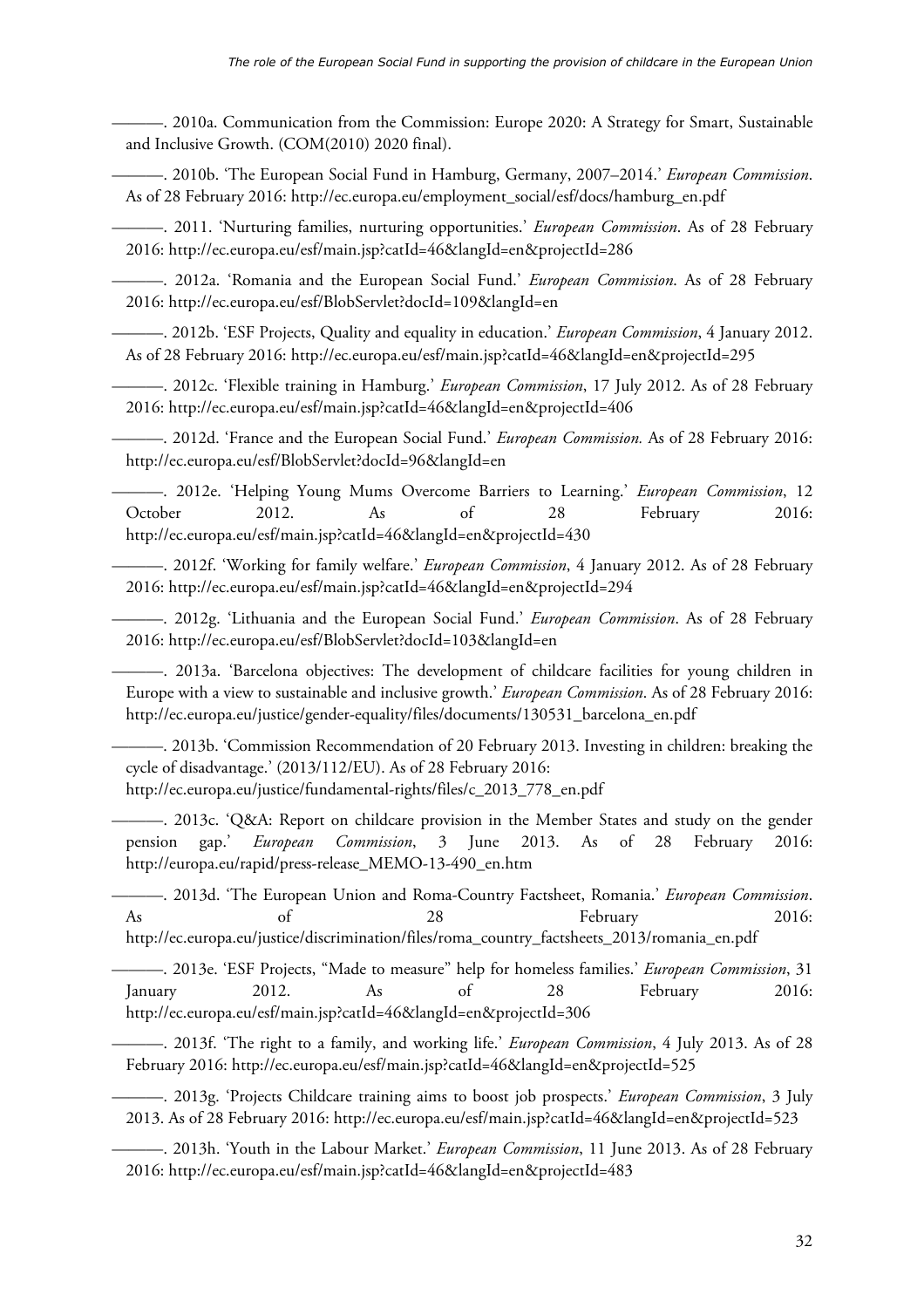———. 2014a. 'ESF Projects, Nursery for disadvantaged families with children.' *European Commission*, 16 April 2014. As of 28 February 2016: <http://ec.europa.eu/esf/main.jsp?catId=46&langId=en&projectId=962>

———. 2014b. 'Making a "success" of work and family life.' *European Commission*, 21 February 2014. As of 28 February 2016:<http://ec.europa.eu/esf/main.jsp?catId=46&langId=en&projectId=841>

———. 2014c. 'Helping nurses back to work by providing childcare.' *European Commission*, 31 July 2014. As of 28 February 2016: <http://ec.europa.eu/esf/main.jsp?catId=46&langId=en&projectId=1165>

———. 2015a. 'Programming period 2014–2020: Monitoring and Evaluation of European Cohesion Policy. European Social Fund: Guidance Document.' *European Commission*, June 2015. As of 28 February 2016: [http://ec.europa.eu/regional\\_policy/sources/docoffic/2014/working/wd\\_2014\\_en.pdf](http://ec.europa.eu/regional_policy/sources/docoffic/2014/working/wd_2014_en.pdf) 

———. 2015b. *Cohesion Data: Breakdown by Member State and by Fund 2007-2013*. As of 28 September 2015: [https://cohesiondata.ec.europa.eu/dataset/Breakdown-By-Member-State-And-By-](https://cohesiondata.ec.europa.eu/dataset/Breakdown-By-Member-State-And-By-Fund-2007-2013/dyqy-94pz)[Fund-2007-2013/dyqy-94pz](https://cohesiondata.ec.europa.eu/dataset/Breakdown-By-Member-State-And-By-Fund-2007-2013/dyqy-94pz)

———. 2016a. 'Investing in children.' *European Commission*. As of 28 February 2016: <http://ec.europa.eu/social/main.jsp?catId=1060&langId=en>

———. 2016b. 'European Structural & Investment Funds.' *European Commission*. As of 28 February 2016: [http://ec.europa.eu/contracts\\_grants/funds\\_en.htm](http://ec.europa.eu/contracts_grants/funds_en.htm) 

———. 2016c. 'Regional Policy. InfoRegio.' *European Commission*. As of 28 February 2016: [http://ec.europa.eu/regional\\_policy/en/information/maps/#1](http://ec.europa.eu/regional_policy/en/information/maps/#1) 

———. 2016d. 'Priorities for 2014–2020.' *European Commission*. As of 28 February 2016: [http://ec.europa.eu/regional\\_policy/en/policy/how/priorities](http://ec.europa.eu/regional_policy/en/policy/how/priorities) 

———. 2016e. 'European Social Fund. Operational programmes.' *European Commission*. As of 28 February 2016:<http://ec.europa.eu/esf/main.jsp?catId=576&langId=en>

———. 2016f. 'European Social Fund, Country Profile, Hungary.' *European Commission*. As of 28 February 2016: [http://ec.europa.eu/employment\\_social/esf/docs/hu\\_country\\_profile\\_en.pdf](http://ec.europa.eu/employment_social/esf/docs/hu_country_profile_en.pdf) 

———. 2016g. 'The European Social Fund in Spain, 2007–2013.' *European Commission*. As of 28 February 2016: [http://ec.europa.eu/employment\\_social/esf/docs/es\\_country\\_profile\\_en.pdf](http://ec.europa.eu/employment_social/esf/docs/es_country_profile_en.pdf) 

———. 2016h. 'Luxembourg.' *European Commission*. As of 28 February 2016: [http://europa.eu/about](http://europa.eu/about-eu/countries/member-countries/luxembourg/index_en.htm)[eu/countries/member-countries/luxembourg/index\\_en.htm](http://europa.eu/about-eu/countries/member-countries/luxembourg/index_en.htm) 

———. 2016i. 'Maps: "Regional Statistics".' *European Commission*. As of 28 February 2016: [http://ec.europa.eu/regional\\_policy/en/information/maps/#1](http://ec.europa.eu/regional_policy/en/information/maps/#1) 

———. 2016j. 'Operational programmes: Luxembourg.' *European Commission*. As of 28 February 2016: <http://ec.europa.eu/esf/main.jsp?catId=576&langId=en&pay=LU>

European Platform for Investing in Children. 2016. 'Beavers (Les Castors).' *European Commission*. As of 28 February 2016: [http://europa.eu/epic/practices-that-work/practice-user-registry/practices/les](http://europa.eu/epic/practices-that-work/practice-user-registry/practices/les-castors_en.htm)[castors\\_en.htm](http://europa.eu/epic/practices-that-work/practice-user-registry/practices/les-castors_en.htm) 

European Union Agency for Fundamental Rights (FRA). 2014. 'Roma survey-Data in focus, Education: the situation of Roma in 11 EU Member States.' *European Union Agency for Fundamental Rights*. As of 28 February 2016:

[http://fra.europa.eu/sites/default/files/fra-2014\\_roma-survey\\_education\\_tk0113748enc.pdf](http://fra.europa.eu/sites/default/files/fra-2014_roma-survey_education_tk0113748enc.pdf) 

Eurostat. 2016a. 'Formal childcare by age group and duration - % over the population of each age group.' *European Commission*. As of 28 February 2016: [http://ec.europa.eu/eurostat/web/products-datasets/-](http://ec.europa.eu/eurostat/web/products-datasets/-/ilc_caindformal) [/ilc\\_caindformal](http://ec.europa.eu/eurostat/web/products-datasets/-/ilc_caindformal)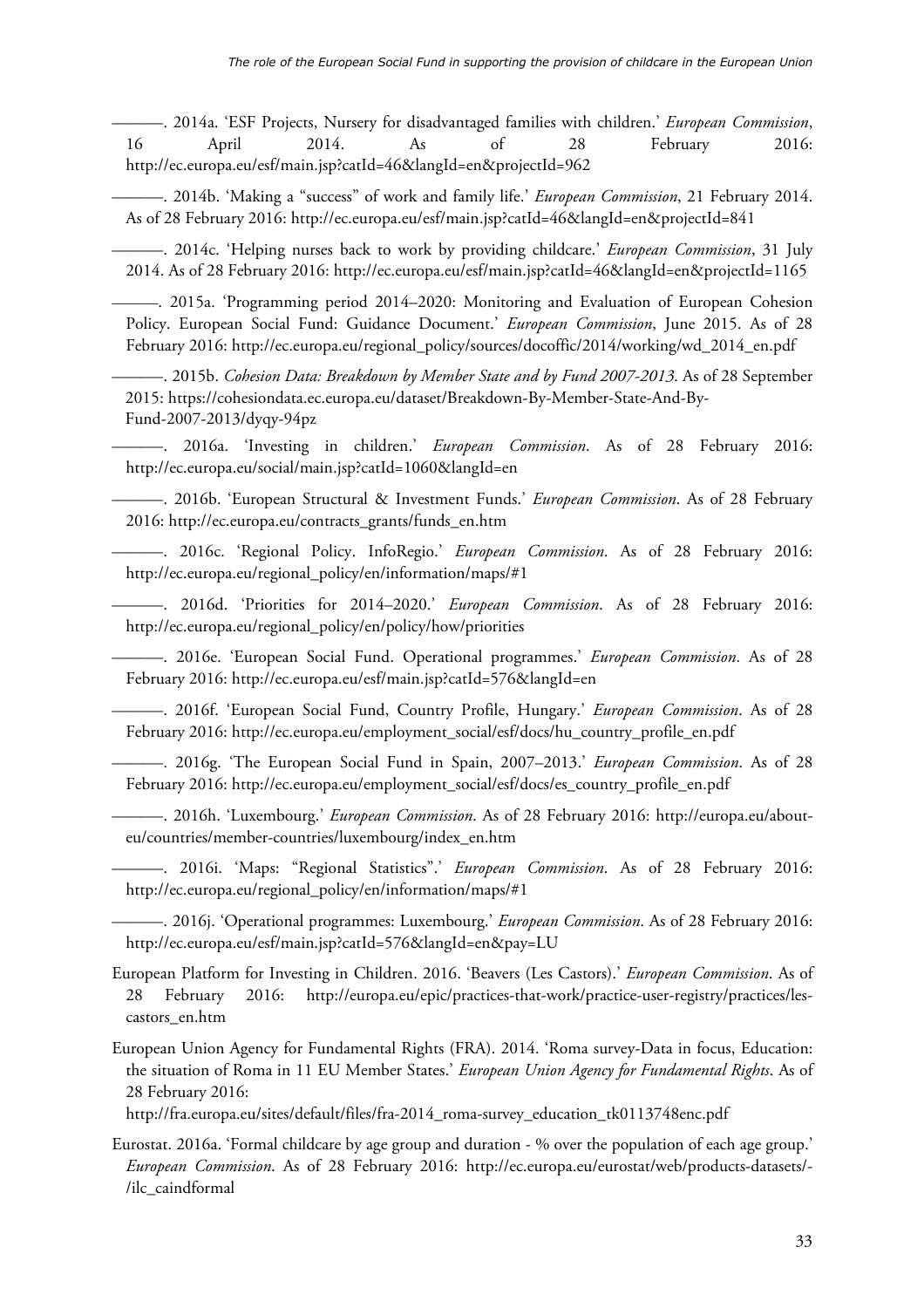- ———. 2016b. 'Population change Demographic balance and crude rates at national level.' *European Commission*. As of 28 February 2016: [http://appsso.eurostat.ec.europa.eu/nui/show.do?dataset=demo\\_gind&lang=en](http://appsso.eurostat.ec.europa.eu/nui/show.do?dataset=demo_gind&lang=en)
- ———. 2016c. 'People at risk of poverty or social exclusion.' *European Commission*. As of 28 February 2016:
- [http://ec.europa.eu/eurostat/statistics-explained/index.php/People\\_at\\_risk\\_of\\_poverty\\_or](http://ec.europa.eu/eurostat/statistics-explained/index.php/People_at_risk_of_poverty_or_social_exclusion)  \_social\_exclusion
- ———.2016d. 'Unemployment statistics.' As of 28 February 2016: [http://ec.europa.eu/eurostat/statistics-explained/index.php/Unemployment\\_statistics](http://ec.europa.eu/eurostat/statistics-explained/index.php/Unemployment_statistics)
- Fit 'n' Fun Kids. 2016. '"Young Mums Will Achieve" initiative.' *Fit 'n' Fun Kids*. As of 28 February 2016: <http://www.fitnfunkids.co.uk/services/young-mums-will-achieve-initiative/>
- Fleck, G. & C. Rughiniş. 2008. *Come closer: inclusion and exclusion of Roma in present-day Romanian society*. Bucharest: Human Dynamics.
- Frigyes, Janza. 2016. 'Innovation in development policy in Hungary: programme for least developed micro regions.' *European Commission*. As of 28 February 2016: [http://ec.europa.eu/health/social\\_determinants/docs/ev\\_20101012\\_co05\\_en.pdf](http://ec.europa.eu/health/social_determinants/docs/ev_20101012_co05_en.pdf)
- General University Hospital in Prague. 2012. 'Press Releases.' vfn.cz. As of 25 September 2015: <http://www.vfn.cz/o-nemocnici/pro-media/archiv-tiskovych-zprav/tiskove-zpravy-rok-2012/>
- Grad Pleternica. 2016. 'Busy Bees: About Project.' *Grad Pleternica*. As of 28 February 2016: <http://www.pleternica.hr/busybees/about-project>
- Guérin, B. 2014. *Breaking the cycle of Disadvantage: Early Childhood interventions and progression to higher education in Europe*. Santa Monica, Calif.: RAND Corporation. RR-553-EC. As of 28 February 2016: [http://www.rand.org/pubs/research\\_reports/RR553.html](http://www.rand.org/pubs/research_reports/RR553.html)
- HCSO. 2015. 'Population estimates. Hungarian Central Statistical Office.' *Hungarian Central Statistics Office*. As of 25 September 2015: <https://www.ksh.hu/?lang=en>
- Heckman, James J. 2006. 'Skill Formation and the Economics of Investing in Disadvantaged Children.' *SCIENCE* 312: 1900-1902.
- Insee. 2016. '77-Seine-et-Marne.' *Institut national de la statistique et des études économiqes*. As of 28 February 2016: <http://www.insee.fr/fr/ppp/bases-de-donnees/recensement/populations-legales/departement.asp?dep=77>
- Janta, B. 2013. 'Caring for children in Europe: How childcare, parental leave and flexible working arrangements interact in Europe.' *European Commission*. As of 28 February 2016: <http://europa.eu/epic/studies-reports/docs/rr-554-dg-employment-childcare-brief-v-0-16-final.pdf>
- Kaunas Women Employment Information Centre. 2016. 'About Us.' As of 28 February 2016: <http://www.muic.lt/en/apie/>
- L'Europe S'Engage en France. 2016. 'Les Castors, une Creche pas comes les autres.' *Europe-en-France*. As of 28 February 2016: [http://www.europe-en-france.gouv.fr/Rendez-vous-compte/Projets-exemplaires/Les-Castors-une-creche](http://www.europe-en-france.gouv.fr/Rendez-vous-compte/Projets-exemplaires/Les-Castors-une-creche-pas-comme-les-autres)pas-comme-les-autres
- Le Canard Social. 2012. 'Une micro creche pour un maximum d'insertion.' *Le Canard Social*, 27 August 2012. As of 28 February 2016:<http://www.lecanardsocial.com/ArticleFil.aspx?i=937>
- Mills., M., P. Prag, F. Tsang, K. Begall, J. Derbyshire, L. Kohle, C. Miani & S. Hoorens. 2014a. *Use of childcare in the EU Member States and progress towards the Barcelona targets*. Santa Monica, Calif.: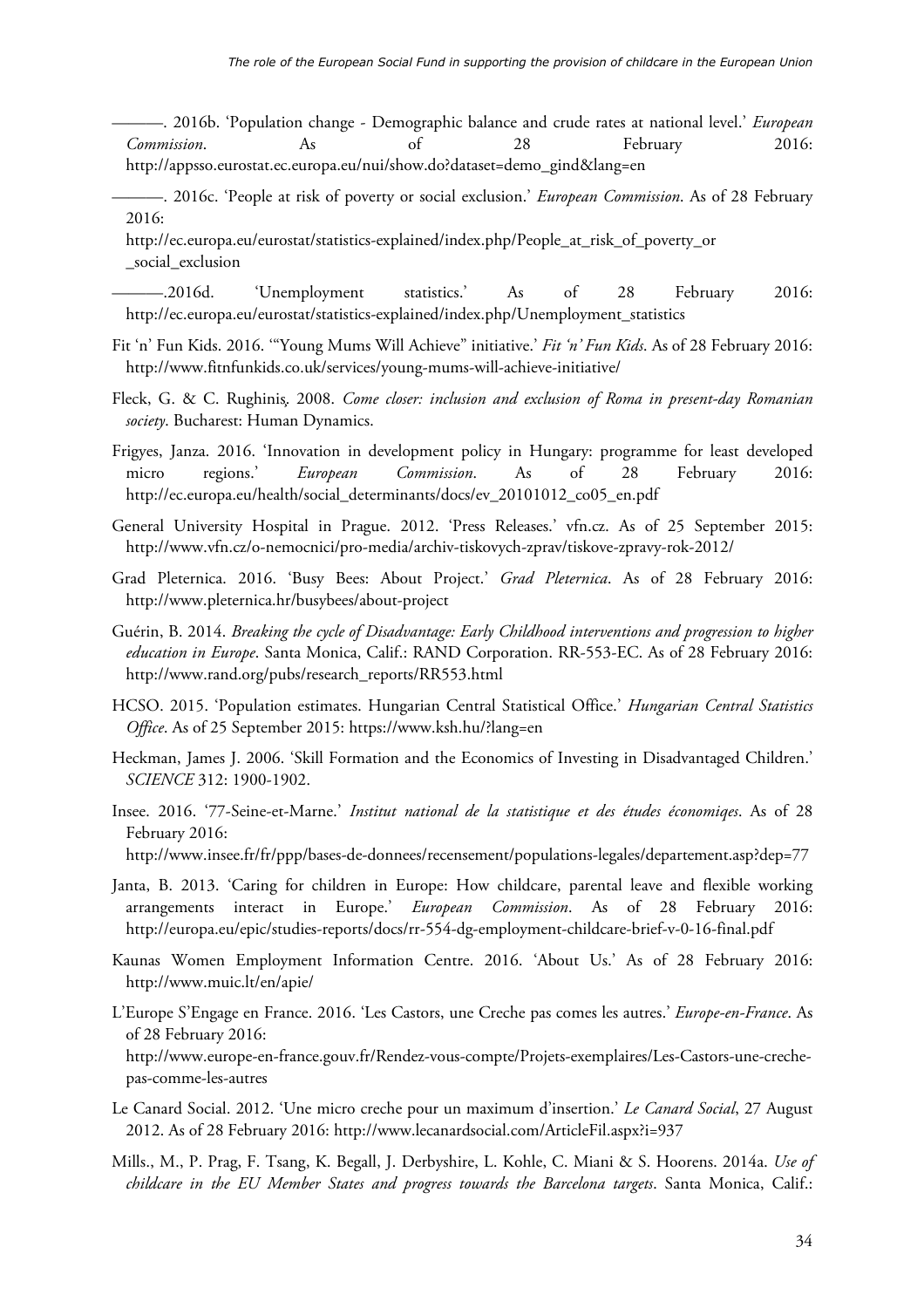RAND Corporation. RR-185-EC. As of 28 February 2016: [http://www.rand.org/pubs/research\\_reports/RR185.html](http://www.rand.org/pubs/research_reports/RR185.html) 

- Mills, M, F. Tsang, P. Prag, K. Ruggeri, C. Miani & S. Hoorens. 2014b. *Gender equality in the workforce: Reconciling work, private and family life in Europe*. Santa Monica, Calif.: RAND Corporation. RR-462- EC. As of 28 February 2016: [http://www.rand.org/pubs/research\\_reports/RR462.html](http://www.rand.org/pubs/research_reports/RR462.html)
- MIR. 2015. '47,000 małych wielkich rzeczy. Program Kapitał Ludzki. Efekty programu. Ministerstwo Infrastruktury i Rozwoju.' *Portal Funduszy Europesjskich*. As of 28 February 2016: <http://malewielkierzeczy.efs.gov.pl/strony/efekty/>
- OECD iLibrary. 2013. "Employment and Labour Markets: Key Tables from OECD: Unemployment rate," oecd-ilibrary.org. As of 3 April 2016: [http://www.oecd-ilibrary.org/employment/unemployment](http://www.oecd-ilibrary.org/employment/unemployment-rate_20752342-table1;jsessionid=1dos7ftv4scxm.x-oecd-live-02)[rate\\_20752342-table1;jsessionid=1dos7ftv4scxm.x-oecd-live-02](http://www.oecd-ilibrary.org/employment/unemployment-rate_20752342-table1;jsessionid=1dos7ftv4scxm.x-oecd-live-02)
- Plantenga, J., A. Scheele, J. Peeters, O. Rastrigina, M. Piscová, O. Thévenon. 2013. 'Barcelona Targets Revisited Compilation of briefing notes: WORKSHOP 25 November 2013.' *European Parliament*. As of 28 28 February 2016: [http://www.europarl.europa.eu/document/activities/cont/201311/20131128ATT75082/20131128AT](http://www.europarl.europa.eu/document/activities/cont/201311/20131128ATT75082/20131128ATT75082EN.pdf) T75082EN.pdf
- Population Europe Resource Finder & Archive. 2016. 'Family Policies: Germany (2014).' *Population Europe Resource Finder & Archive*. As of 28 February 2016: <http://www.perfar.eu/policy/family-children/germany>
- Radio Praha. 2007. 'OECD criticizes Czech Republic for lack of day nurseries.' *Radio Praha*, 21 March 2007. As of 28 February 2016: <http://www.radio.cz/en/section/curraffrs/oecd-criticizes-czech-republic-for-lack-of-day-nurseries>
- Radu, M. 2011. 'Romania: Promoting Social Inclusion of Roma.' *European Commission*. As of 28 February 2016: [http://ec.europa.eu/social/main.jsp?catId=1025&langId=en&newsId=1407&moreDocuments=yes&tab](http://ec.europa.eu/social/main.jsp?catId=1025&langId=en&newsId=1407&moreDocuments=yes&tableName=news) leName=news
- Regulation (EC) No 1081/2006 of the European Parliament and of the Council of 5 July 2006 on the European Social Fund and repealing Regulation (EC) No 1784/1999. As of 28 February 2016: <http://eur-lex.europa.eu/legal-content/EN/TXT/?uri=uriserv:g24232>
- Regulation (EC) No 1784/1999 of the European Parliament and of the Council of 12 July 1999 on the European Social Fund [Official Journal L 213 of 13.08.1999].[http://eur-lex.europa.eu/legal](http://eur-lex.europa.eu/legal-content/EN/TXT/?uri=URISERV:l60016)[content/EN/TXT/?uri=URISERV:l60016.](http://eur-lex.europa.eu/legal-content/EN/TXT/?uri=URISERV:l60016) As of 28 February 2016: <http://eur-lex.europa.eu/legal-content/EN/TXT/?uri=URISERV:l60016>
- Regulation (EU) No 1304/2013 of the European Parliament and of the Council of 17 December 2013 on the European Social Fund and repealing Council Regulation (EC) No 1081/2006. As of 28 February 2016:<http://eur-lex.europa.eu/legal-content/EN/TXT/?uri=CELEX:32013R1304>
- SAiT. 2016. 'Wer ist SAiT?' *SAiT*. As of 28 February 2016: <http://www.sait-hamburg.de/was-ist-teilzeitausbildung/sait-fuer-sie/>
- South Great Plain Operational Programme. 2007. CCI no.: 2007HU161PO004, version DAOP\_070705\_en. As of 25 September 2015: <https://www.palyazat.gov.hu/download.php?objectId=1776>
- Udruga Oppidum. 2016. 'Projects.' *Udruga Oppidum*. As of 28 February 2016: <http://www.oppidum.hr/english>